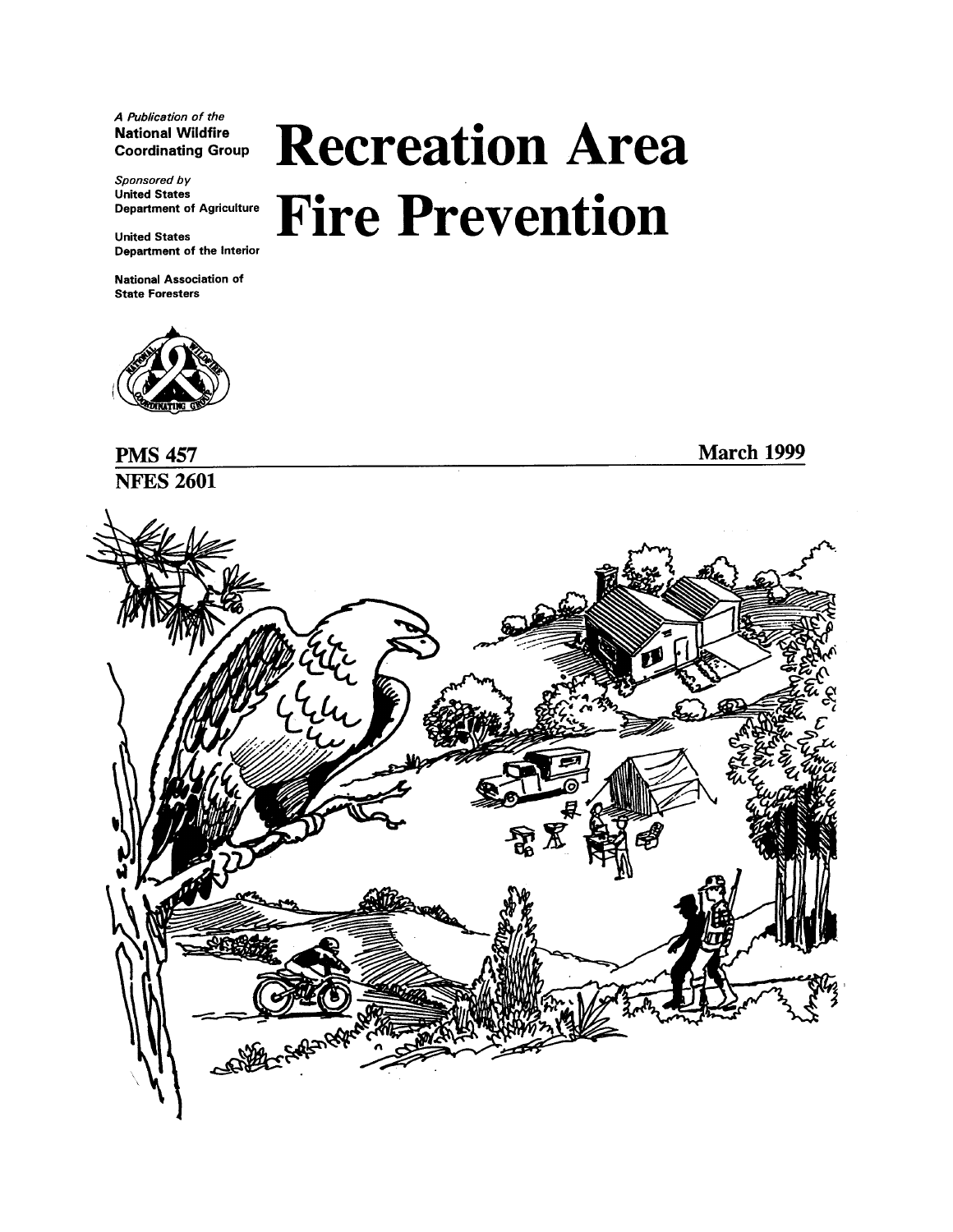## **Recreation Area Fire Prevention**

Sponsored for NWCG publication bt the Fire Prevention Working Team, March 1999

Additional copies of this publication may be ordered from: National Interagency Fire Center, ATTN: Great Basin Cache Supply Office, 3833 S. Development Ave., Boise Id 83705. Order NFES #2601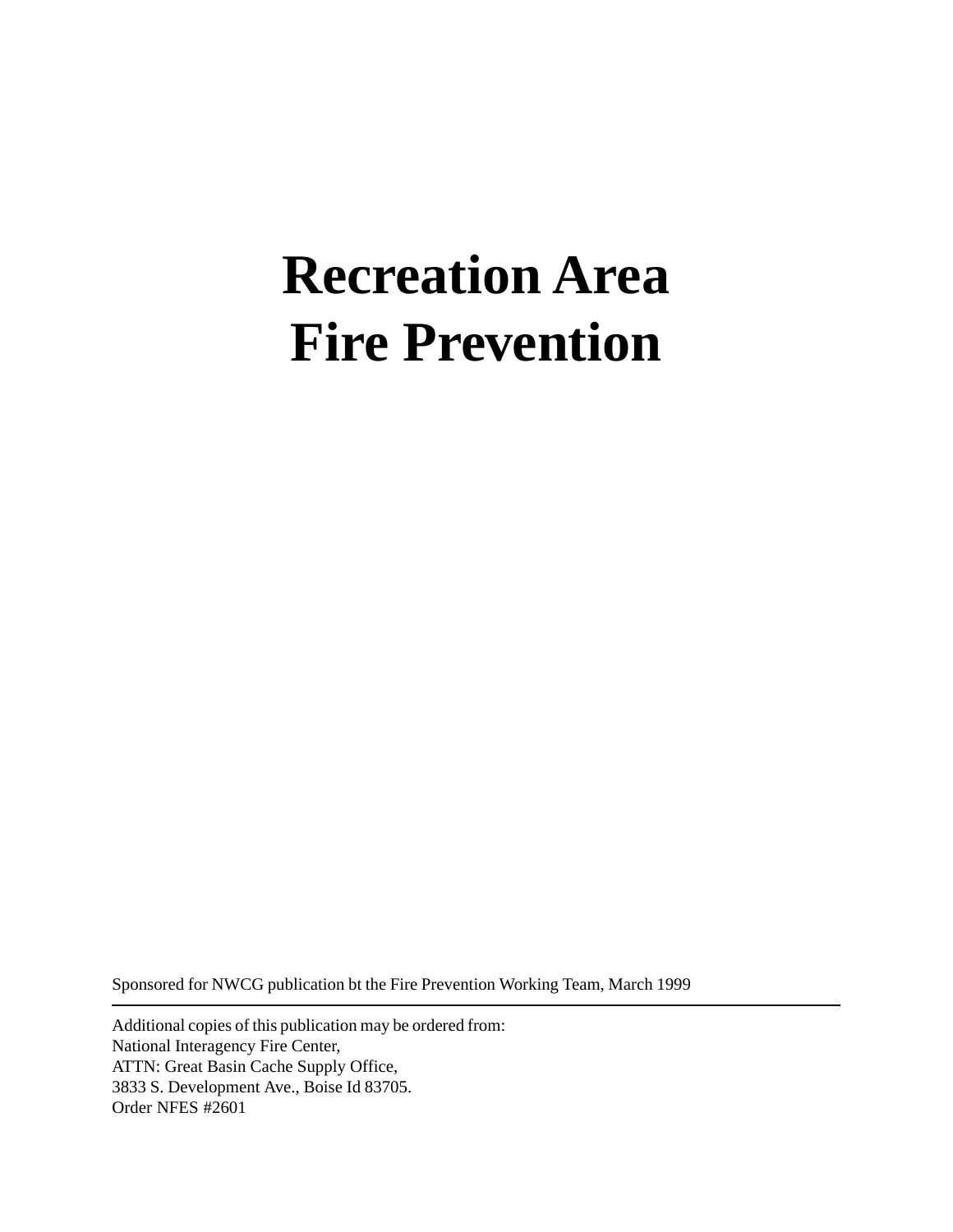### *Preface*

This Wildfire Prevention Guide is a project of the National Wildfire Coordinating Group. This guide is one in a series designed to provide information and guidance for personnel who have interests and/or responsibilities in fire prevention.

Each guide in the series addresses an individual component of a fire prevention program. In addition to providing insight and useful information, each guide suggests implementation strategies and examples for utilizing this information.

Each Wildfire Prevention Guide has been developed by Fire Prevention Specialists and subject matter experts in the appropriate area. The goal of this series is to improve and enhance wildfire prevention programs and to facilitate the achievement of NWCG program goals.

NWCG Wildfire Prevention Guide development:

- Conducting School Programs (1996)
- Event Management (1996)
- Wildfire Prevention Marketing (1996)
- Wildfire Prevention and the Media (1998)
- Wildfire Prevention Strategies (1998)
- Effective Wildfire Prevention Patrol (1998)
- Recreation Area Fire Prevention (1999)
- Fire Communication and Education (1999)
- Fire Education Exhibits and Displays (1999)
- Industrial Operations Fire Prevention Guide (1999)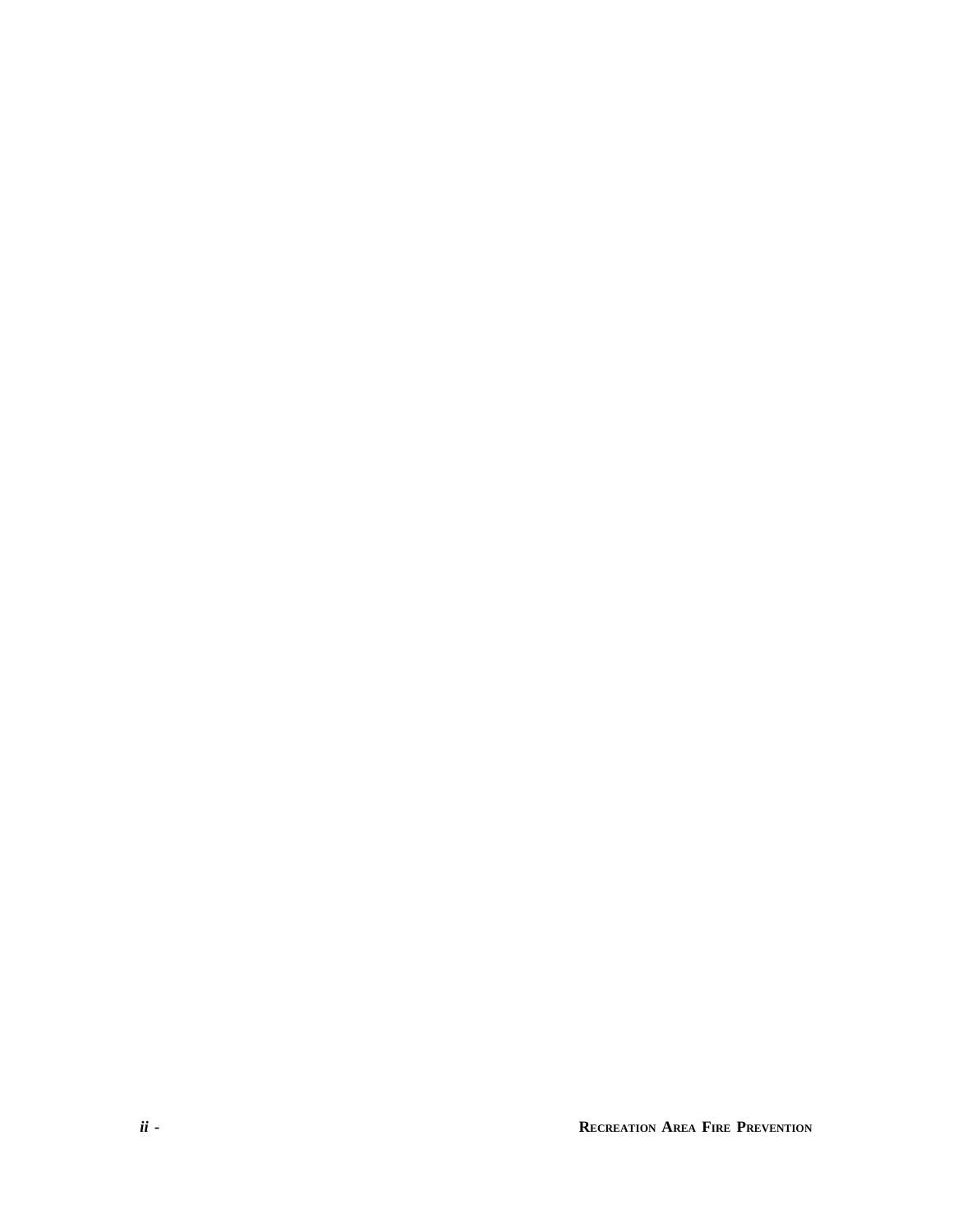# *Contents*

| 1.0 |                                                 |  |  |
|-----|-------------------------------------------------|--|--|
| 2.0 |                                                 |  |  |
|     | 2.1                                             |  |  |
|     | Dispersed/Undeveloped Recreation Areas 8<br>2.2 |  |  |
|     | 2.3                                             |  |  |
|     | 2.4                                             |  |  |
| 3.0 |                                                 |  |  |
|     | 3.1                                             |  |  |
|     | 3.2                                             |  |  |
|     | 3.3                                             |  |  |
|     | 3.4                                             |  |  |
|     | 3.5                                             |  |  |
|     | 3.6                                             |  |  |
|     | Fire Safe Evaluations—Spark Arresters &<br>3.7  |  |  |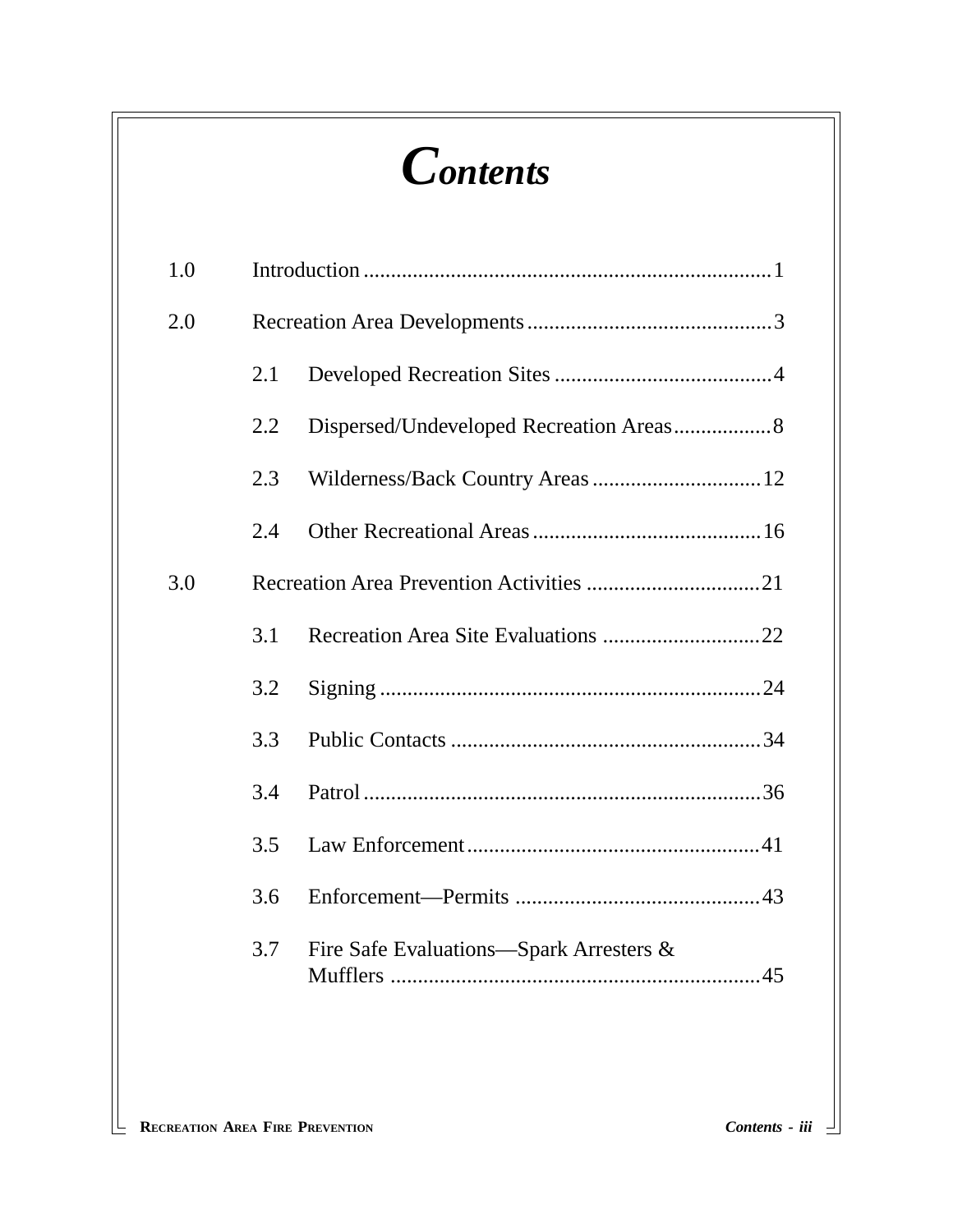| 4.0 |                                               |                                              |  |  |  |
|-----|-----------------------------------------------|----------------------------------------------|--|--|--|
| 4.1 |                                               |                                              |  |  |  |
|     | 4.2                                           |                                              |  |  |  |
|     | 4.3                                           |                                              |  |  |  |
|     | 4.4                                           | Reducing the Recreation Area Fuels Hazard 59 |  |  |  |
| 5.0 | Recreation Area—Fire Safe Site                |                                              |  |  |  |
|     | 5.1                                           | Fire Safe Site Design Recommendation—        |  |  |  |
|     | 5.2                                           | Fire Safe Site Design Recommendation—        |  |  |  |
|     | 5.3                                           | Fire Safe Site Design Recommendation—        |  |  |  |
|     | Appendix                                      |                                              |  |  |  |
|     | <b>Recreation Area Fire Evaluation Report</b> |                                              |  |  |  |
|     |                                               |                                              |  |  |  |
|     |                                               |                                              |  |  |  |
|     |                                               |                                              |  |  |  |
|     |                                               |                                              |  |  |  |
|     |                                               |                                              |  |  |  |

ᆜ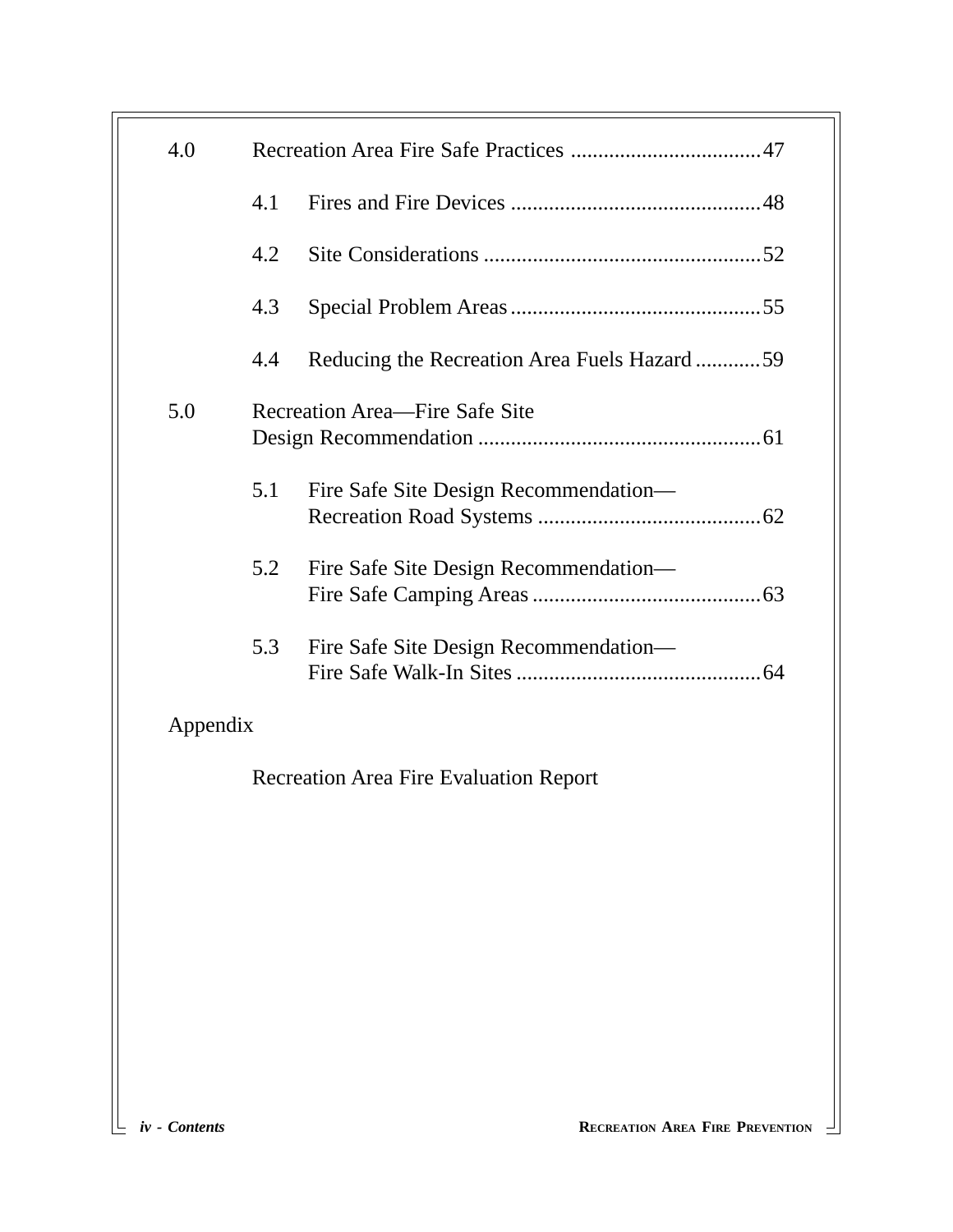### *Introduction 1.0*

Recreation can be defined as the "use of leisure time to freely engage in activities in a variety of settings which provide personal satisfaction and enjoyment and contribute to the 'renewal' and 'refreshment' of one's body, mind and spirit."

Agency actions taken to manage recreation activities include:

- Aiding in the visitor's use and enjoyment of the Public Lands;
- Meeting agency recreation objectives for the protection and/or enhancement of recreation resources;
- Providing certain types of recreation opportunities.

Actions that provide a direct service to visitors include providing information, maps, signs, supervising use and patrolling.

Areas of high human use will increase the potential for increased fire occurrence. To provide adequate fire protection, planning for public and

agency fire safety and loss prevention should begin at the earliest possible date. This guide will provide information on developing fire safe recreation areas.

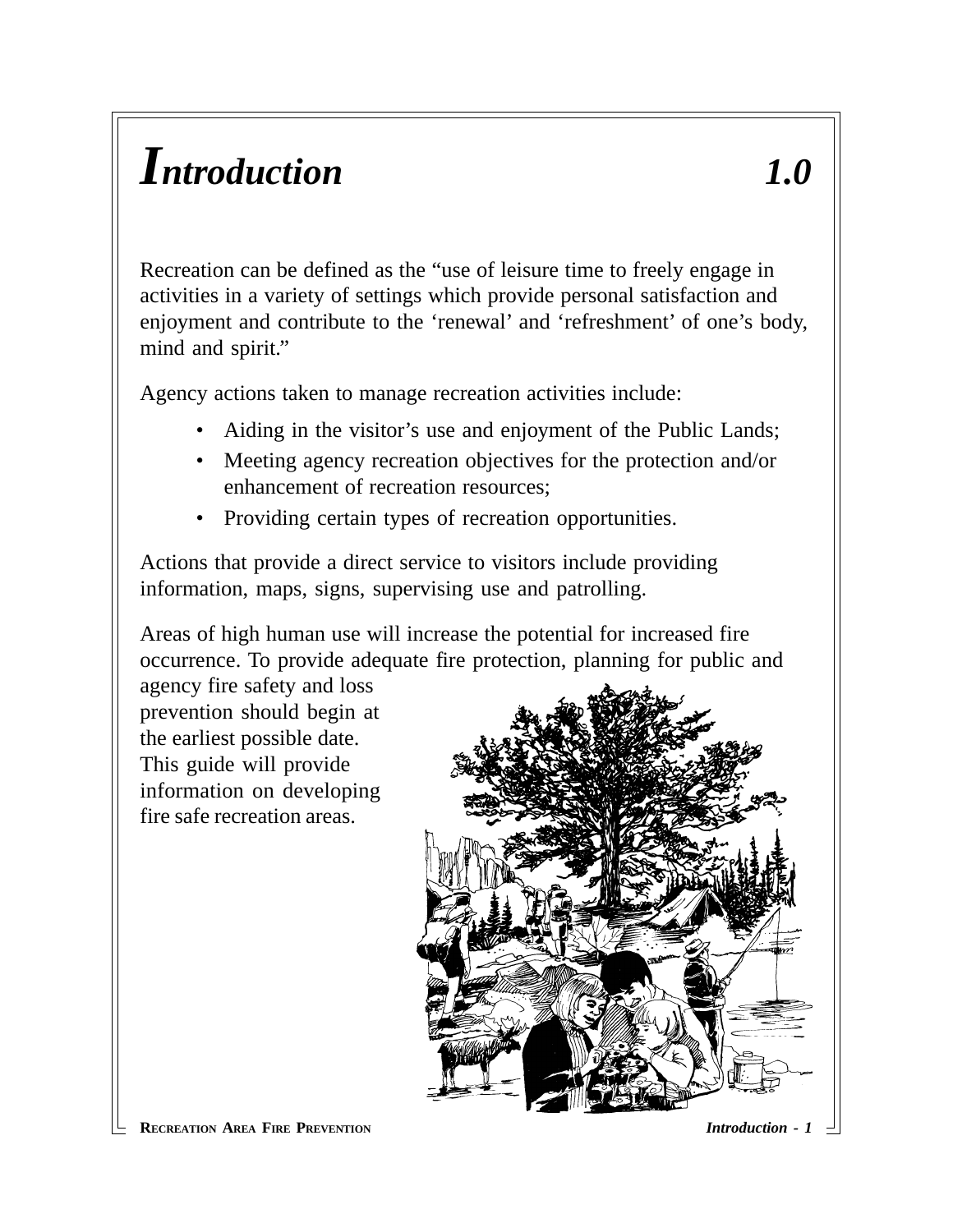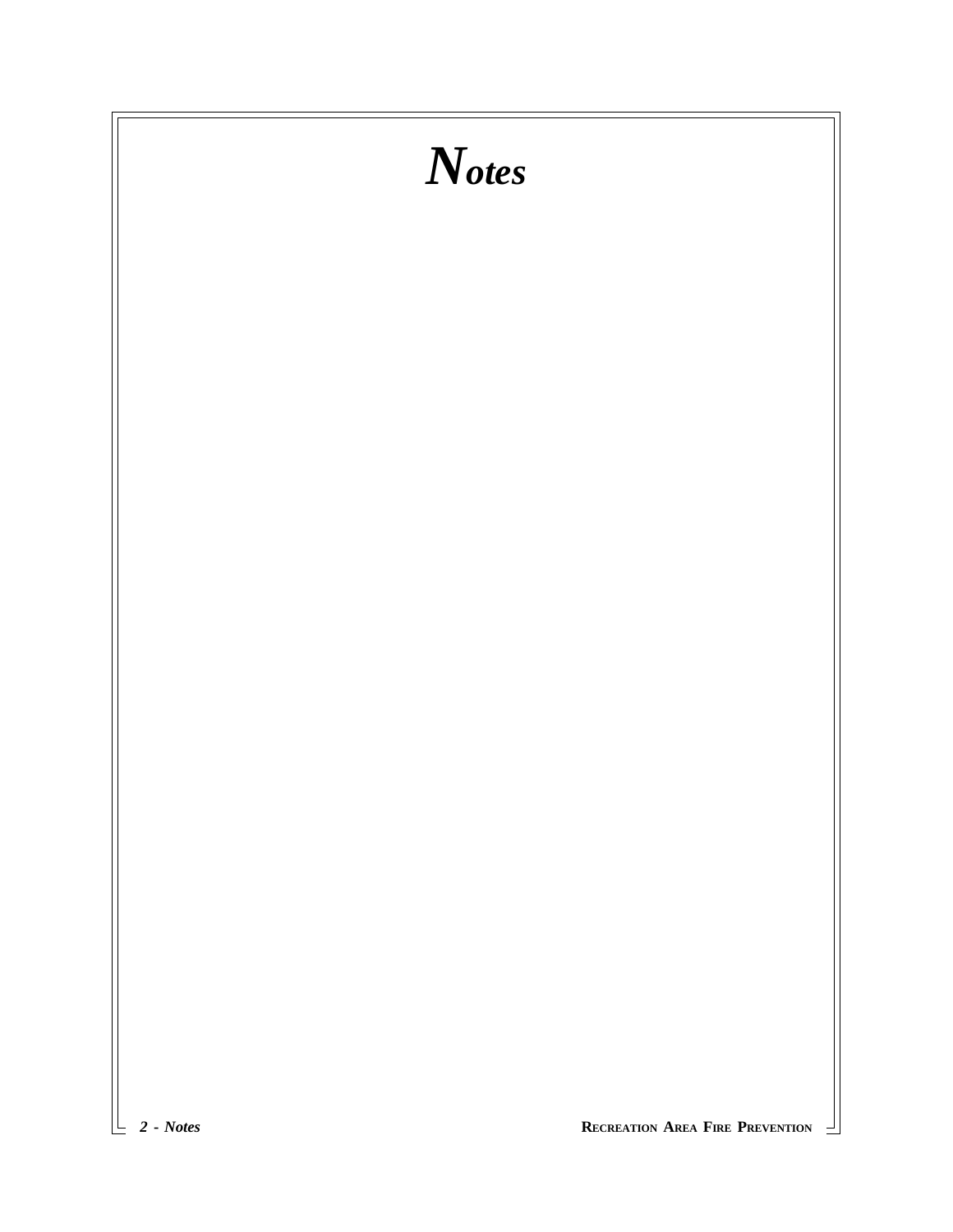### *Recreation Area Developments 2.0*

Recreation areas are designed for public enjoyment. The result is an increase in use which results in an increased potential for wildfire resulting in damage to natural resources, loss of improvements and risk to life. This section considers the following to assist in development of a fire safe recreation area:

- 2.1 Developed Recreation Sites
- 2.2 Dispersed/Undeveloped Recreation Areas
- 2.3 Wilderness/Back Country
- 2.4 Other Recreational Areas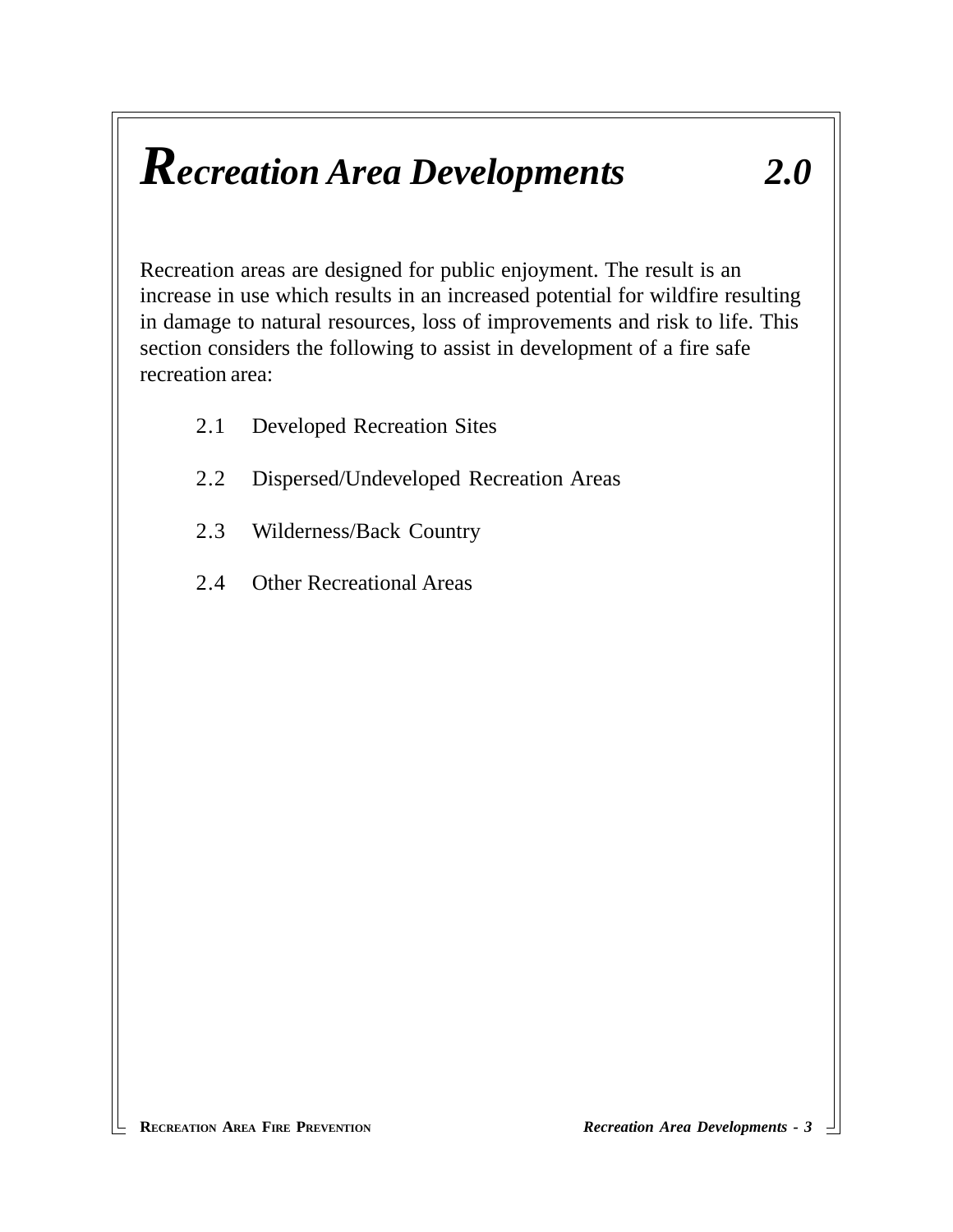### *Developed Recreation Sites 2.1*

A recreation site is developed primarily to accommodate specific use activities or groupings of activities such as camping, picnicking, boating, swimming, day use, etc. These sites include permanent facilities such as roads, trails, toilets and other facilities needed to accommodate recreation use over the long term and require continuing commitment and regular maintenance.

#### **I. RECREATION ACTIVITIES/USES ASSOCIATED WITH DEVELOPED SITES**

- Camping
- Fishing
- $\square$  Trapping
- $\Box$  Hunting
- **n** Boating
- $\Box$  Hiking
- $\square$  Backpacking
- $\Box$  Horseback
- Water Sports (Rivers, Lakes, etc.)
- $\Box$  Recreational Gold Panning
- Off Highway Vehicle Motorized
- Off Highway Vehicle Non-Motorized (Mountain Bikes, etc.)
- $\blacksquare$  Hang Gliding (Aerial Activities)
- Rock Climbing
- **Resorts**
- Hobby Collecting (Rock Hounding)
- **Cultural Activities**

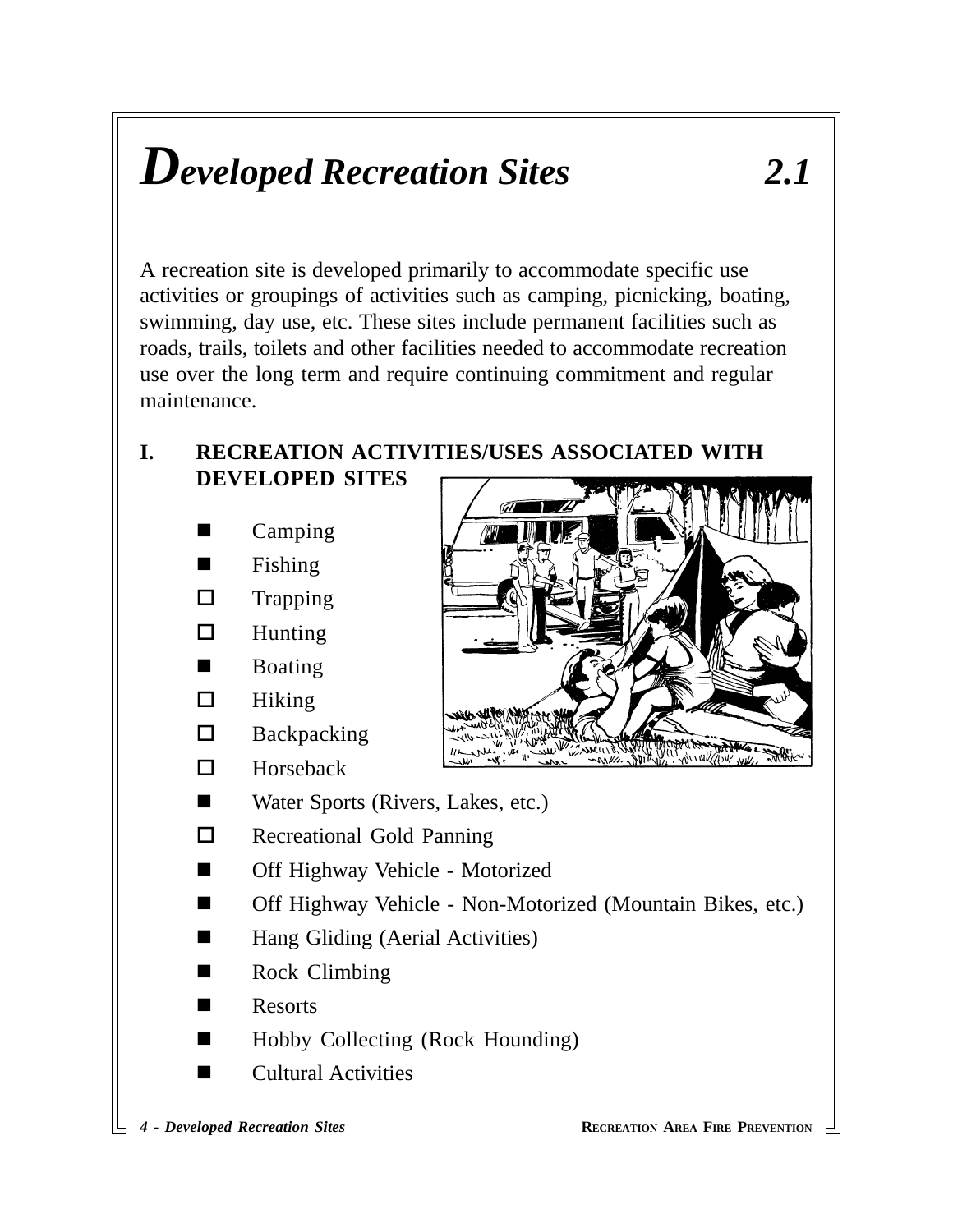|                                          | Caving<br>□                      |                                                                  |                                                                                             |  |  |  |
|------------------------------------------|----------------------------------|------------------------------------------------------------------|---------------------------------------------------------------------------------------------|--|--|--|
|                                          | ٠                                | Party Areas                                                      |                                                                                             |  |  |  |
|                                          | <b>Special Events</b><br>٠       |                                                                  |                                                                                             |  |  |  |
|                                          | <b>Educational Programs</b><br>٠ |                                                                  |                                                                                             |  |  |  |
|                                          | II.                              | POTENTIAL IGNITION RISKS AT DEVELOPED<br><b>RECREATION SITES</b> |                                                                                             |  |  |  |
|                                          |                                  | □                                                                | Wildland/Urban Interface                                                                    |  |  |  |
|                                          |                                  | $\Box$                                                           | Wildland/Urban Intermix                                                                     |  |  |  |
|                                          |                                  | □                                                                | Maintenance Projects                                                                        |  |  |  |
|                                          |                                  | $\Box$                                                           | <b>Construction Projects</b>                                                                |  |  |  |
| <b>Power Lines/Substations</b><br>$\Box$ |                                  |                                                                  |                                                                                             |  |  |  |
| $\Box$<br>Agriculture/Ranching           |                                  |                                                                  |                                                                                             |  |  |  |
| Mining<br>□                              |                                  |                                                                  |                                                                                             |  |  |  |
| Railroads<br>$\Box$                      |                                  |                                                                  |                                                                                             |  |  |  |
| $\Box$<br>Power Equipment                |                                  |                                                                  |                                                                                             |  |  |  |
| <b>Water Based Recreation</b><br>٠       |                                  |                                                                  |                                                                                             |  |  |  |
| Campgrounds<br>٠                         |                                  |                                                                  |                                                                                             |  |  |  |
| <b>Transportation Corridors</b><br>٠     |                                  |                                                                  |                                                                                             |  |  |  |
|                                          |                                  |                                                                  | Fireworks                                                                                   |  |  |  |
|                                          |                                  |                                                                  | <b>Shooting Areas</b>                                                                       |  |  |  |
|                                          |                                  |                                                                  | <b>Children with Matches</b>                                                                |  |  |  |
|                                          |                                  | ■                                                                | Incendiary                                                                                  |  |  |  |
|                                          |                                  | $\Box$                                                           | Debris Burn                                                                                 |  |  |  |
|                                          |                                  | □                                                                | Slash Burn                                                                                  |  |  |  |
|                                          |                                  | $\Box$                                                           | <b>Timber Operations</b>                                                                    |  |  |  |
|                                          |                                  | ш                                                                | <b>OHV</b>                                                                                  |  |  |  |
|                                          |                                  |                                                                  | Hunters                                                                                     |  |  |  |
|                                          |                                  |                                                                  | Fishermen<br><b>RECREATION AREA FIRE PREVENTION</b><br>Developed Recreation Sites - 5 $\pm$ |  |  |  |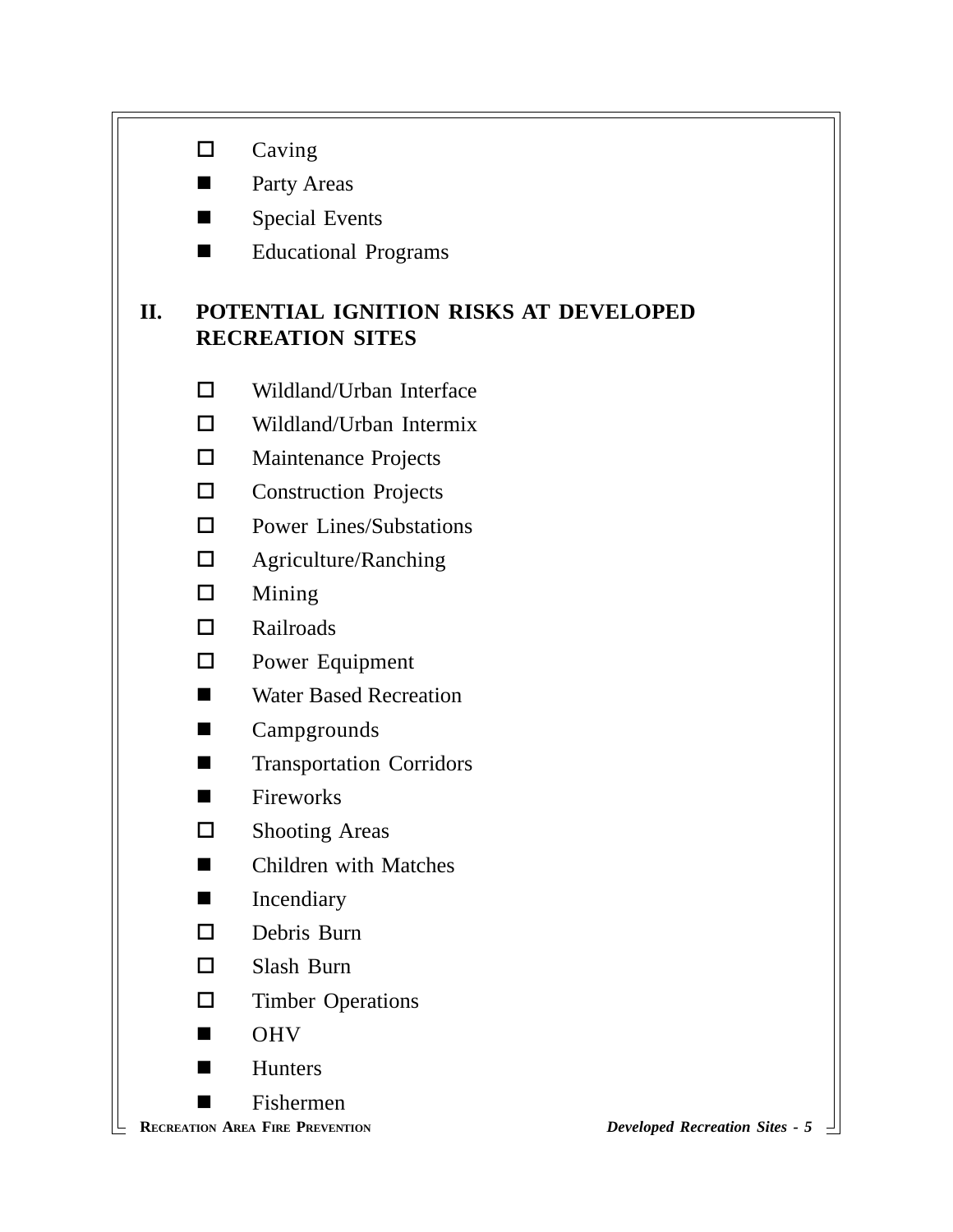- $\Box$  Party Areas
- $\Box$  Trails/Hikers
- $\blacksquare$  Camps/Resorts
- $\square$  Business
- $\square$  Schools
- $\square$  Dumps
- $\square$  Dispersed Recreation
- $\Box$  Fuelwood/Equipment
- $\Box$  Communication Sites
- $\blacksquare$  Cultural Activities
- $\square$  Drug Labs/Cultivation

#### **III. POTENTIAL FIRE CAUSES AT DEVELOPED RECREATION SITES**

- Cooking/Warming Fire
- **n** Smoking
- $\square$  Trash Burning
- $\square$  Burning Vehicle
- Exhaust/Catalytic Converter
- $\Box$  Logging Line
- $\square$  Brakeshoe
- $\square$  Burning Dump
- $\square$  Field Burning
- $\square$  Land Cleaning
- $\square$  Slash Burning
- $\square$  Right-of-Way/Ditch Burning
- $\square$  Resource Management Burn
- $\Box$  Grudge Fires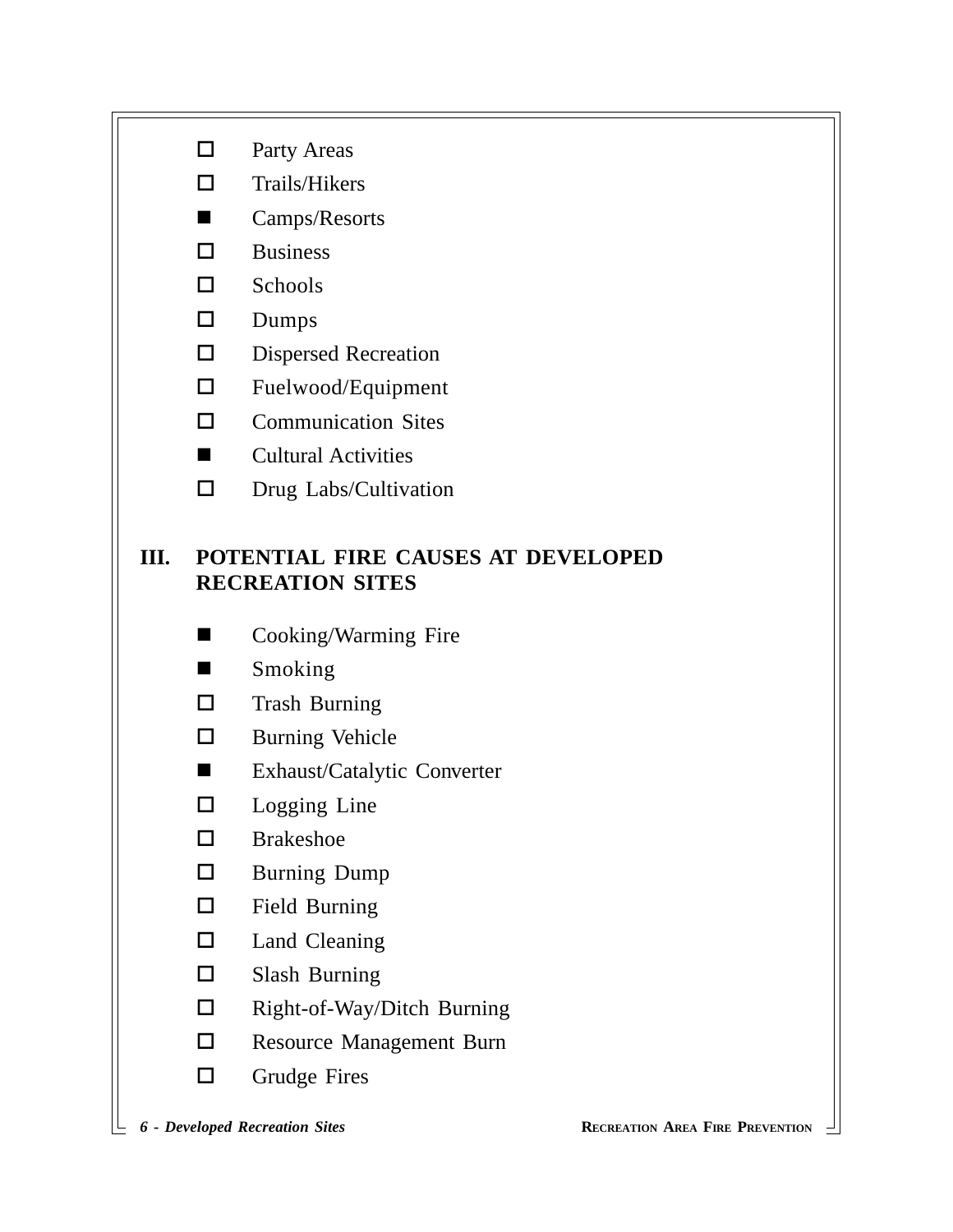#### ■ Intentional (Arson, Employment, Pyromania, etc.)

- $\square$  Blasting
- $\square$  Burning Building
- **n** Playing with Matches
- $\square$  House/Stove Spark
- $\Box$  Power Line/Transformer
- $\blacksquare$  Fireworks
- $\square$  Welding
- $\square$  Railroad
- **n** Shooting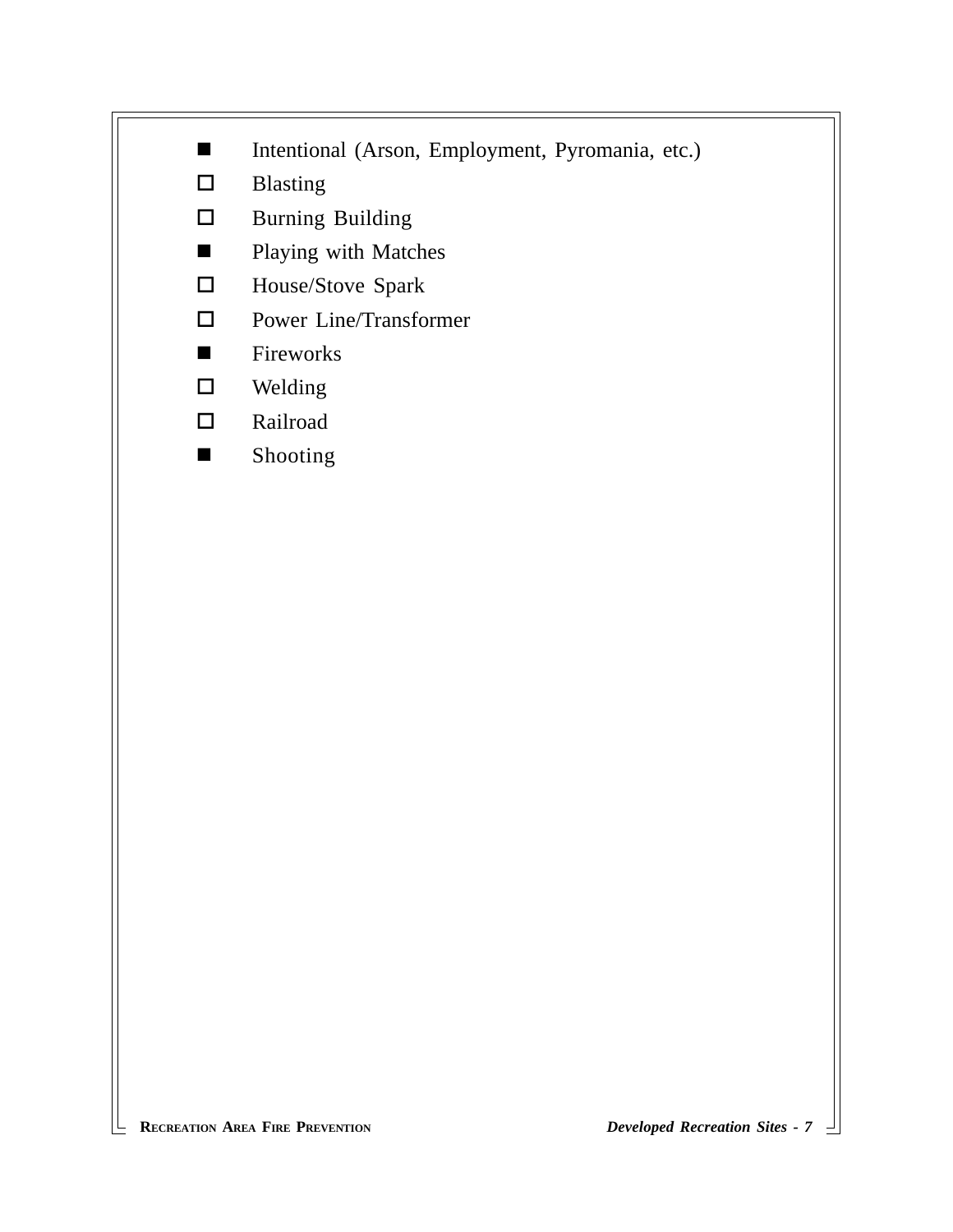### *Dispersed / Undeveloped Recreation Areas 2.2*

Dispersed/undeveloped Recreation Areas are used for activities such as camping, day use, etc., but not specifically developed for that purpose. Facilities are usually temporary in nature, designed to minimize resource damage and provided for short-term use. Although little or no investment may have been made at these areas, they are periodically monitored and maintained.

#### **I. RECREATION ACTIVITIES/USES ASSOCIATED WITH DISPERSED/UNDEVELOPED AREAS**

Camping Fishing **Trapping Hunting Boating**  $\blacksquare$  Hiking  $\blacksquare$  Backpacking ■ Horseback ■ Water Sports (Rivers, Lakes, etc.) **n** Recreational Gold Panning ■ Off Highway Vehicle - Motorized ■ Off Highway Vehicle - Non-Motorized (Mountain Bikes, etc.)  $\blacksquare$  Hang Gliding (Aerial Activities)  $\blacksquare$  Rock Climbing  $\Box$  Resorts Hobby Collecting (Rock Hounding)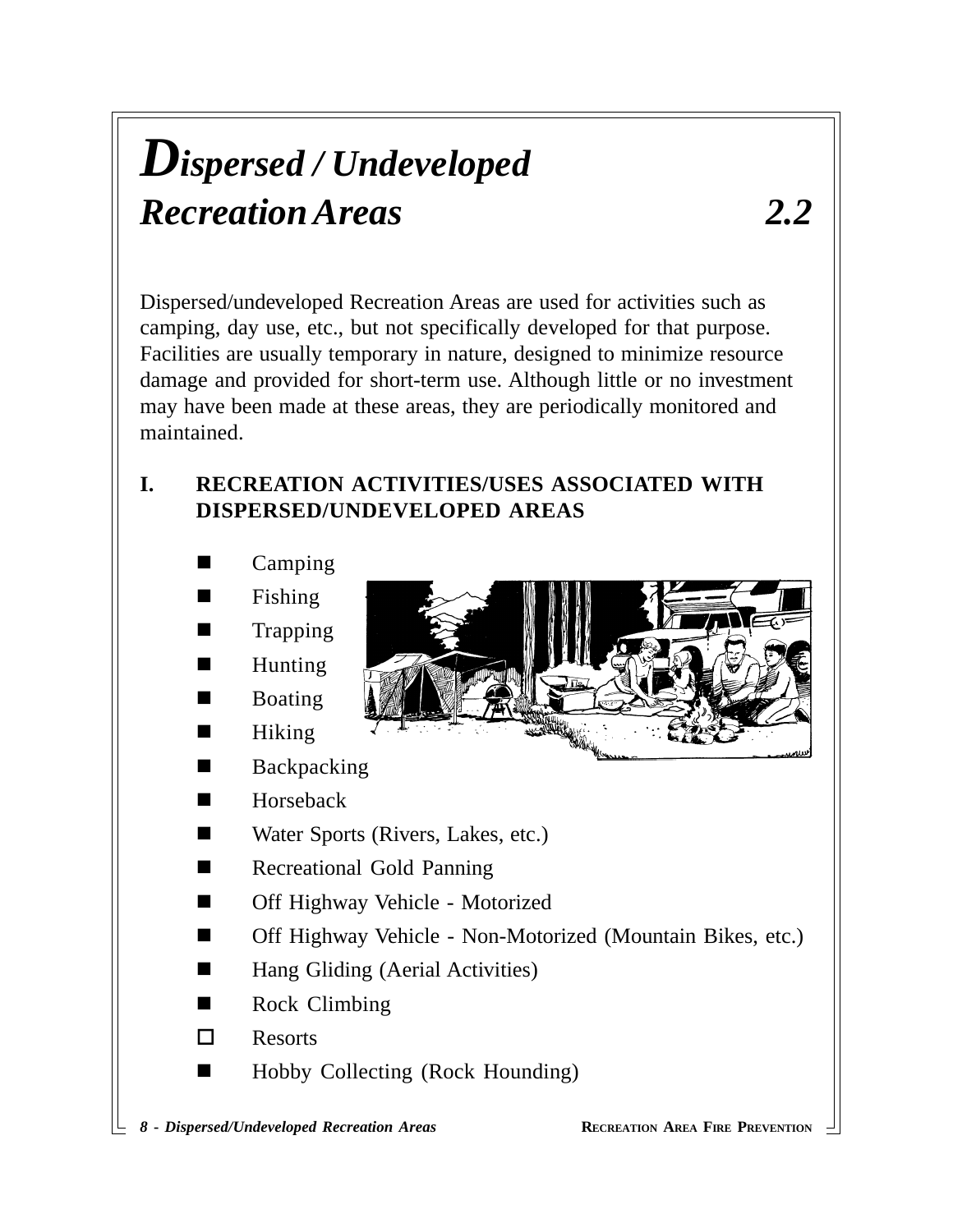|     |        | <b>Cultural Activities</b>                                  |                          |
|-----|--------|-------------------------------------------------------------|--------------------------|
|     |        | Caving                                                      |                          |
|     |        | Party Areas                                                 |                          |
|     |        | <b>Special Events</b>                                       |                          |
|     |        | <b>Educational Programs</b>                                 |                          |
| II. |        | POTENTIAL IGNITION RISKS IN DISPERSED/<br>UNDEVELOPED AREAS |                          |
|     | П      | Wildland/Urban Interface                                    |                          |
|     | П      | Wildland/Urban Intermix                                     |                          |
|     |        | Maintenance Projects                                        |                          |
|     |        | <b>Construction Projects</b>                                |                          |
|     | $\Box$ | <b>Power Lines/Substations</b>                              |                          |
|     | $\Box$ | Agriculture/Ranching                                        |                          |
|     |        | Mining                                                      |                          |
|     | П      | Railroads                                                   |                          |
|     |        | Power Equipment                                             |                          |
|     |        | <b>Water Based Recreation</b>                               |                          |
|     |        | Campgrounds                                                 |                          |
|     |        | <b>Transportation Corridors</b>                             |                          |
|     |        | Fireworks                                                   |                          |
|     |        | <b>Shooting Areas</b>                                       |                          |
|     |        | <b>Children with Matches</b>                                |                          |
|     |        | Incendiary                                                  |                          |
|     | П.     | Debris Burn                                                 |                          |
|     | П.     | Slash Burn                                                  |                          |
|     | $\Box$ | <b>Timber Operations</b>                                    |                          |
|     |        | <b>OHV</b>                                                  |                          |
|     |        | <b>Hunters</b><br><b>RECREATION AREA FIRE PREVENTION</b>    | Dispersed/Undeveloped Re |
|     |        |                                                             |                          |

 $R$ **ENTION** *Dispersed/Undeveloped Recreation Areas - 9* $\pm$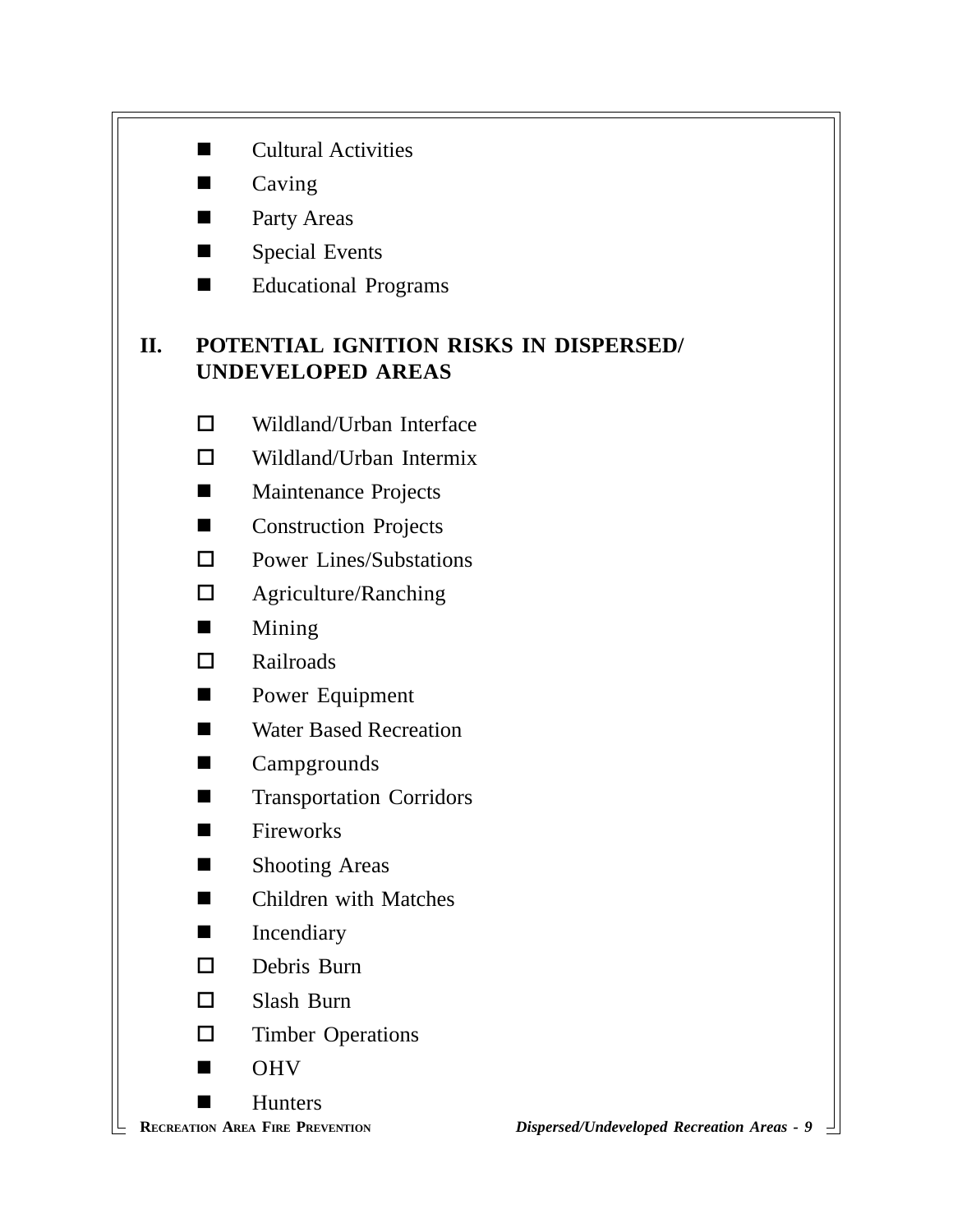- $\blacksquare$  Fishermen
- **n** Party Areas
- $\blacksquare$  Trails/Hikers
- $\Box$  Camps/Resorts
- $\square$  Business
- $\square$  Schools
- $\square$  Dumps
- **n** Dispersed Recreation
- $\square$  Fuelwood/Equipment
- $\Box$  Communication Sites
- $\blacksquare$  Cultural Activities
- $\square$  Drug Labs/Cultivation

#### **III. POTENTIAL FIRE CAUSES IN DISPERSED/ UNDEVELOPED RECREATION AREAS**

- Cooking/Warming Fire
- $\blacksquare$  Smoking
- $\square$  Trash Burning
- $\Box$  Burning Vehicle
- Exhaust/Catalytic Converter
- $\Box$  Logging Line
- $\square$  Brakeshoe
- $\square$  Burning Dump
- $\Box$  Field Burning
- $\square$  Land Cleaning
- $\square$  Slash Burning
- $\square$  Right-of-Way/Ditch Burning
- $\square$  Resource Management Burn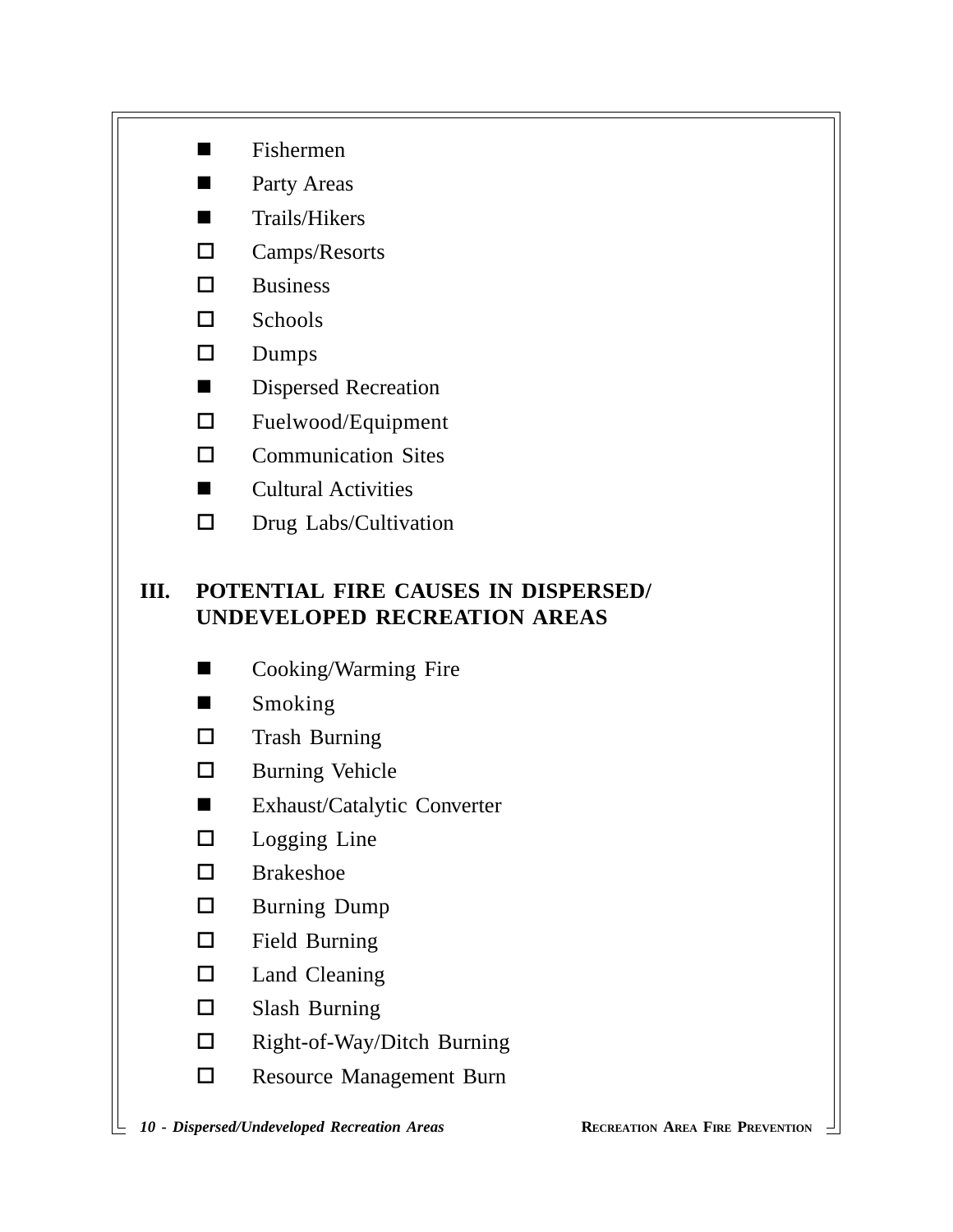#### $\Box$  Grudge Fires

- Intentional (Arson, Employment, Pyromania, etc.)
- $\square$  Blasting
- $\square$  Burning Building
- **n** Playing with Matches
- $\square$  House/Stove Spark
- $\Box$  Power Line/Transformer
- $\blacksquare$  Fireworks
- $\square$  Welding
- $\square$  Railroad
- **n** Shooting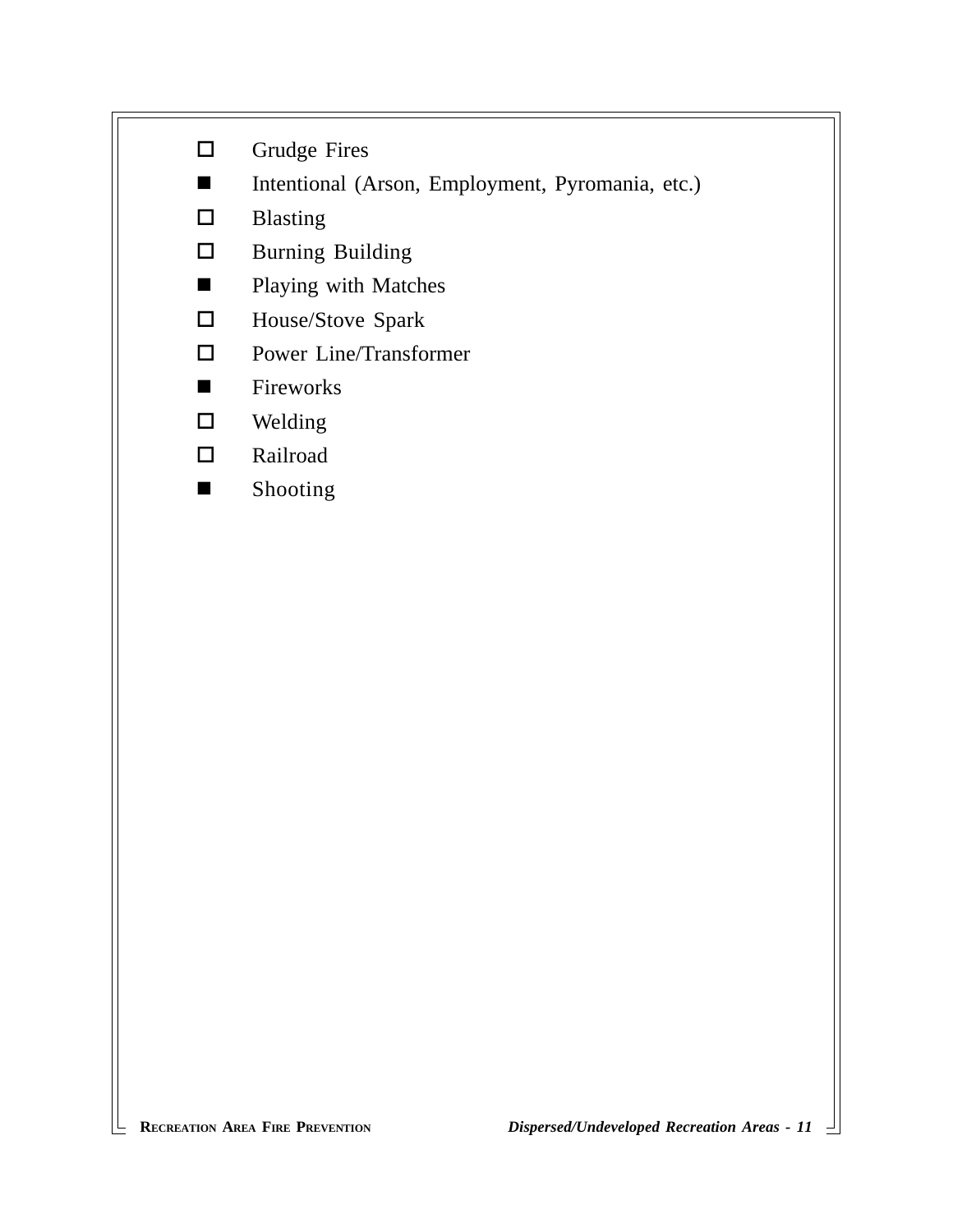### *Wilderness/Back Country 2.3*

Wilderness or back country, in contrast with those areas where human activity dominates the landscape, is recognized as an area where the earth and its community of life are largely untrammeled by humans, where humans are visitors who do not remain for extended periods of time. An area of wilderness is further defined to mean in this influence, without permanent improvements or harm habitation, which is protected and managed so as to preserve its natural conditions and which:

- Greatly appears to have been affected primarily by the forces of nature with the imprint of human work substantially unnoticeable.
- Has outstanding opportunities for solitude or a primitive and unconfined type of recreation.
- Is of sufficient size as to make predictable its preservation and use in an unimproved condition.
- May contain ecological, geological or other features of scientific, educational or historical value.

#### **I. RECREATION ACTIVITIES/USES ASSOCIATED WITH WILDERNESS AND BACK COUNTRY AREAS**



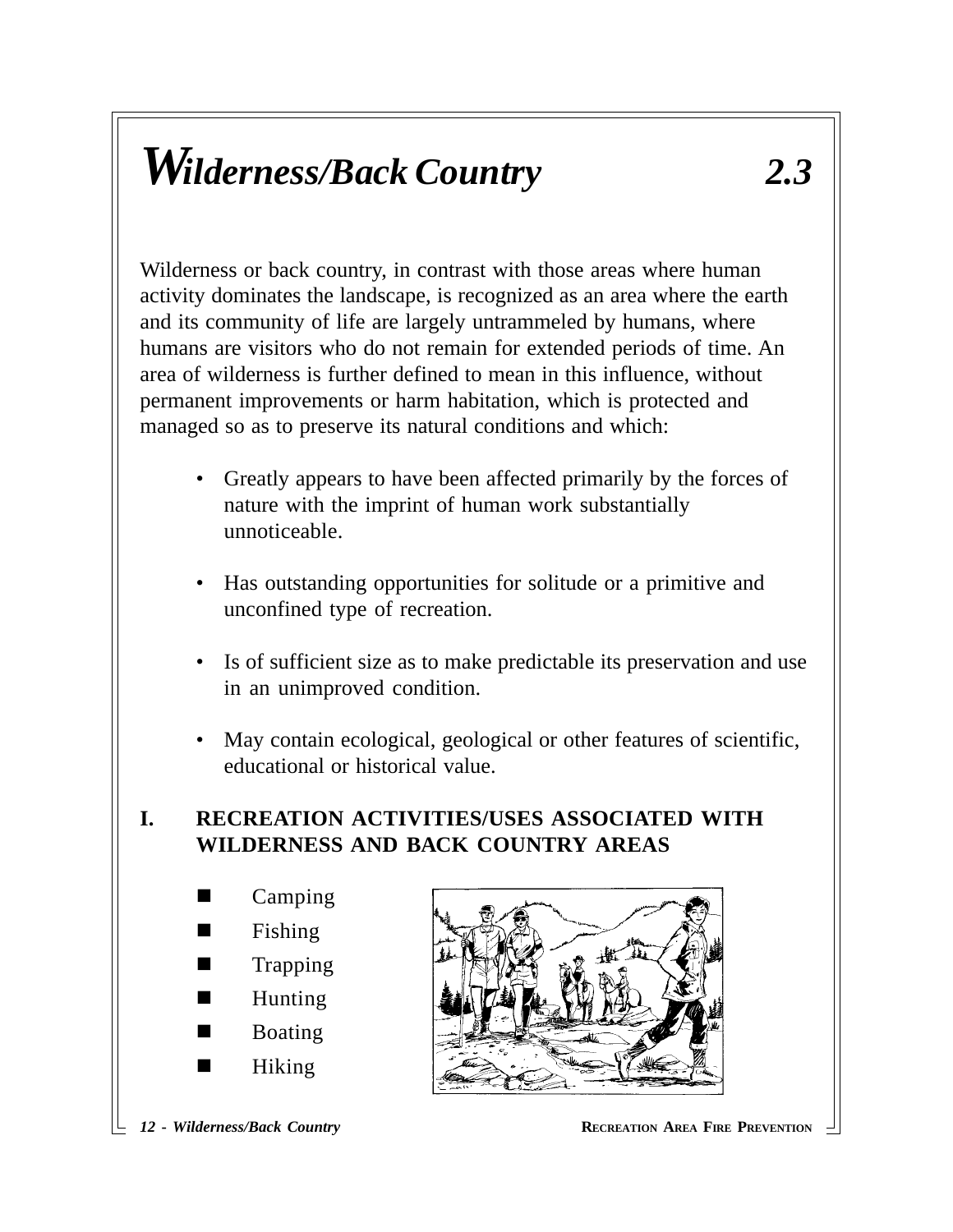- **n** Backpacking
- Horseback
- Water Sports (Rivers, Lakes, etc.)
- **n** Recreational Gold Panning
- $\Box$  Off Highway Vehicle Motorized
- Off Highway Vehicle Non-Motorized (Mountain Bikes, etc.)
- Hang Gliding (Aerial Activities)
- $\blacksquare$  Rock Climbing
- $\Box$  Resorts
- $\blacksquare$  Hobby Collecting (Rock Hounding)
- $\blacksquare$  Cultural Activities
- $\Box$  Caving
- $\Box$  Party Areas
- $\Box$  Special Events
- Educational Programs

#### **II. POTENTIAL IGNITION RISKS IN WILDERNESS AND BACK COUNTRY AREAS**

- $\square$  Wildland/Urban Interface
- $\square$  Wildland/Urban Intermix
- **Naintenance Projects**
- $\Box$  Construction Projects
- $\square$  Power Lines/Substations
- $\Box$  Agriculture/Ranching
- $\blacksquare$  Mining
- $\square$  Railroads
- $\Box$  Power Equipment
- **Nater Based Recreation**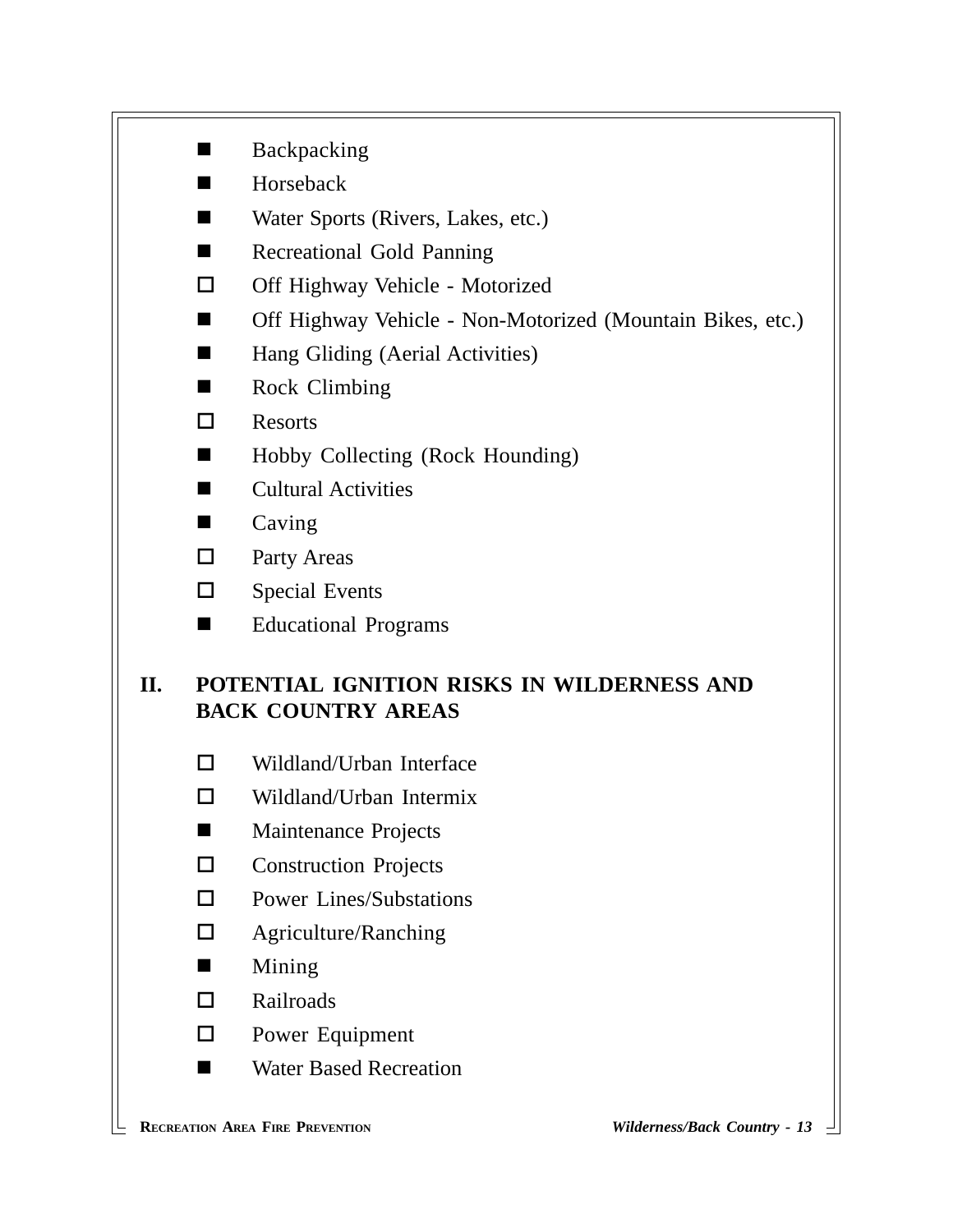### $\square$  Campgrounds  $\square$  Transportation Corridors **n** Fireworks  $\blacksquare$  Shooting Areas  $\blacksquare$  Children with Matches  $\blacksquare$  Incendiary  $\Box$  Debris Burn  $\square$  Slash Burn  $\square$  Timber Operations  $\square$  OHV  $\blacksquare$  Hunters  $\blacksquare$  Fishermen  $\Box$  Party Areas  $\blacksquare$  Trails/Hikers  $\square$  Camps/Resorts  $\square$  Business  $\square$  Schools  $\square$  Dumps **n** Dispersed Recreation  $\square$  Fuelwood/Equipment  $\Box$  Communication Sites  $\blacksquare$  Cultural Activities  $\square$  Drug Labs/Cultivation **III. POTENTIAL FIRE CAUSES IN WILDERNESS AND BACK COUNTRY AREAS**

- Cooking/Warming Fire
- Smoking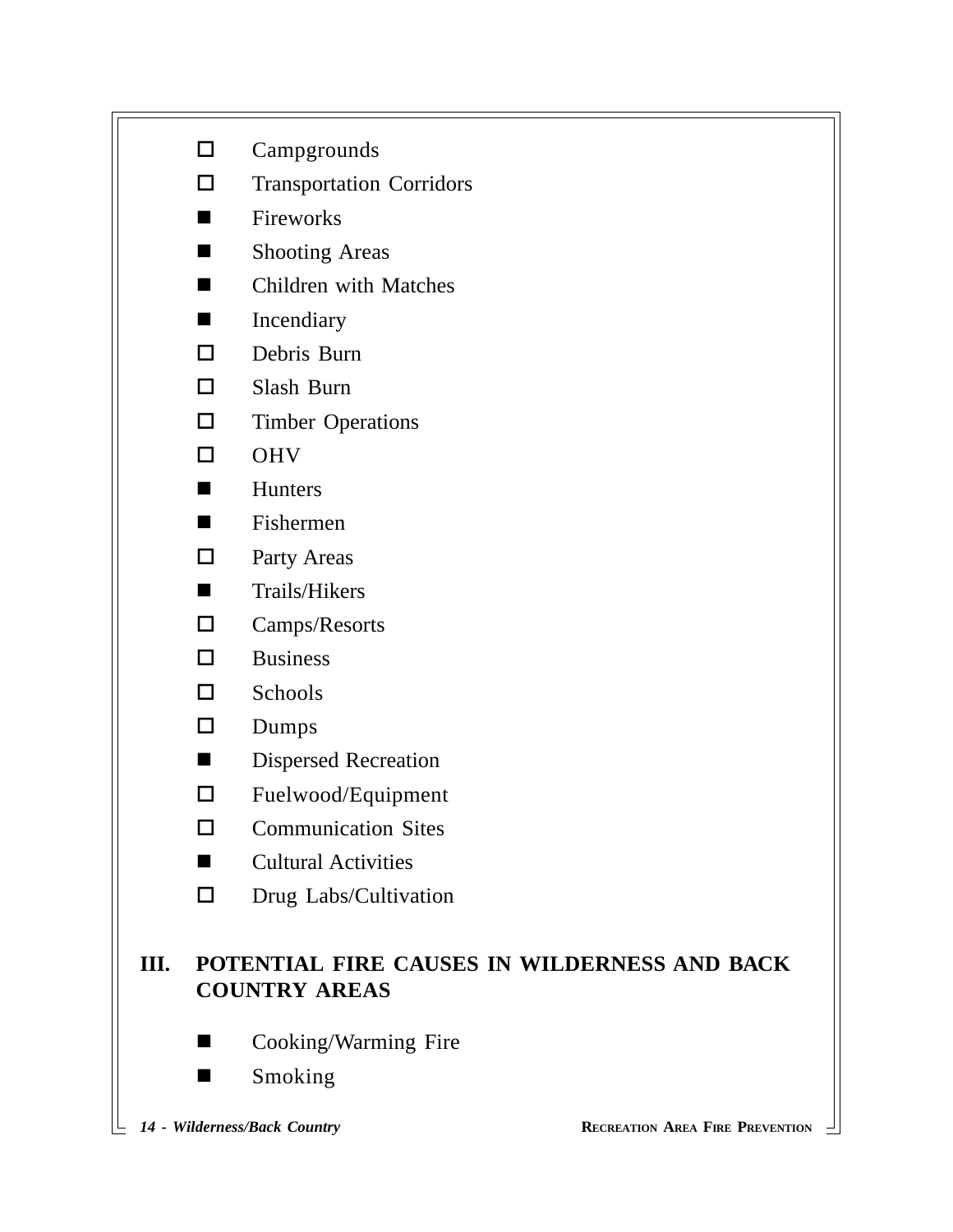#### $\square$  Trash Burning

 $\square$  Burning Vehicle

□ Exhaust/Catalytic Converter

 $\square$  Logging Line

 $\square$  Brakeshoe

 $\square$  Burning Dump

 $\Box$  Field Burning

 $\square$  Land Cleaning

 $\square$  Slash Burning

 $\Box$  Right-of-Way/Ditch Burning

□ Resource Management Burn

 $\Box$  Grudge Fires

■ Intentional (Arson, Employment, Pyromania, etc.)

 $\square$  Blasting

 $\square$  Burning Building

**n** Playing with Matches

 $\square$  House/Stove Spark

 $\square$  Power Line/Transformer

 $\blacksquare$  Fireworks

 $\square$  Welding

 $\square$  Railroad

**n** Shooting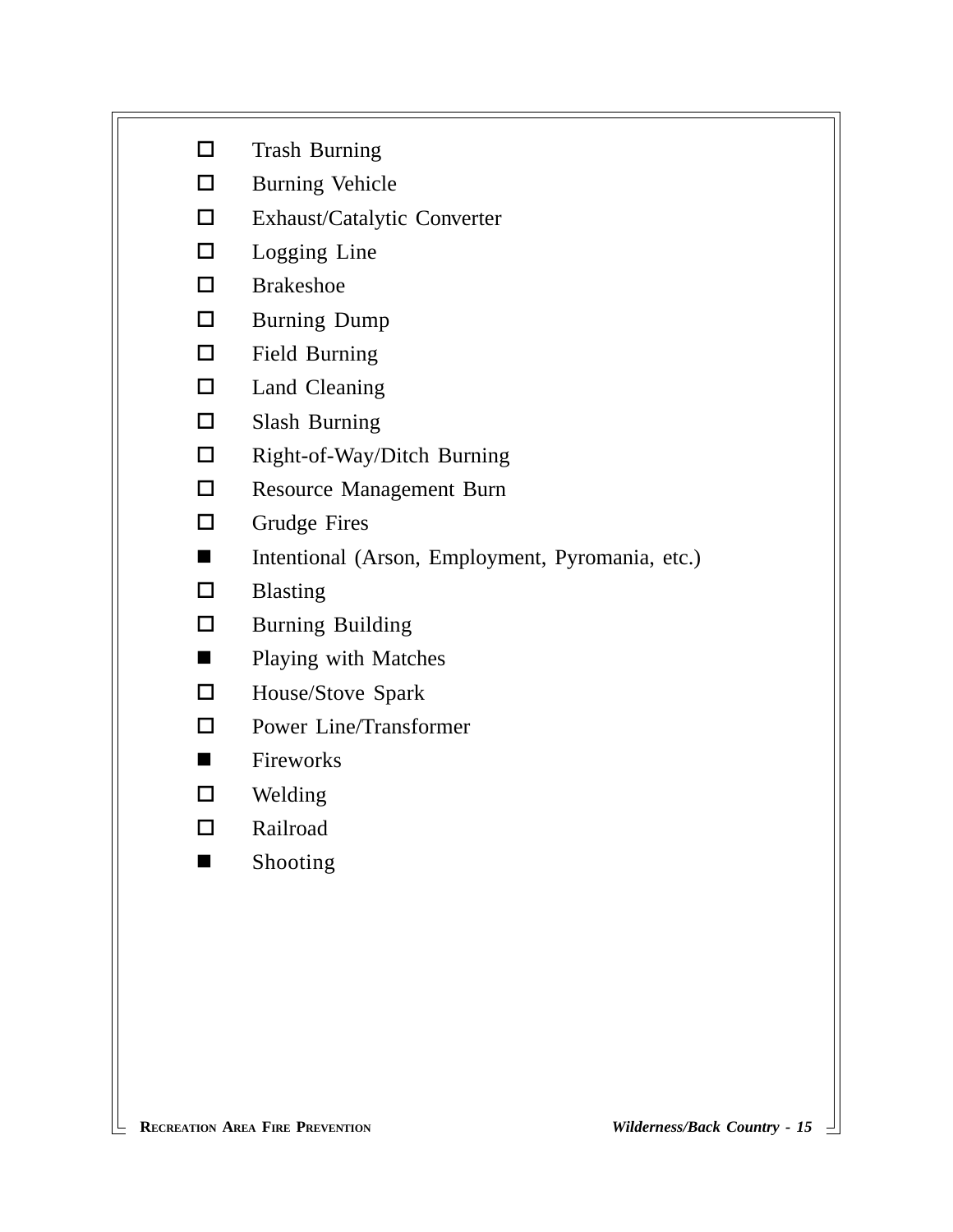### *Other Recreational Areas 2.4*

#### **SCENIC ROADWAYS**

These are determined by scenic conditions along major, secondary and primary roads. Scenic roadways have roadside corridors of special aesthetic, cultural or historical value. The corridor may contain outstanding scenic vistas, unusual geologic or other elements, all providing enjoyment for the traveler.

#### **BACK COUNTRY ACCESS**

These include corridors along back country roads which have scenic, historical, archaeological or other public interest values. This access may vary from a single track bike trail to a low speed paved road that traverses back country areas.

#### **WILD RIVERS**

Wild river areas are those rivers or sections of rivers that are free of impoundments and generally inaccessible except by trail, with watersheds or shorelines essentially primitive and waters unpolluted. These represent vestiges of primitive America. Wild means undeveloped; roads, dams or diversion works are generally absent from a quarter mile corridor on both sides of the river.

#### **SCENIC RIVERS**

Scenic river areas are those rivers or sections of rivers that are generally free of impoundments with shorelines or watersheds still largely primitive and shorelines largely undeveloped but accessible in places by roads. Scenic does not necessarily mean the river corridor has to have scenery as an outstandingly remarkable value; however, it means the river segment may contain more development (except for major dams or diversion works) than a wild segment and less development than a recreational segment. For example, roads may cross the river in places but generally do not run parallel to it.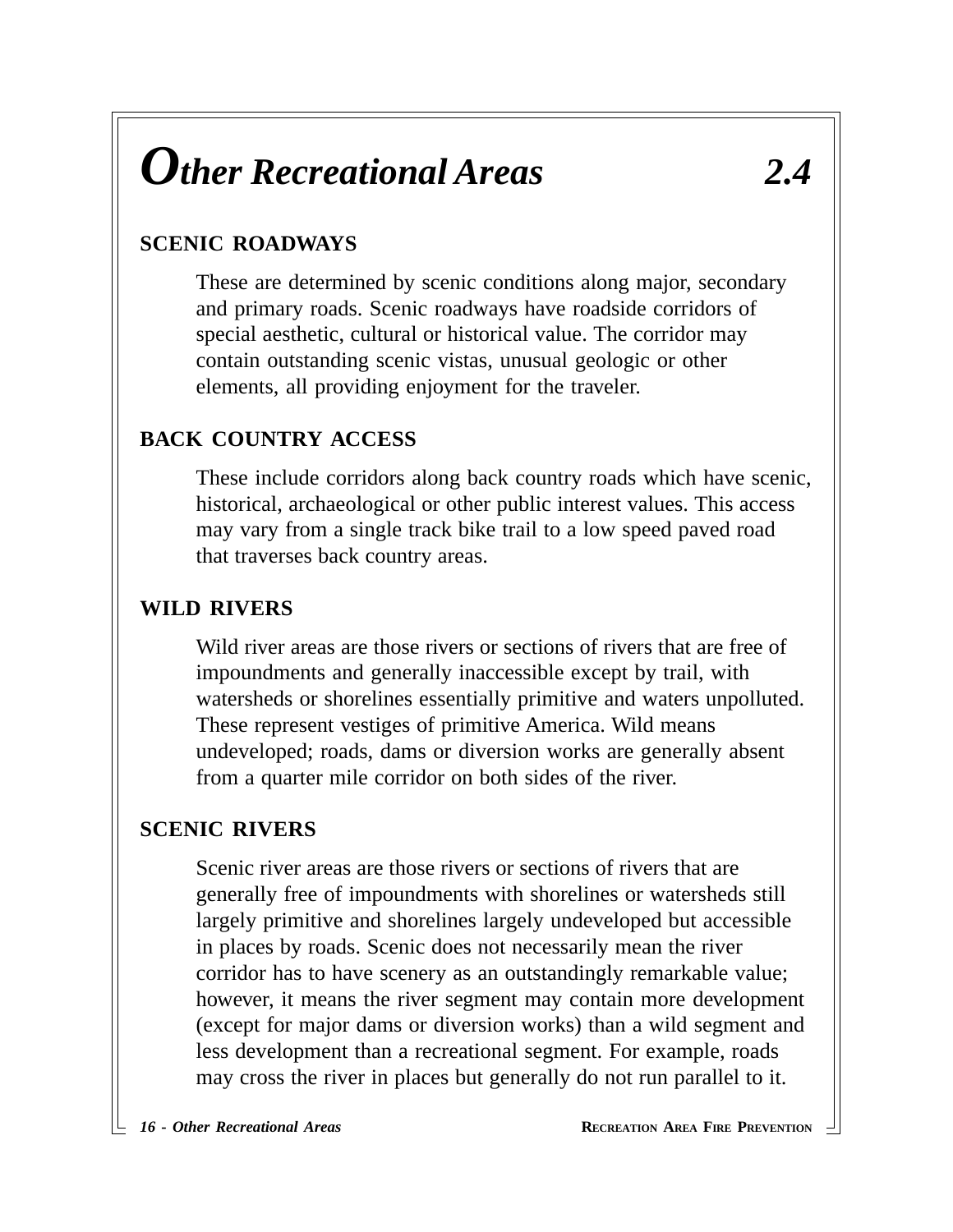#### **RECREATIONAL RIVER AREAS**

Recreational river areas are those rivers or sections of rivers that are readily accessible by road or railroad that may have some development along their shorelines and that may have undergone some impoundment or diversion in the past.

#### **I. RECREATION ACTIVITIES/USES ASSOCIATED WITH THESE RECREATIONAL AREAS**

- $\blacksquare$  Camping
- Fishing
- **Trapping**
- Hunting
- **Boating**
- Hiking
- $\blacksquare$  Backpacking
- **N** Horseback
- Water Sports (Rivers, Lakes, etc.)
- **n** Recreational Gold Panning
- Off Highway Vehicle Motorized
- Off Highway Vehicle Non-Motorized (Mountain Bikes, etc.)
- $\blacksquare$  Hang Gliding (Aerial Activities)
- $\blacksquare$  Rock Climbing
- $\Box$  Resorts
- $\blacksquare$  Hobby Collecting (Rock Hounding)
- **Cultural Activities**
- Caving
- Party Areas
- Special Events
- Educational Programs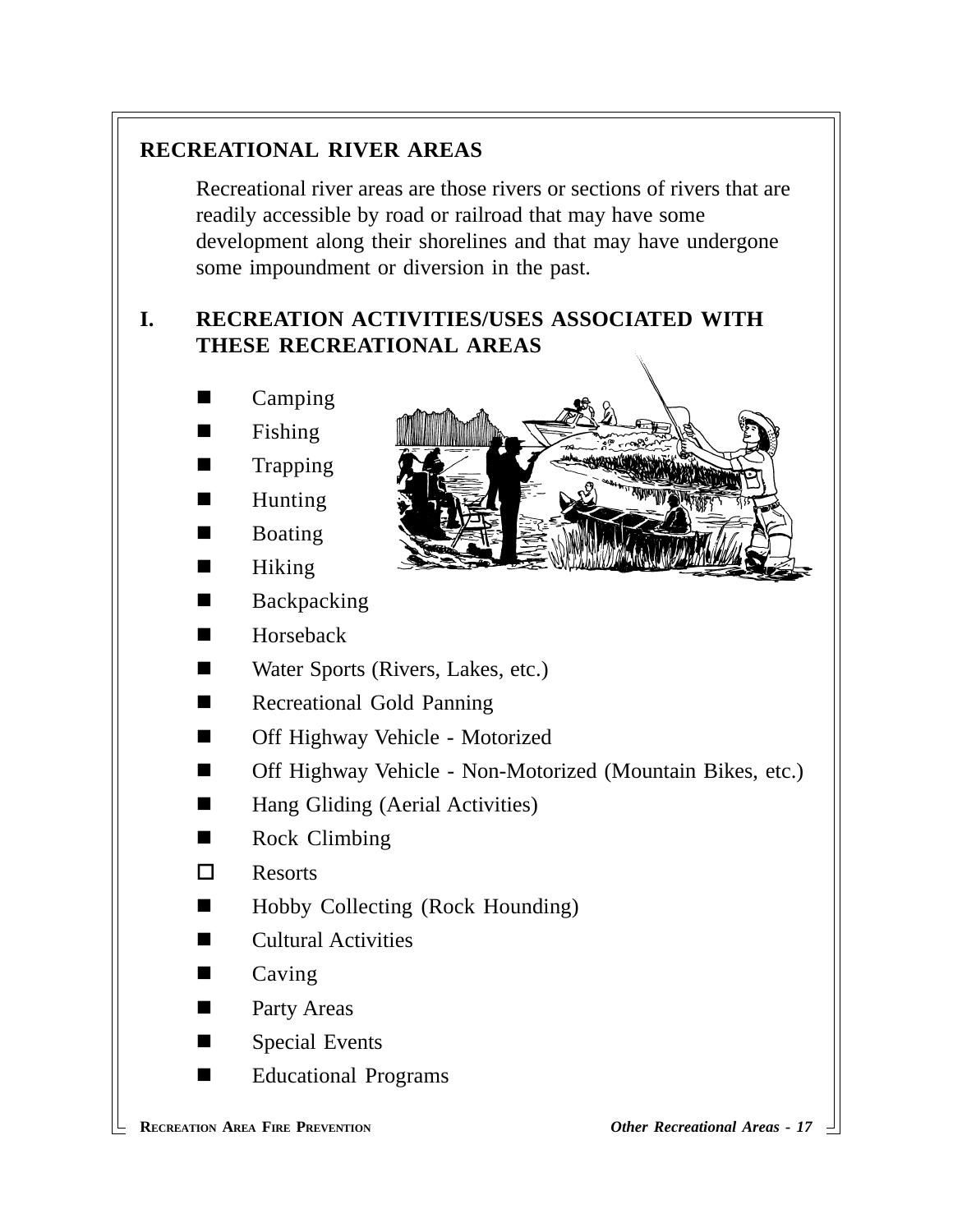#### **II. POTENTIAL IGNITION RISKS IN THESE RECREATIONAL AREAS**

- $\square$  Wildland/Urban Interface
- $\square$  Wildland/Urban Intermix
- Maintenance Projects
- $\square$  Construction Projects
- $\square$  Power Lines/Substations
- $\Box$  Agriculture/Ranching
- $\blacksquare$  Mining
- $\square$  Railroads
- **n** Power Equipment
- **Nater Based Recreation**
- **n** Campgrounds
- **n** Transportation Corridors
- $\blacksquare$  Fireworks
- **n** Shooting Areas
- $\blacksquare$  Children with Matches
- $\blacksquare$  Incendiary
- $\Box$  Debris Burn
- $\square$  Slash Burn
- $\square$  Timber Operations
- n OHV
- $\blacksquare$  Hunters
- $\blacksquare$  Fishermen
- **n** Party Areas
- Trails/Hikers
- Camps/Resorts
- **Business**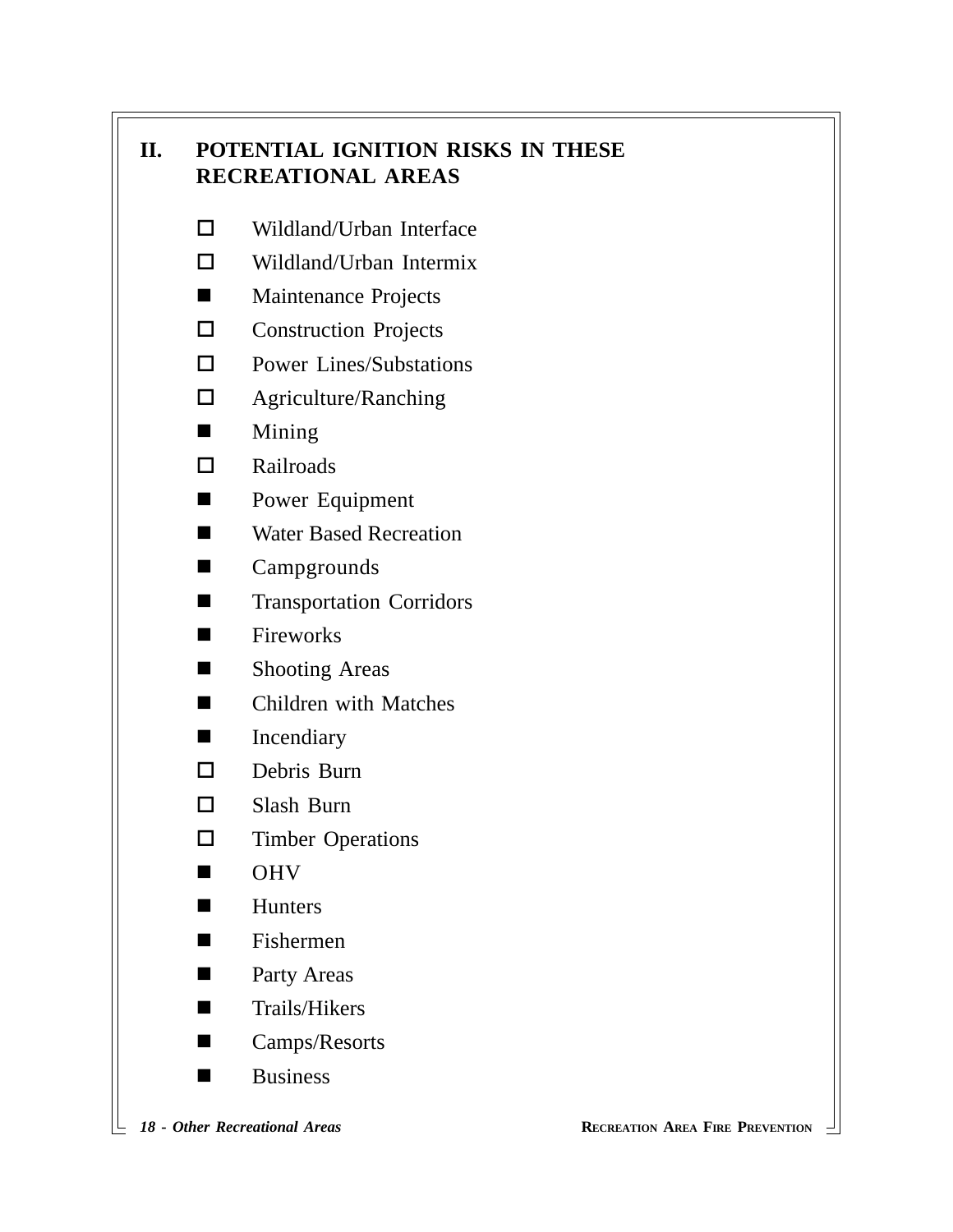- $\blacksquare$  Schools
- $\square$  Dumps
- **n** Dispersed Recreation
- Fuelwood/Equipment
- $\Box$  Communication Sites
- **n** Cultural Activities
- $\square$  Drug Labs/Cultivation

#### **III. POTENTIAL FIRE CAUSES IN THESE RECREATIONAL AREAS**

- Cooking/Warming Fire
- **n** Smoking
- $\square$  Trash Burning
- $\Box$  Burning Vehicle
- Exhaust/Catalytic Converter
- $\Box$  Logging Line
- $\square$  Brakeshoe
- $\square$  Burning Dump
- $\Box$  Field Burning
- $\Box$  Land Cleaning
- $\square$  Slash Burning
- $\Box$  Right-of-Way/Ditch Burning
- $\square$  Resource Management Burn
- $\Box$  Grudge Fires
- Intentional (Arson, Employment, Pyromania, etc.)
- $\square$  Blasting
- $\square$  Burning Building
- **n** Playing with Matches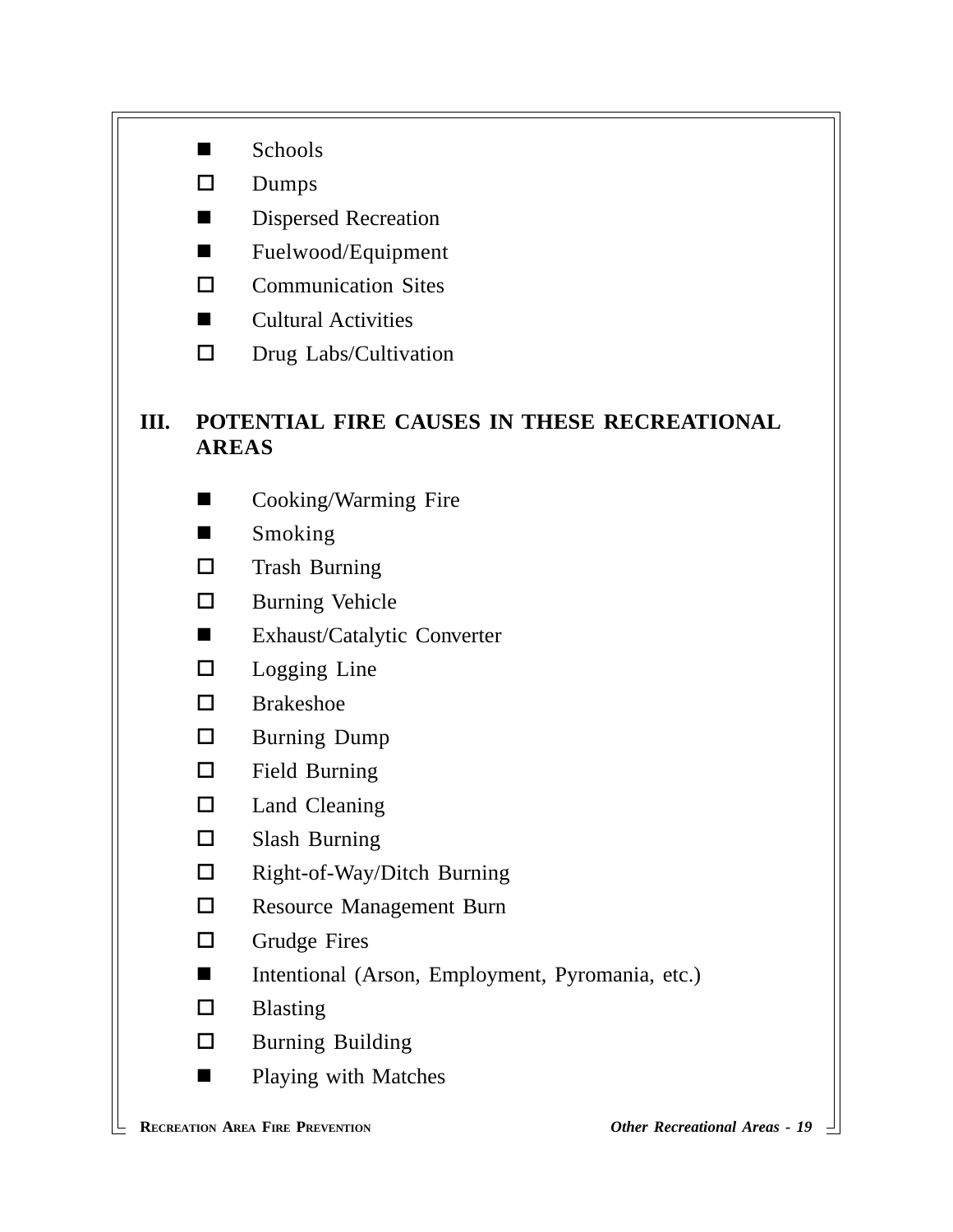

 $\square$  Power Line/Transformer

- **n** Fireworks
- $\square$  Welding
- $\hfill \Box$  <br> Railroad
- **n** Shooting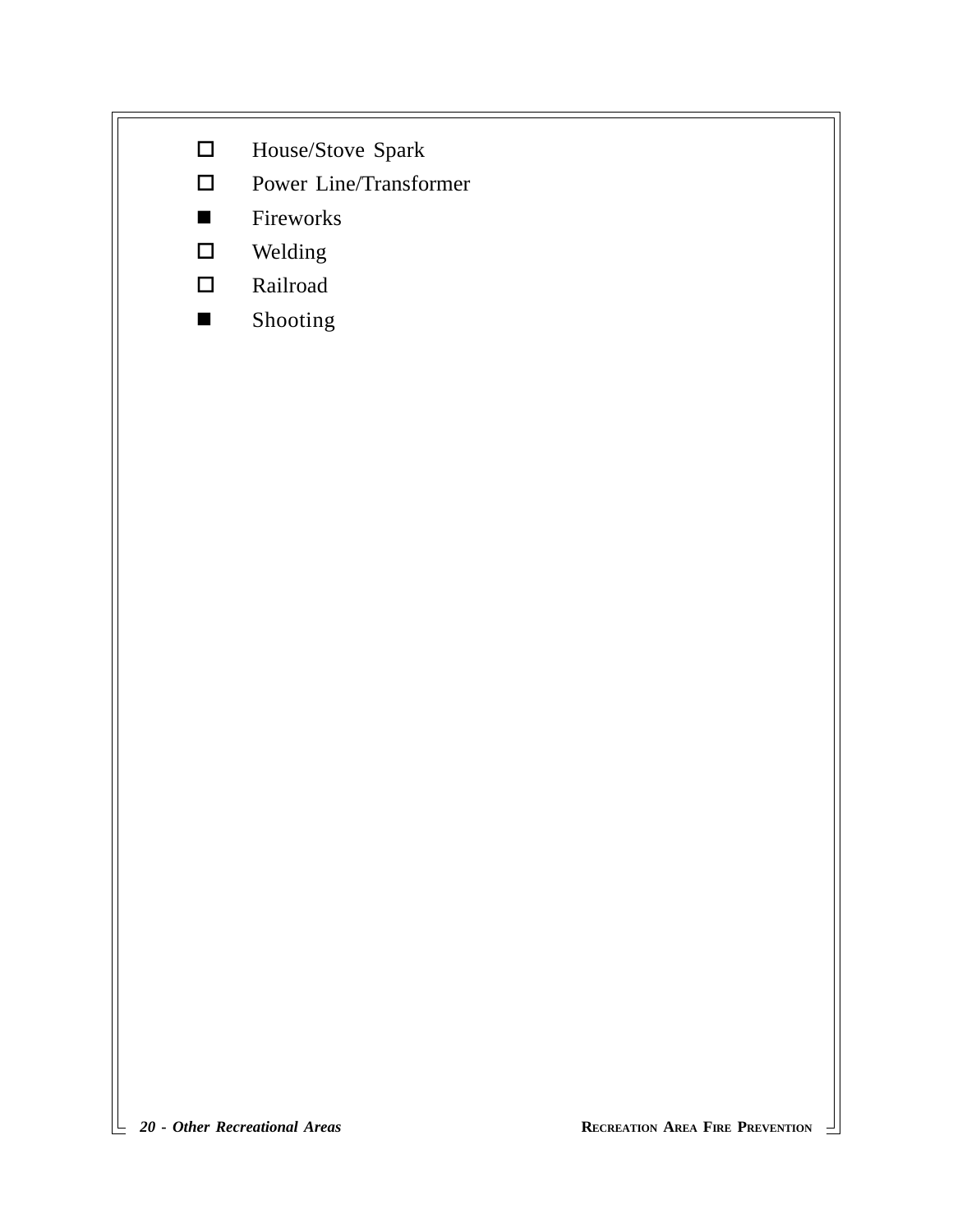### *Recreation Area Prevention Activities 3.0*

Recreation areas generate, by their existence, a potential for increased ignition by concentrated public use. The fire prevention planning process should assess these different types of activities and design strategies to reduce ignitions and loss and damage from wildfires. Areas to consider can cover the following:

- Recreation Area Site Evaluations
- Signing
- Public Contacts
- Patrol
- Law Enforcement
- Enforcement—Permits
- Fire Safe Evaluations—Spark Arresters, Mufflers & Power Lines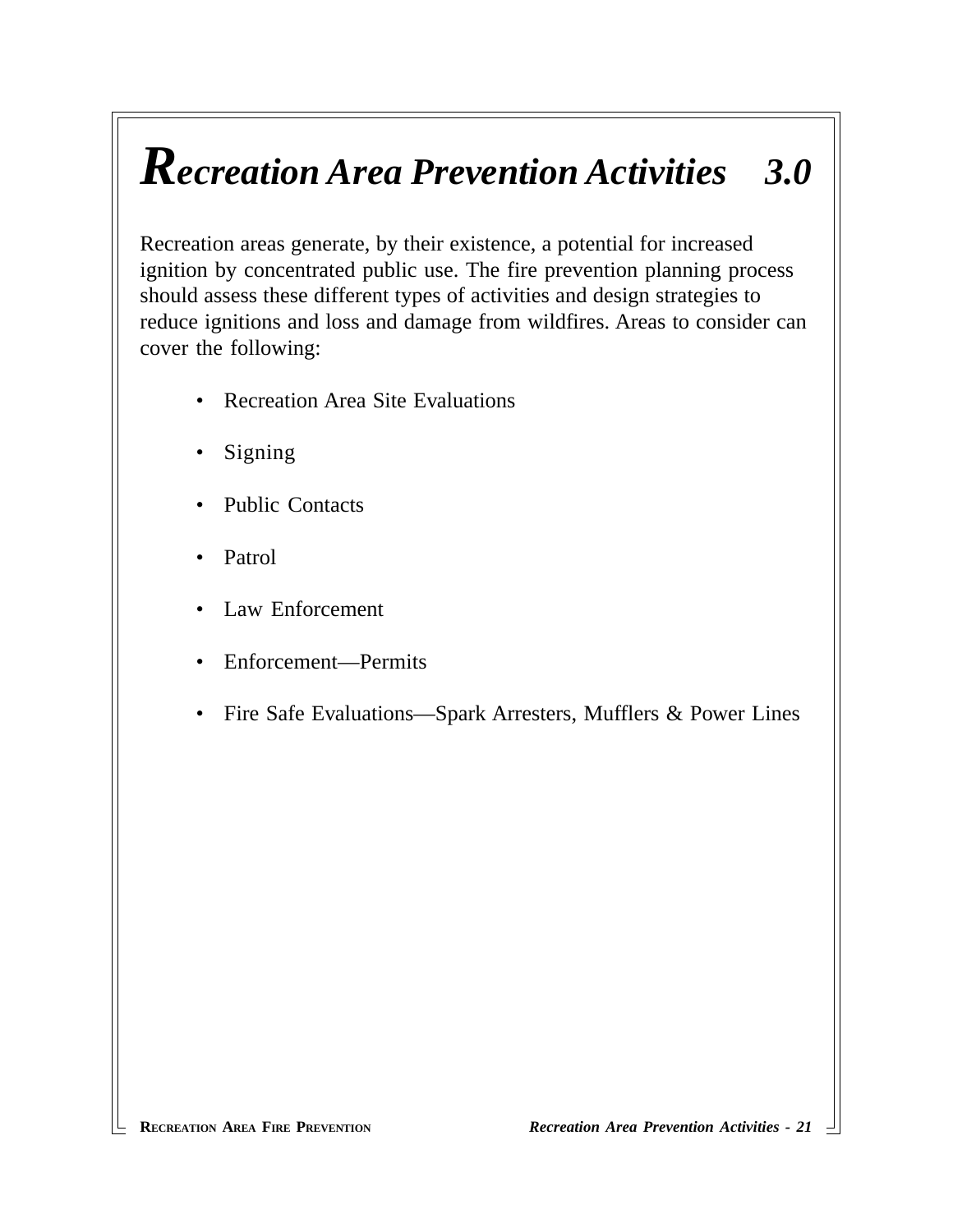### *Recreation Area Site Evaluations 3.1*

#### **I. RECREATION AREA FIRE SAFE EVALUATIONS**

A planned site evaluation should be established for all public and private recreation facilities to determine if the operation is maintained in a fire safe manner. These evaluations should focus on hazard fuel conditions, fire safe structures and risk of ignitions by any area projects or operations.

A. Evaluations Scheduling

Every effort should be made to obtain compliance with fire safe practices and to develop good fire prevention attitudes and response from those contacted.

It is recommended that a minimum of three evaluations of each recreation area be made annually.

- 1. The first evaluation should be made during the early spring. The prime purpose of this contact will be to acquaint the owner/operator with recommended fire safe measures or to implement necessary fire prevention engineering actions on public facilities.
- 2. The second evaluation should be made early in the fire season.
- 3. The third evaluation should be made prior to mid fire season.
- 4. Further evaluations should be made until the area is in a fire safe condition.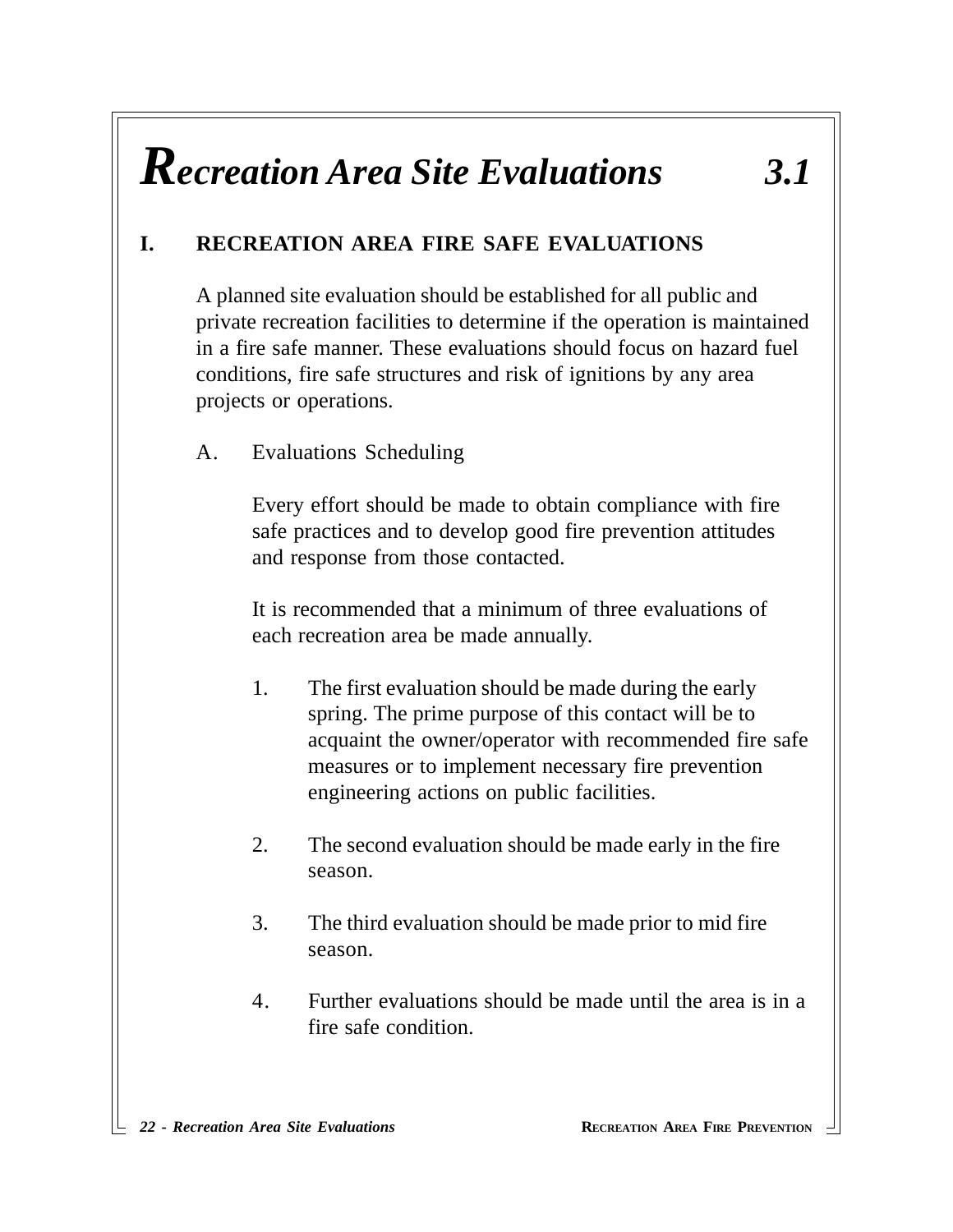- 5. During these evaluations, which should be made with the individual(s) responsible for the managing/ maintaining recreation area, special attention should be given to mitigate hazardous conditions and fuels that exist.
- B. Report of the Evaluation

A Report of Evaluation should be made out for each inspection and a notification of all hazards will be submitted to the fire manager and personnel responsible for the recreation program.

C. Corrective Action

Handle items that need corrective action immediately and provide expertise and assistance as needed.

Recommended corrective actions that are not implemented in a timely manner should be addressed until appropriate action is taken.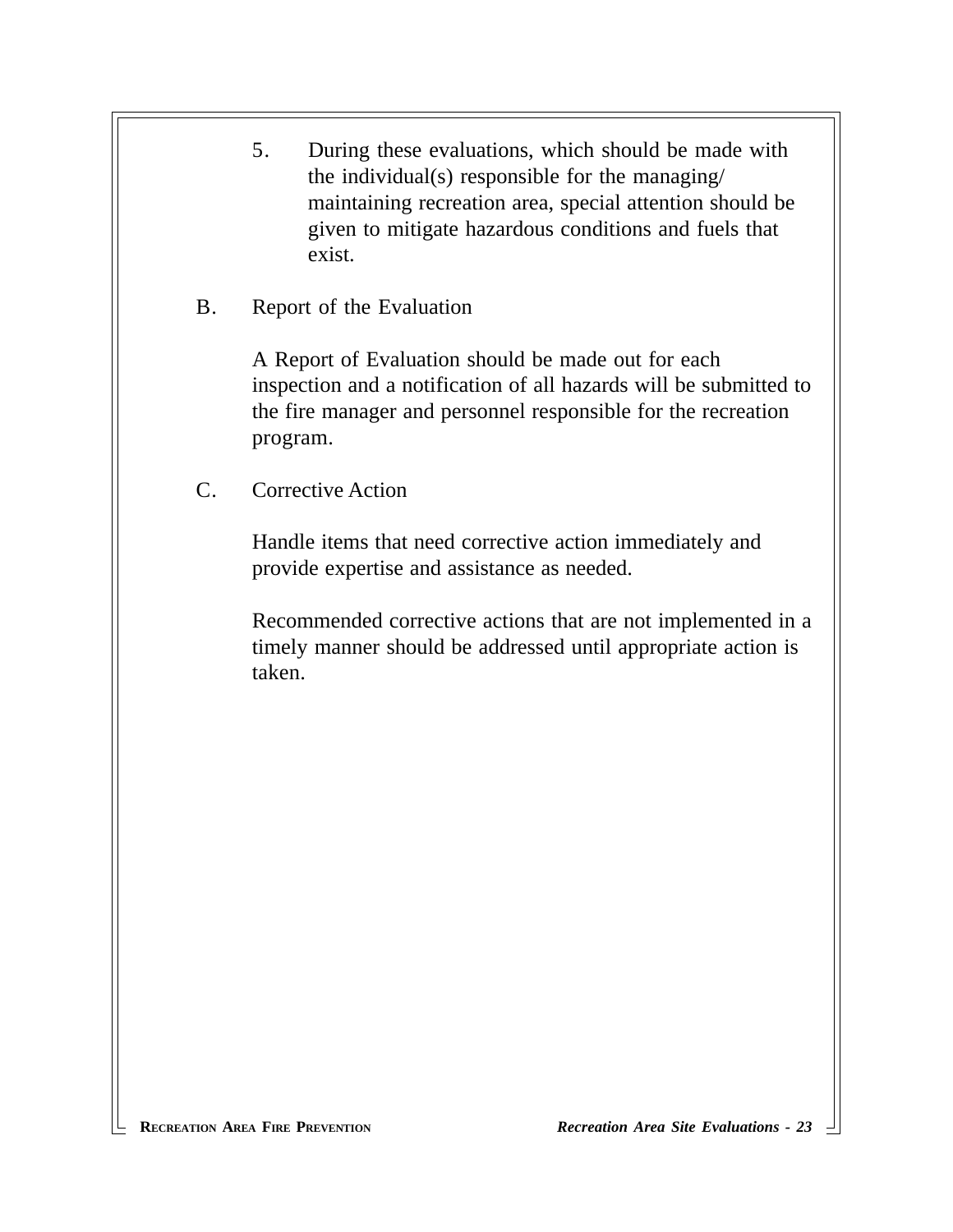# *Signing 3.2*

Signing is a technique used to convey wildfire prevention messages and provide visual information/education concerning a variety of wildfire prevention needs to general and specific public audiences. Fire managers should integrate signing into their fire management programs and identify specific signing and sign requirement needs in the prevention plan.

Carefully located signs in recreation areas with selected messages are effective tools in preventing damage and losses due to wildfire. Poor signing practices waste funds and can have an adverse effect on the prevention program. Prevention signing can be:

- Informational Advising the public of ways to prevent fires (example: "Completely extinguish smoking materials.").
- Regulatory Keeping audience informed of what they must do to prevent fires (example: "Campfires permitted only in developed camping areas.").
- Prohibitive Emphatically stating what fires or acts are prohibited (example: "Fire restrictions currently in effect; campfire permits required.").

Examples of signing activities are:

- Replace posters to maintain a fresh look and correct message.
- Make necessary repairs to existing sign mountings (stain, straighten, etc.).
- Install new sign mountings as per approved sign plan.
- Compile data for sign plan update.
- Determine areas where new signs are needed.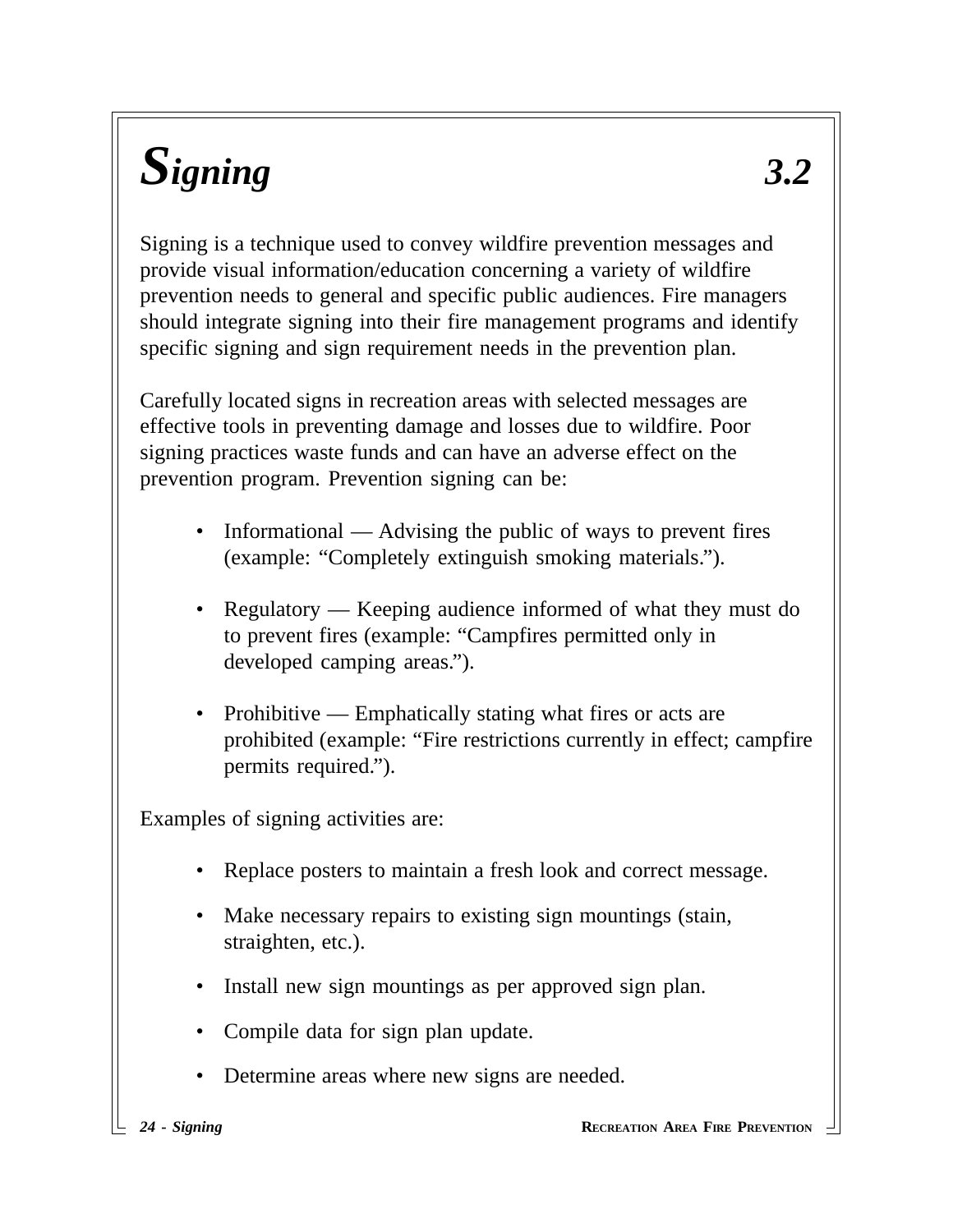#### **I. PRINCIPLES AND GUIDELINES**

#### A. Requirements

Fire prevention signs and posters must be designed, installed and maintained to achieve the important goals of effectively conveying a wildfire prevention message while portraying a positive agency image. To be effective, signs and posters should:

- 1. Convey the proper message(s) for the location. Make sure signs are up-to-date and appropriate.
- 2. Convey a clear, positive, friendly and simple message(s). Avoid areas full of "No" and "Do Not" messages and areas where there are too many signs/posters with conflicting messages, etc.
- 3. Command attention and generate respect for the agency and the environment. Never post signs on trees, fence posts, etc.
- 4. Display signs and posters on proper and well-maintained mounts. Keep sign and poster mountings in good condition and clear of vegetation and clutter. Promptly replace signs and posters that are worn or damaged.
- B. Placement and Installation

Signs should be located with both the viewer and the message in mind. When selecting a site, consider whether the sign will be visible and readable for the viewer and strive to maximize each of these elements. Additionally, select locations which maximize the opportunity for the sign to convey its intended message. For example, a campfire message would be more appropriate and effective along a road leading to popular camping areas than it would be if located in an urban area.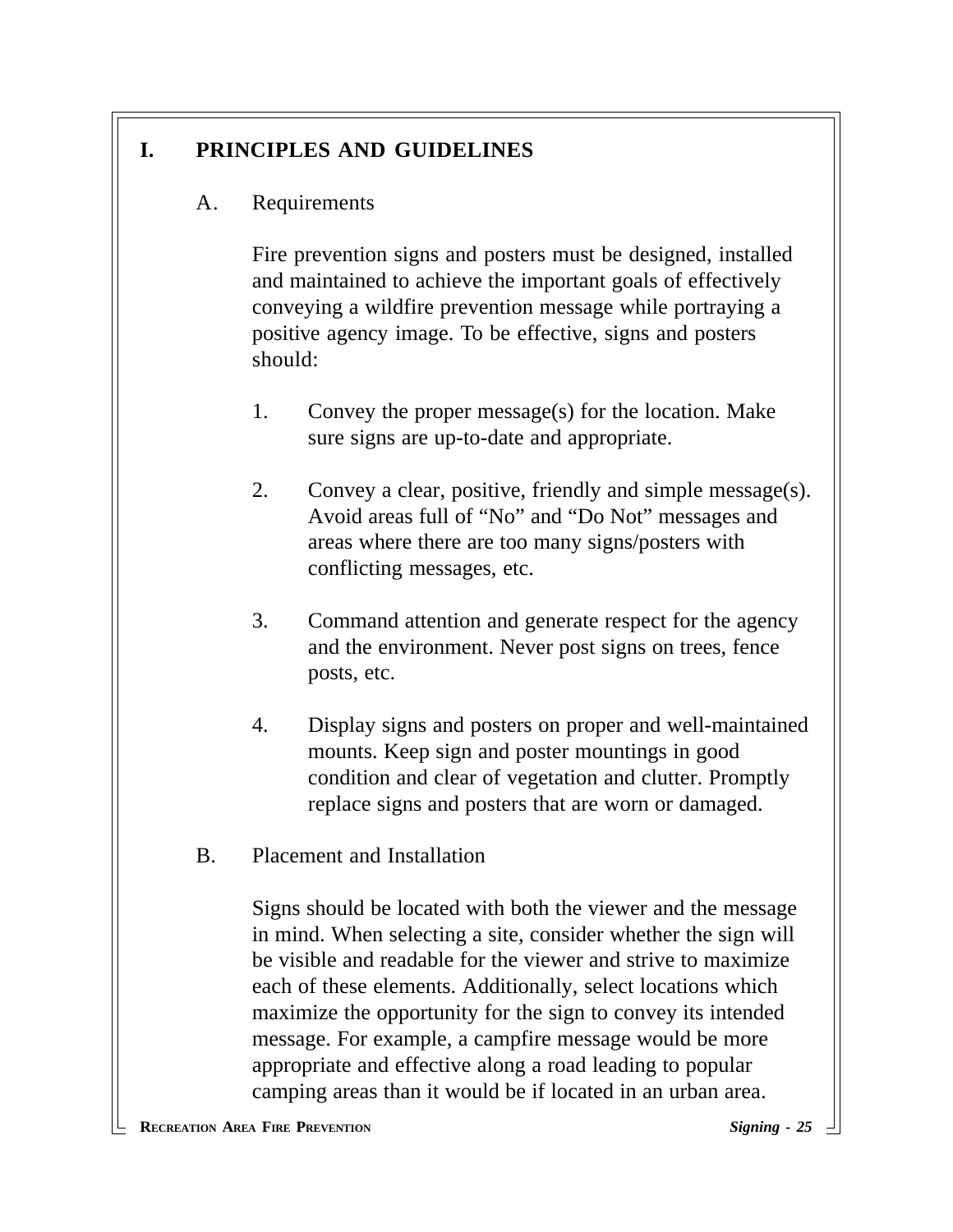C. Placement

As a general rule, place signs on the right-hand side of the roadway as close to the roadway as authorized. Consider the following guidelines when selecting sign installation locations:

- 1. Obtain necessary approvals from the appropriate rightof-way owner (city, county, state).
- 2. Place signs where they provide adequate time for viewers to see and read the message, considering such things as approach speed, road conditions, etc.
- 3. Select locations that minimize viewing obstructions. Some common placement locations to be avoided, if possible, include:
	- a. Dips in the roadway or trail.
	- b. Just beyond the crest of a hill.
	- c. Where the sign may interfere with the normal operation of a business or industry.
	- d. Too close to trees or other foliage that could cover the face of the sign.
- 4. Place roadway signs within the driver's "cone of vision."
	- a. As speed increases, driver concentration increases, the focal point is more distant but also more narrowly defined.
	- b. As speed decreases, driver concentration wanes. At 25 mph the eye's natural focus point lies 600 feet ahead of the car. At 45 mph it lies 1,200 feet ahead.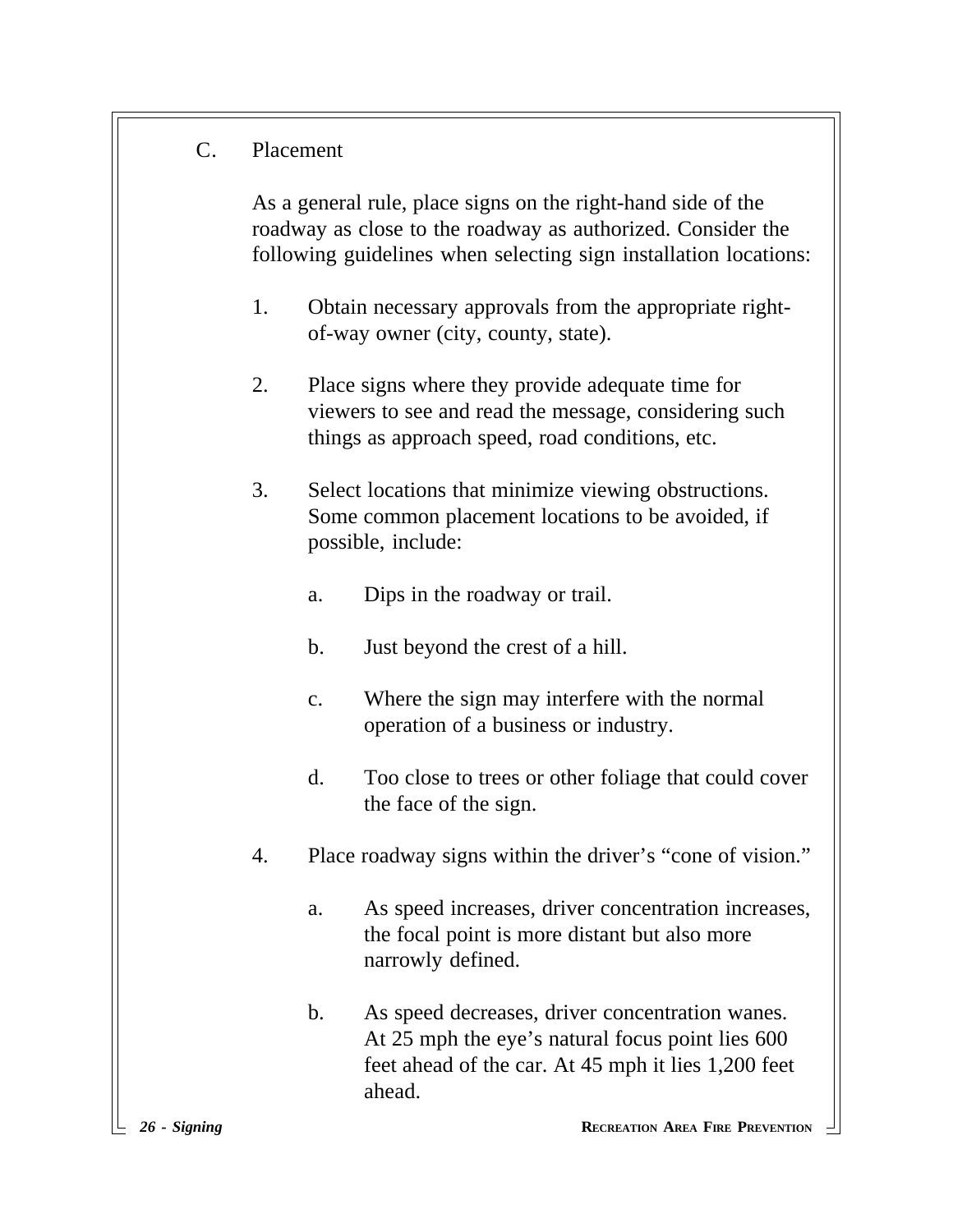- c. As speed increases, the driver's peripheral vision decreases. On low-speed roads, the signs can be set further back from the right-of-way and still be seen and be effective. At 25 mph a driver's "cone of vision" is 90 degrees wide. At 45 mph it narrows to 65 degrees and at 60 mph is only 40 degrees wide.
- d. As speed increases, a driver's ability to focus on foreground detail decreases. At 40 mph the closest point of clear vision lies 80 feet ahead of the car. At 60 mph the driver can see clearly only that detail within an area 1,000 to 1,400 feet in front of the car and within that 40 degree "cone of vision." At that speed, the car travels the distance between 110 feet and 1,400 feet in about 15 seconds.
- 5. Guidelines for the installation of signs along roadsides are as follows:
	- a. Height The bottom of the sign should be a minimum of five feet above the level of the roadway.
	- b. Lateral Clearance The distance from the edge of the roadway to the inner edge of the sign can range from six to twelve feet. The normal minimum is six feet. In cases where roadside topography precludes the six-foot minimum, the inner edge of the sign shall be no closer than two feet from the outer edge of a road's shoulder. Some right-of-way owners may require greater clearances.
	- c. Canting Normally signs should be mounted approximately 93 degrees to the direction of, and facing, those they are intended to serve. This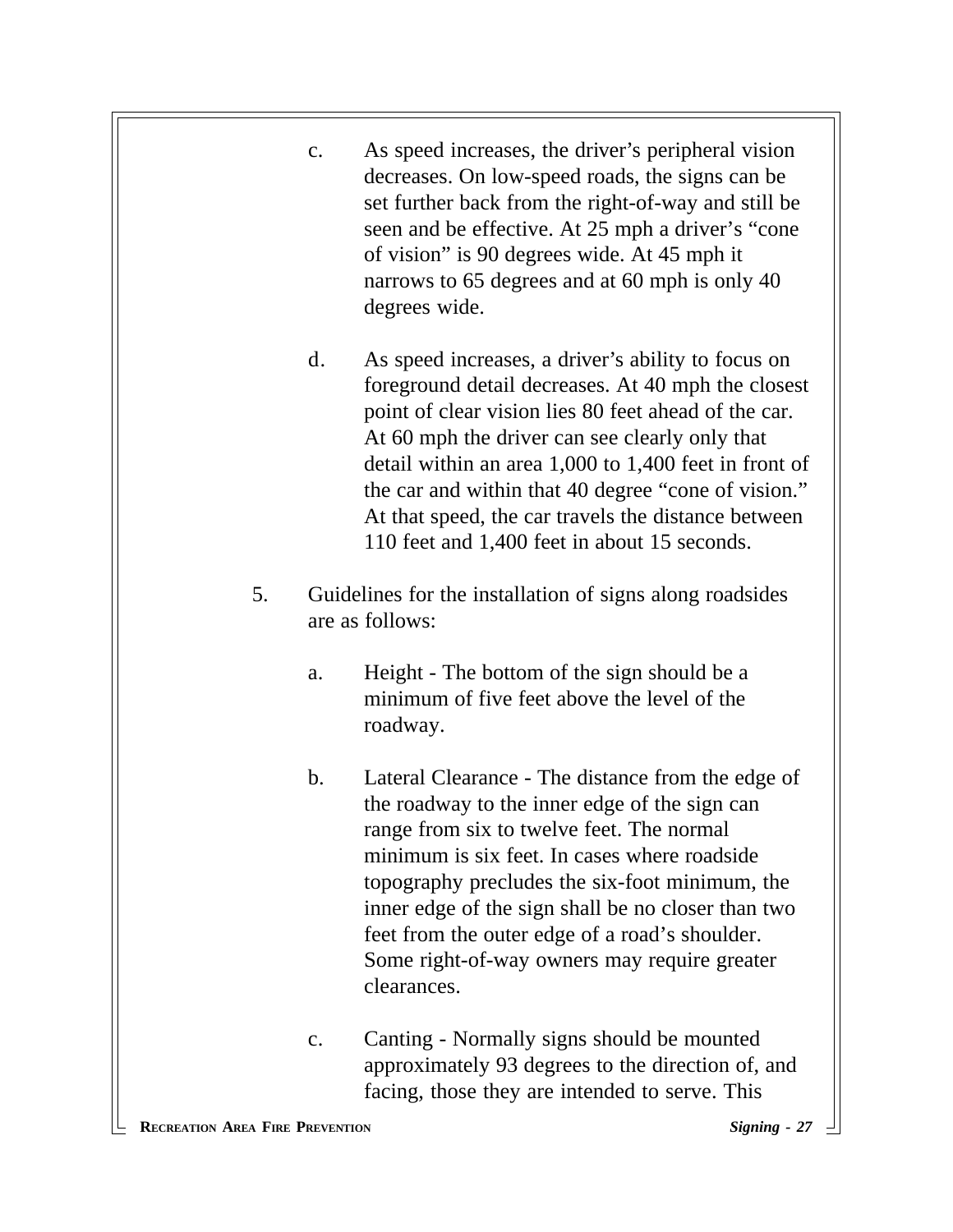canting aids in reducing unwanted reflections which can be a safety hazard. Sign faces are normally vertical; but on grades, it may be desirable to tilt a sign three degrees back from the vertical to improve readability.

6. When choosing and maintaining a site for a sign, be aware of and avoid "sign clutter," a situation in which new and different signs are added to a location over time. This type of clutter creates an information overload and forces viewers to mentally wade through a mass of uncoordinated data to obtain the information they need. In the process, your fire prevention message can be overlooked and its effectiveness nullified.

> Try to locate fire prevention signs away from other government or private informational signs. Where this is not possible, or when other signs crowd an area over time, work with the other sign owners to evaluate the site and possibly combine, redesign or reduce the number of signs to avoid a cluttered appearance.

D. Sign Characteristics

In order to achieve optimum readability, sign and poster sizes will vary depending on the speed, if any, the viewer is expected to be traveling as he or she moves past the sign and the distance between the sign and the viewer. Adjusting the size of the lettering is the most common method of achieving readability.

- E. Lettering Sizes
	- 1. Moving Vehicles (according to estimated speeds)

| More than 40 mph | 6" letters |
|------------------|------------|
| 30 to 40 mph     | 5" letters |
| 20 to 30 mph     | 4" letters |
| Less than 20 mph | 3" letters |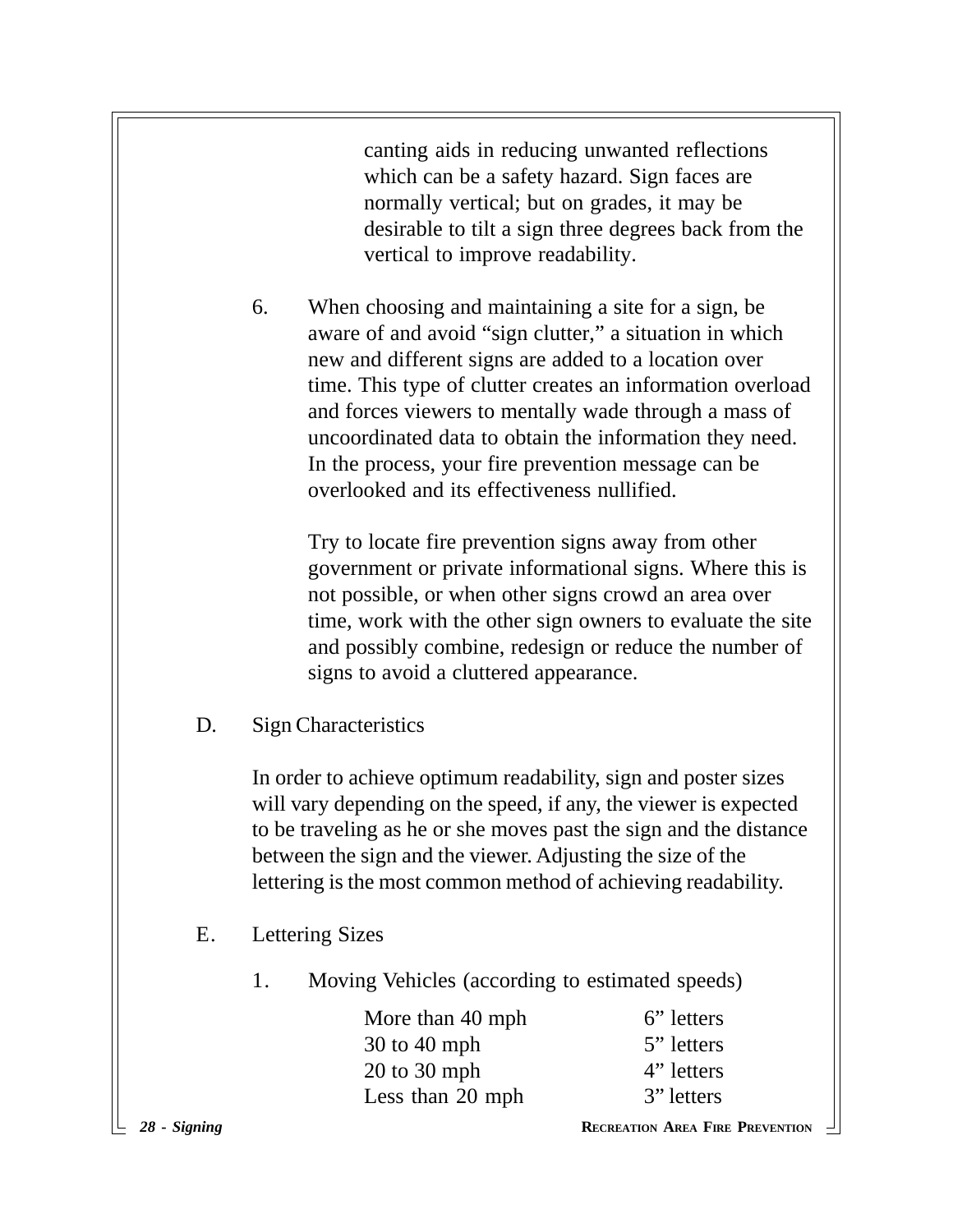|    | 2. | <b>Motorized Trails</b>                                                                                                                                                          |                                                                                                                                                                 |  |  |
|----|----|----------------------------------------------------------------------------------------------------------------------------------------------------------------------------------|-----------------------------------------------------------------------------------------------------------------------------------------------------------------|--|--|
|    |    | More than 25 mph                                                                                                                                                                 | 3" letters                                                                                                                                                      |  |  |
|    |    | Less than 25 mph                                                                                                                                                                 | 2" letters                                                                                                                                                      |  |  |
|    | 3. |                                                                                                                                                                                  | Stationary Position - Non-Motorized Trail: 1-inch letters<br>are adequate for most non-motorized trail situations.                                              |  |  |
|    | 4. |                                                                                                                                                                                  | Stationary Position - Interpretive/Informational Signs:<br>Letter size for such signs is dependent upon the distance<br>from which the message is to be viewed: |  |  |
|    |    | From 4 feet or less                                                                                                                                                              | $5/8$ " letters                                                                                                                                                 |  |  |
|    |    | From 5 to 7 feet                                                                                                                                                                 | $3/4$ " letters                                                                                                                                                 |  |  |
|    |    | From 8 to 12 feet                                                                                                                                                                | 1" letters                                                                                                                                                      |  |  |
|    |    | From 13 to 20 feet                                                                                                                                                               | 2" letters                                                                                                                                                      |  |  |
|    |    | From over 20 feet                                                                                                                                                                | 3" letters                                                                                                                                                      |  |  |
| F. |    | Symbols                                                                                                                                                                          |                                                                                                                                                                 |  |  |
|    |    | Symbol size also is a function of the viewing distance and the<br>amount of time available for viewing. Use the following<br>minimum symbol sizes for the type of use indicated: |                                                                                                                                                                 |  |  |
|    | 1. | Roads                                                                                                                                                                            |                                                                                                                                                                 |  |  |
|    |    | $0 - 25$ mph                                                                                                                                                                     | 12"                                                                                                                                                             |  |  |
|    |    | $26 - 50$ mph                                                                                                                                                                    | 18"                                                                                                                                                             |  |  |
|    |    | Over 50 mph                                                                                                                                                                      | 24"                                                                                                                                                             |  |  |
|    | 2. | <b>Motorized Trails</b>                                                                                                                                                          |                                                                                                                                                                 |  |  |
|    |    | $0 - 25$ mph                                                                                                                                                                     | 12"                                                                                                                                                             |  |  |
|    |    | Over 25 mph                                                                                                                                                                      | 18"                                                                                                                                                             |  |  |
|    |    |                                                                                                                                                                                  |                                                                                                                                                                 |  |  |
|    |    |                                                                                                                                                                                  |                                                                                                                                                                 |  |  |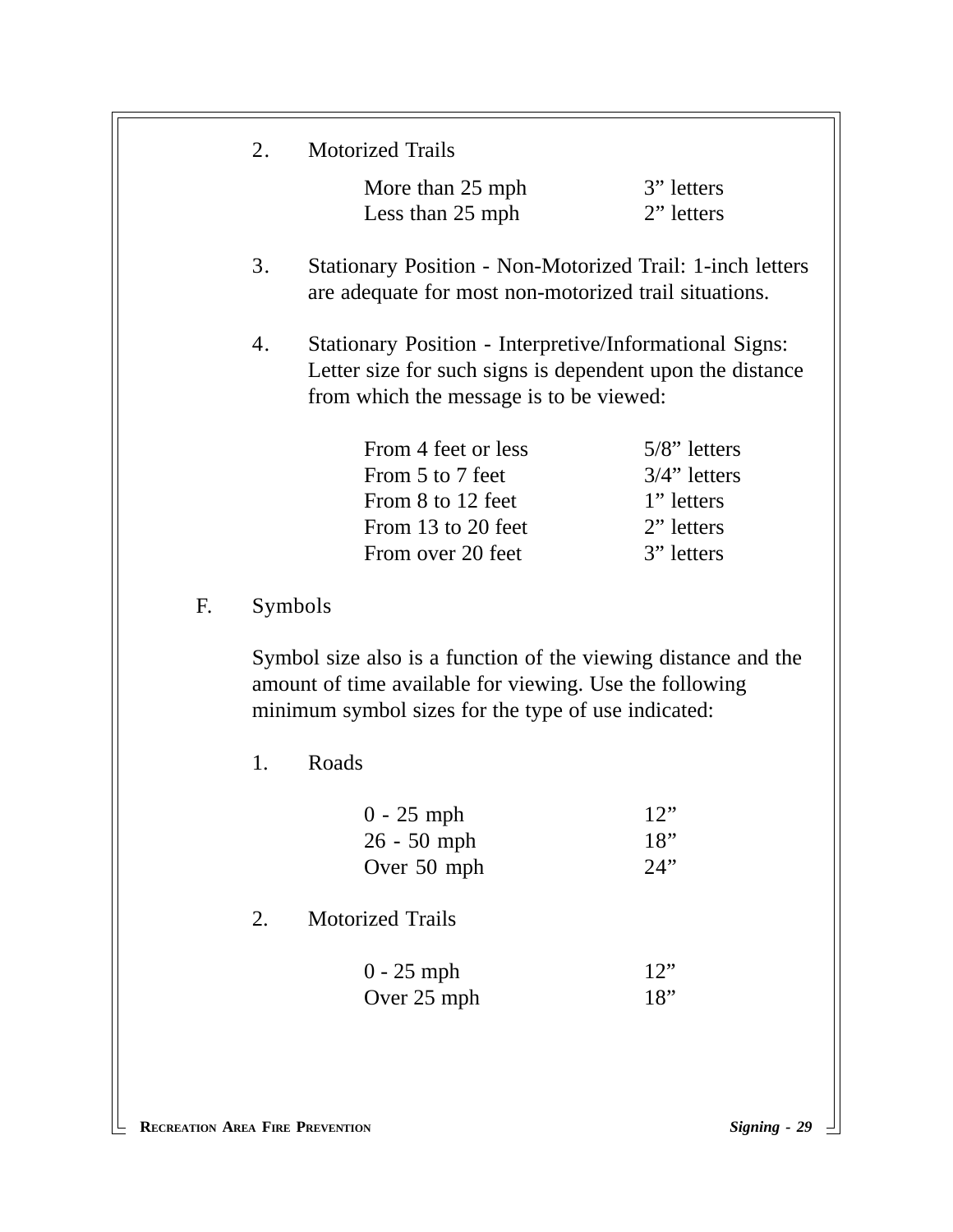|    | 3.                                                                                                                                                                                                                                                                                                                                                                                                                                                                                                            |             | <b>Non-Motorized Trails</b>                                                                                                                                                                                                       |                       |  |
|----|---------------------------------------------------------------------------------------------------------------------------------------------------------------------------------------------------------------------------------------------------------------------------------------------------------------------------------------------------------------------------------------------------------------------------------------------------------------------------------------------------------------|-------------|-----------------------------------------------------------------------------------------------------------------------------------------------------------------------------------------------------------------------------------|-----------------------|--|
|    |                                                                                                                                                                                                                                                                                                                                                                                                                                                                                                               |             | Viewed from 0 - 20 feet<br>Viewed from 21 - 75 feet<br>Viewed from over 75 feet                                                                                                                                                   | $3 - 4$ "<br>6"<br>8" |  |
|    | 4.                                                                                                                                                                                                                                                                                                                                                                                                                                                                                                            | Waterways   |                                                                                                                                                                                                                                   |                       |  |
|    |                                                                                                                                                                                                                                                                                                                                                                                                                                                                                                               |             | Viewed from 0 - 150 feet<br>Viewed from over 150 feet                                                                                                                                                                             | 12"<br>18"            |  |
| G. |                                                                                                                                                                                                                                                                                                                                                                                                                                                                                                               | Maintenance |                                                                                                                                                                                                                                   |                       |  |
|    | Signs should be maintained to ensure they can be easily read in<br>both day and night hours. Replace or repair signs that have<br>been defaced or when the lettering has been marred. Remove<br>or cover signs when they are no longer needed or when the<br>message is no longer applicable and timely. For instance,<br>wildfire prevention signs left out during winter portray a<br>disorganized agency and careless image. The effect of these<br>messages are lost and agency image is publicly eroded. |             |                                                                                                                                                                                                                                   |                       |  |
|    |                                                                                                                                                                                                                                                                                                                                                                                                                                                                                                               |             | In addition to maintaining the appearance and readability of<br>the sign itself, remove weeds, brush, and other obstacles that<br>obstruct the visibility of the sign or detract from the message<br>and a positive agency image. |                       |  |
| H. | <b>Sign Content</b><br>In determining the content for signs or posters, answer the<br>following questions:                                                                                                                                                                                                                                                                                                                                                                                                    |             |                                                                                                                                                                                                                                   |                       |  |
|    |                                                                                                                                                                                                                                                                                                                                                                                                                                                                                                               |             |                                                                                                                                                                                                                                   |                       |  |
|    | 1.                                                                                                                                                                                                                                                                                                                                                                                                                                                                                                            |             | What is the purpose of the sign or poster? What problem<br>does it address? Is the message appropriate?                                                                                                                           |                       |  |
|    | 2.                                                                                                                                                                                                                                                                                                                                                                                                                                                                                                            |             | Who is the intended audience?                                                                                                                                                                                                     |                       |  |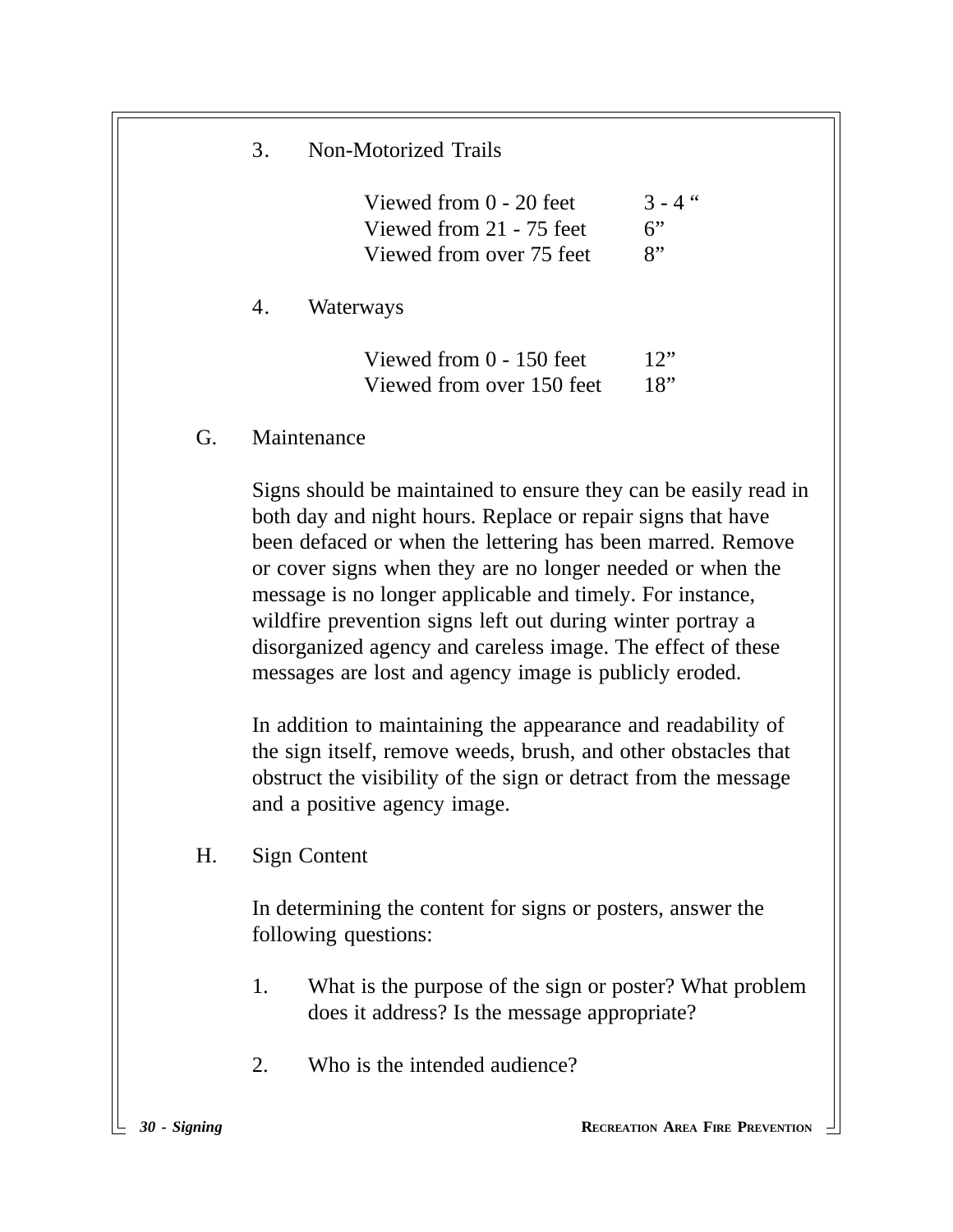- 3. What do we want that audience to do, feel, think, or know after seeing the sign?
- 4. What traits of the audience should be considered in choosing a sign?
- 5. What is the message to be given to the target audience?
- 6. Is a sign the appropriate media to use to deliver **that** message to **that** audience at **that** time and place?
- 7. Are the message and design simple?
- I. Sign Mounts

Signs should be individually erected on separate posts or mountings, except where one sign supplements another or where route markers and directional signs must be grouped. Signs should be located so they do not obscure each other or are hidden by other objects.

Posts are used to hold signs in a permanent position and to resist swaying in the wind. Generally wood or metal posts are used. In areas where sign supports cannot be sufficiently offset from the road edge, use a suitable breakaway or yielding design. Concrete bases for sign posts should be flush with the ground level.

Metal posts should be unpainted galvanized metal. All hardware to affix the signs to either wood or metal posts should be either aluminum or galvanized.

After a sign installation is complete, the ends of the bolts should be snipped off and the threads disfigured or fractured to prevent removal of the nut by vandals or thieves.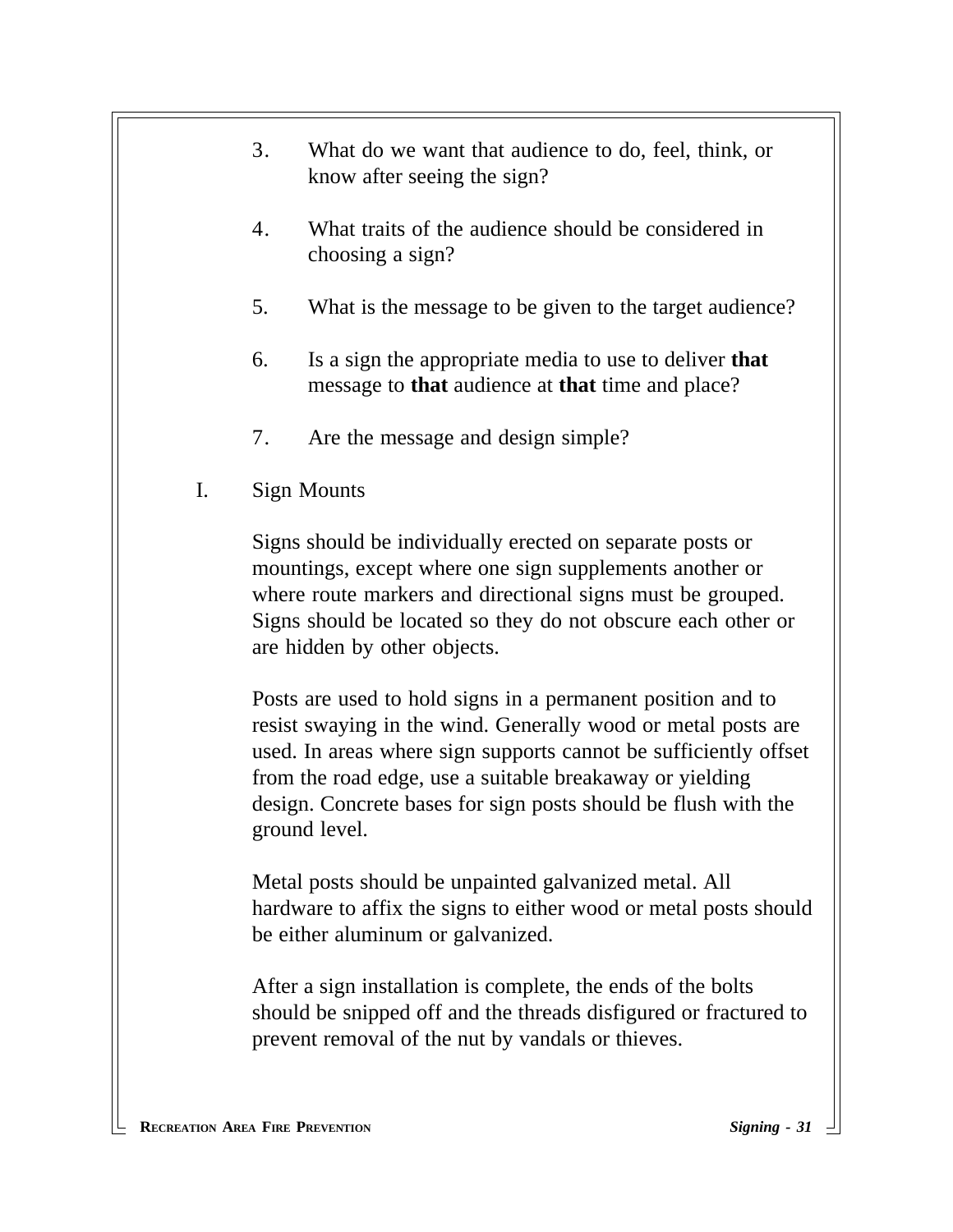The number and size of posts per sign should be proportional to the size of the sign. Generally, for signs up to 36 inches across use one post. For signs from 37 inches to 72 inches use two posts. For signs from 72 inches to 96 inches across use three posts.

#### **II. POSTERS**

#### A. Introduction

Posters are seasonal notices. They are normally constructed of short-lived material such as cardboard—many are plastic. They range in size from 11" x 9" items for use on camping or recreation area bulletin boards to large 54" to 44" highway posters.

#### B. Use

Posters are ideal ways of getting important messages to the target audience quickly. In most cases they are mounted on pre-existing poster or bulletin boards. Little more is needed than the poster and a staple gun. It is important that outdated posters be promptly removed.

Use the largest posters  $(54" \times 44")$  only on high-speed highways (55 mph) and in situations where the scale of the country dwarfs their effect. Use these posters sparingly and place them far enough apart so that they do not appear to be repetitious.

Use medium-sized posters (42" x 34") on roads with speeds of 40-50 mph. Limit the use of these posters to essential locations.

The other medium-sized poster (44" x 16") is to be used on most low-speed, low-volume roads. To extend the use of fire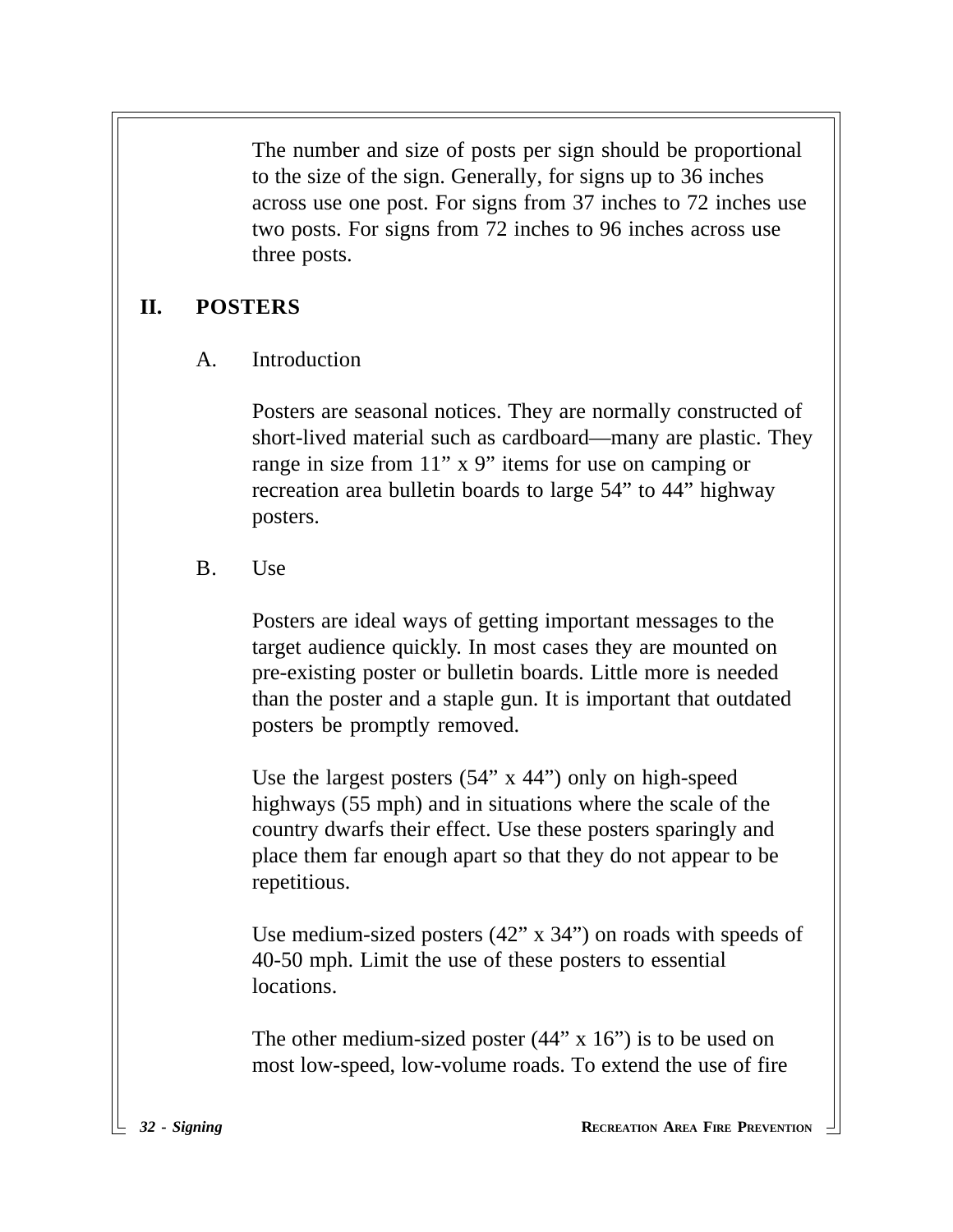poster mounts for sizes 42" x 34" and 44" x 16" through the off-fire season, other poster messages are available.

The smaller posters, such as 14" x 12" and 11" x 9", are designed for pedestrian traffic and for trails, campgrounds, trail heads, bulletin boards, roadside rests, and so on. The largest of these generally has adequate visibility and small message content and is suitable for low-speed, low-volume roads where such messages are needed; for example, "No Campfires."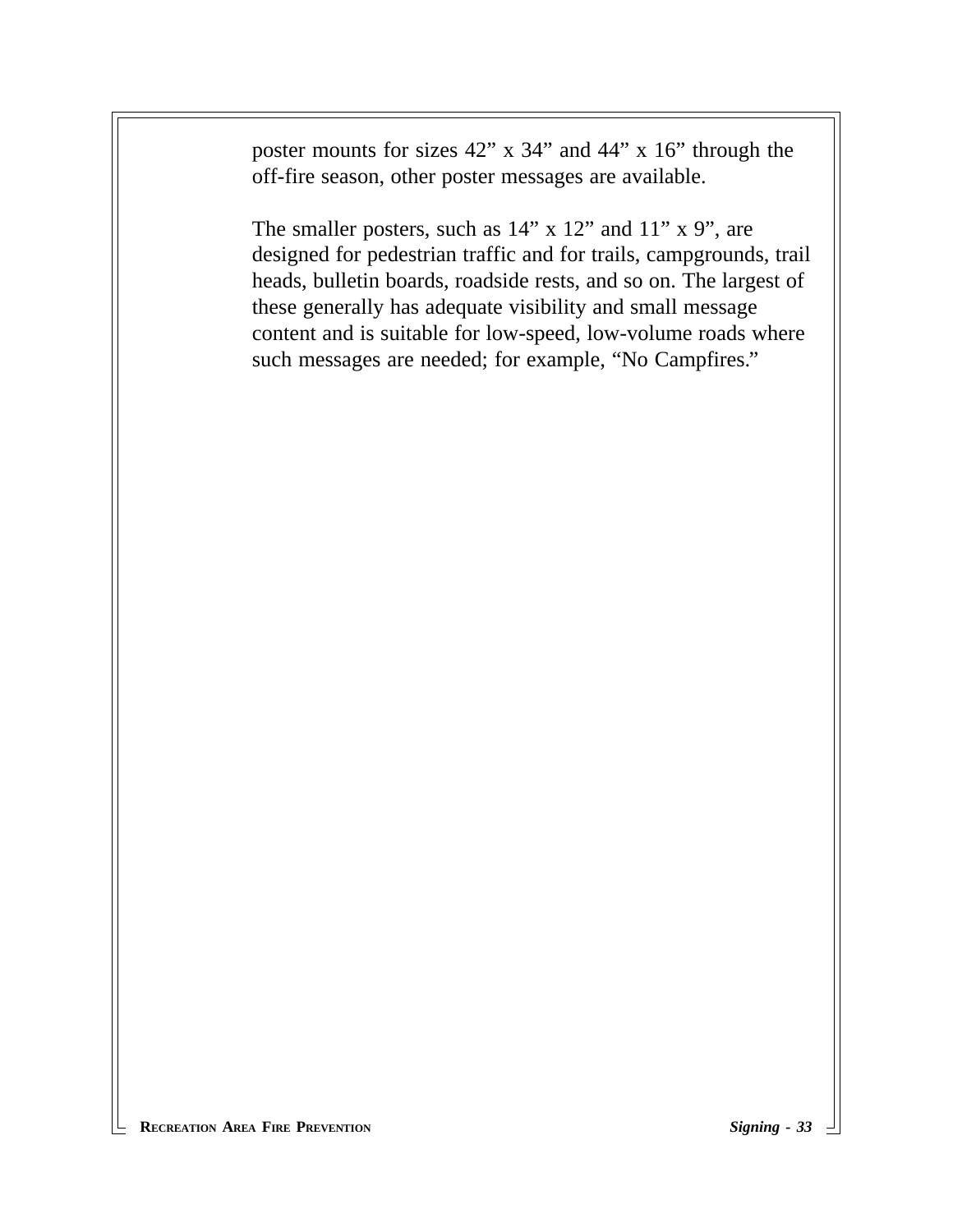# *Public Contacts 3.3*

Agency personnel should communicate with as many recreation area users as possible. One-on-one contact to inform people of the need to be fire safe while using the wildlands is one of the most effective means of wildfire prevention. Contacts could include:

- Individuals, campers, hikers, hunters, etc.
- Groups Boy/Girl Scouts, church camp, etc.
- Resorts, Camps
- **Permittees**

#### **I. INDIVIDUALS**

Individual public contacts by agency personnel are an important part of any fire program. To be effective you must carefully prepare for each contact you will make. The individual contact, delivered with enthusiasm "sells" the person on the safe use of fire and on the prevention of wildfire.

Examples of individual contacts you may be involved with include:

- A. Campers at dispersed recreation areas
- B. Campers at developed recreation sites
- C. Water based recreation users (streams, lakes)
- D. Off-highway vehicle users
- E. Hunters, anglers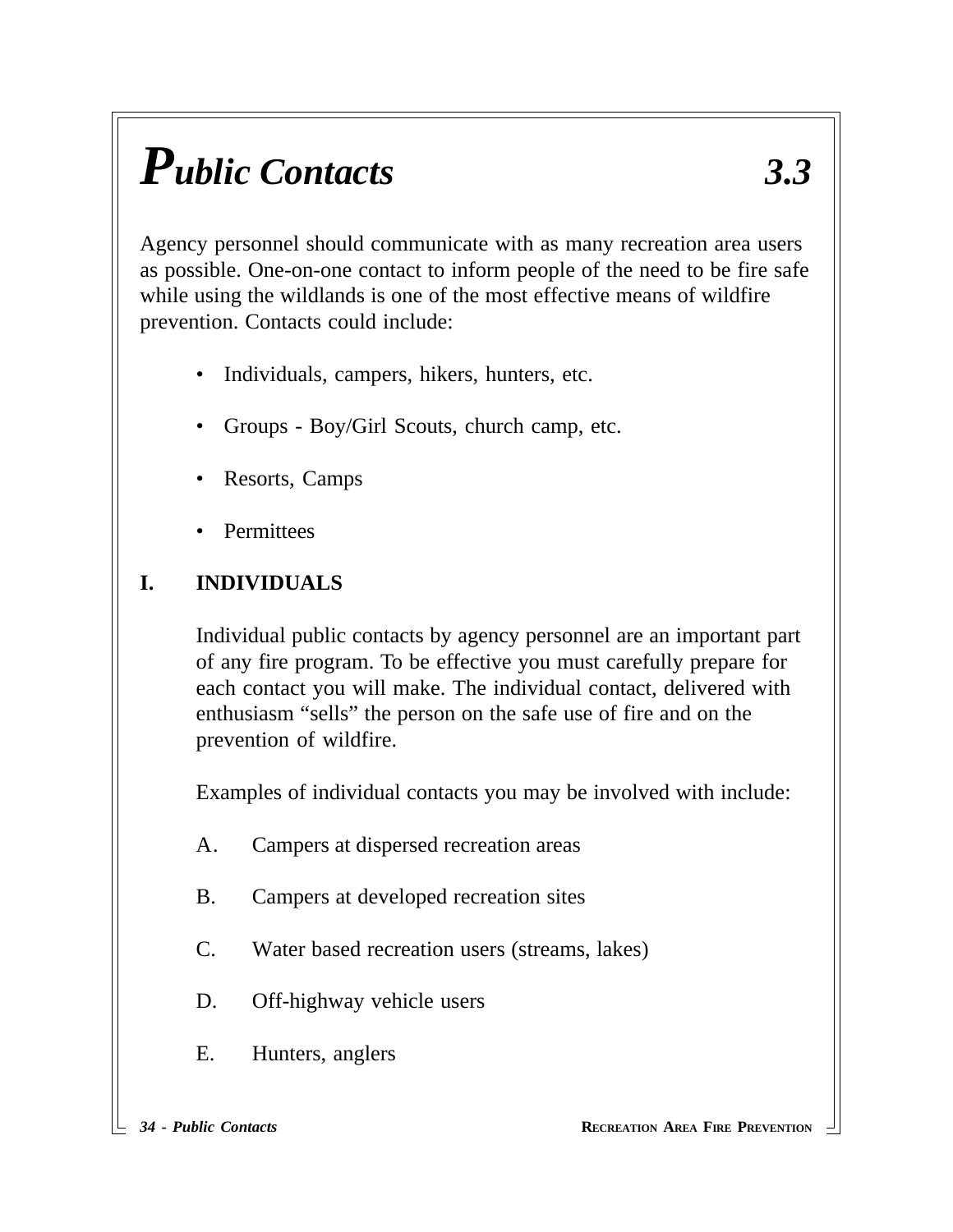- F. Hikers
- G. Transient users traveling throughout an area
- H. Local permittees
- I. Woodcutters

#### **II. GROUPS**

While in recreation areas, opportunities may arise to provide wildland fire information to different groups.

Group contacts can be an effective way to increase awareness of fire prevention. The best results from group contacts are obtained when you tailor your program to meet the groups' interests or needs. Group contacts might include:

- A. Homeowner associations
- B. Camping groups (trailer, motorhome)
- C. Equestrian associations
- D. Outdoor/recreation associations
- E. Boy/Girl Scout groups
- F. Off highway vehicle groups
- G. Ethnic groups
- H. Outfitters/guides
- I. Hiking groups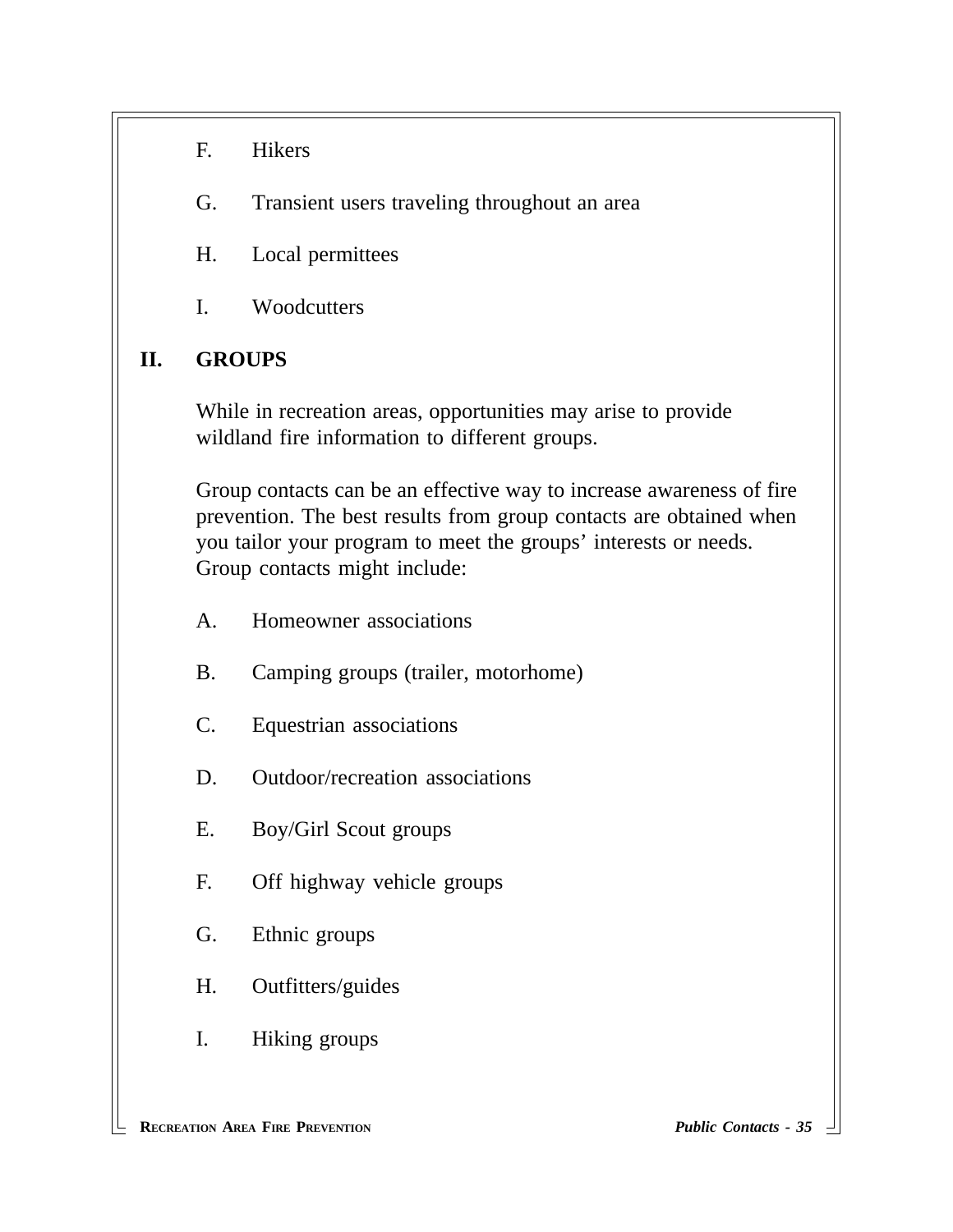# *Patrol 3.4*

There are many types of patrol activities appropriate to recreation areas. The following describes the most common types of patrol that can be utilized in recreation areas. However, there are others (canine, bicycle, etc.) that may also be effective. The Patrol Plan should identify which type of patrol is most efficient for an area. (For more detailed information on patrolling, refer to the "Wildfire Prevention Patrol Guide" June 1998, NFES #2570.)

- Ground Patrol (motorized) The most common type of patrol. Highly effective in wildland urban interface areas and areas of concentrated public use.
- Foot Patrol A patrol method for inaccessible areas and/or making one-on-one contacts.
- Aerial Patrol An effective method of patrolling large areas in a short period of time.
- Mounted Horse Patrol An effective method of trail, back country or off-road patrol.
- Motorcycle & All Terrain Vehicle Patrol An effective method of trail or off-road patrol, especially in areas of off-road vehicle use.

#### **I. GROUND PATROL (MOTORIZED)**

A. The effectiveness of a ground patrol cannot be denied. The patrols can accomplish these basic missions: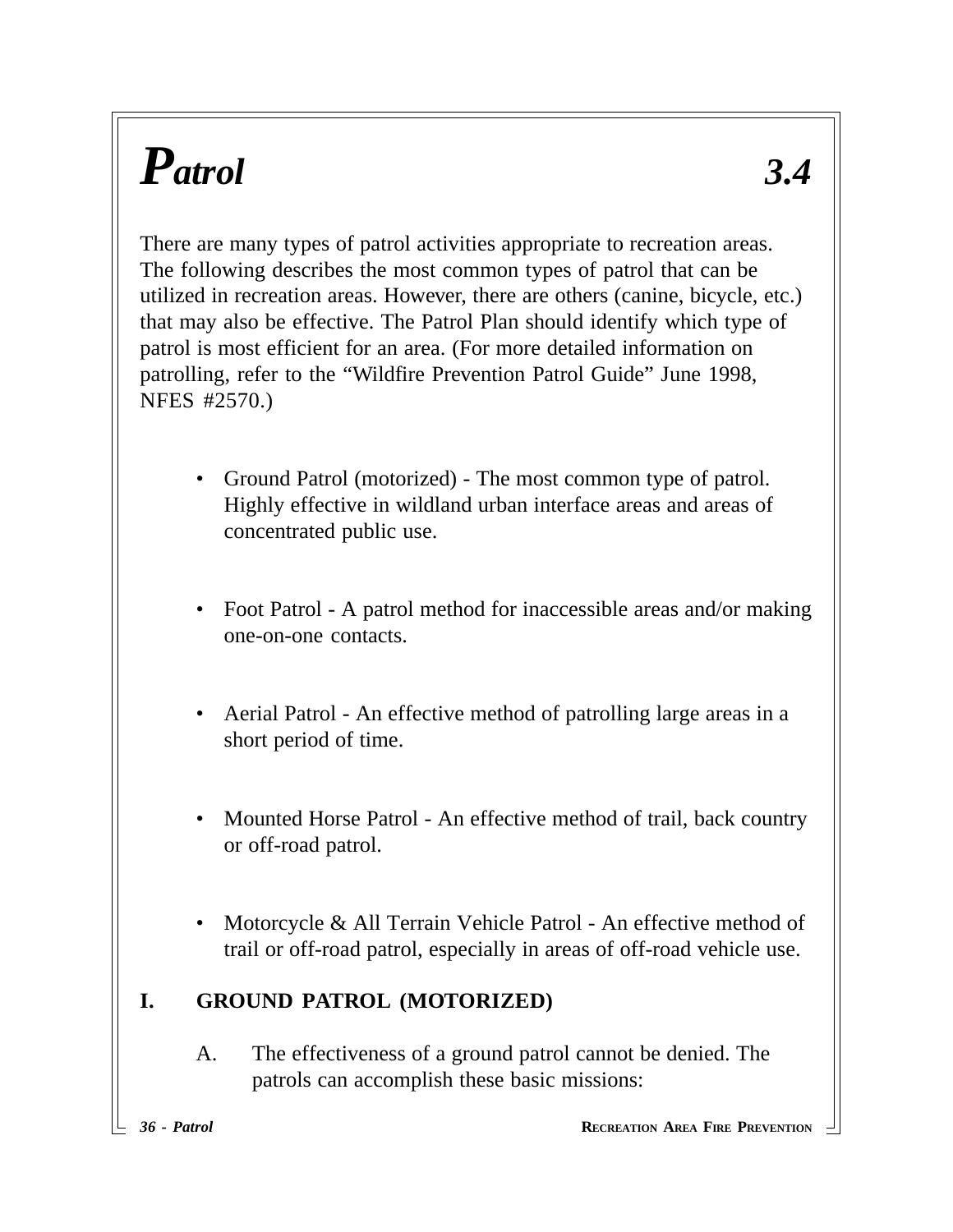- 1. Reduce the violation of fire laws.
- 2. Actively enforce fire and agency laws and regulations.
- 3. Provide information and assistance to area users and residents.
- 4. Provide quick initial attack on fires.
- B. Ground patrols provide mobility and flexibility of operations. Wider coverage is, therefore, possible and considerably more tasks can be accomplished.
- C. Ground patrols can be accomplished by a variety of personnel, patrol officers, volunteers, engine crews, other agency personnel, etc.

#### **II. FOOT PATROL**

Foot patrols can be a highly effective patrol method, especially in remote areas where other access is limited or not practical. This type of patrol places the agency personnel in direct contact with the public and provides a source of communication not otherwise readily available. Areas where foot patrol can be effective are:

- A. Wilderness or back country areas
- B. High-use recreation areas
- C. Along rivers, streams, canyons, etc.
- D. Trail systems
- E. Dispersed campsites
- F. Parks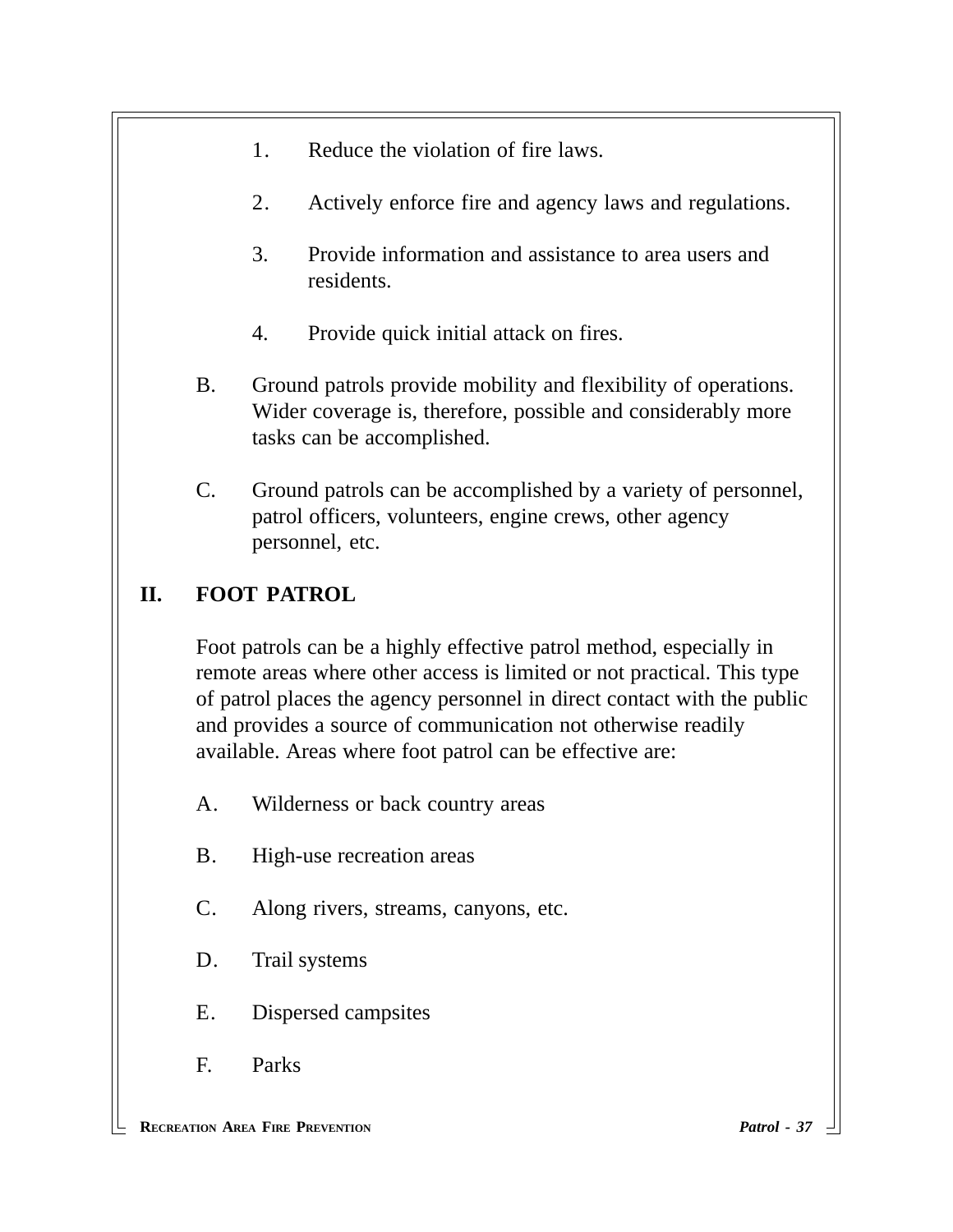#### G. Special events

#### **III. AERIAL PATROL**

Helicopters and fixed-wing aircraft can be used effectively for patrol. Aerial observation can provide:

- A. Locations of use (risk)
- B. Directions for maneuvering ground units to specific locations
- C. Detection of fires
- D. Patrol of large areas in a short period of time (dispersed recreation areas)
- E. Assistance in search and rescue
- F. Quick response
- G. Perspectives unavailable to ground units
- H. Dual purpose use, can be utilized with other resource and fire activities

#### **IV. MOUNTED HORSE PATROL**

Mounted horse patrols once were the backbone of reaching and managing the wildlands. It is one of the oldest types of patrol. Today, mounted horse patrols are in limited use throughout the country. Areas with difficult access are conducive to mounted horse patrol. Patrolling large parks or areas on foot is obviously impractical, and in vehicles it is difficult to travel on surfaces other than paved. The horse can move effectively from one point to another, thereby reducing travel time and increasing efficiency. Mounted horse patrol can be highly effective in the following areas: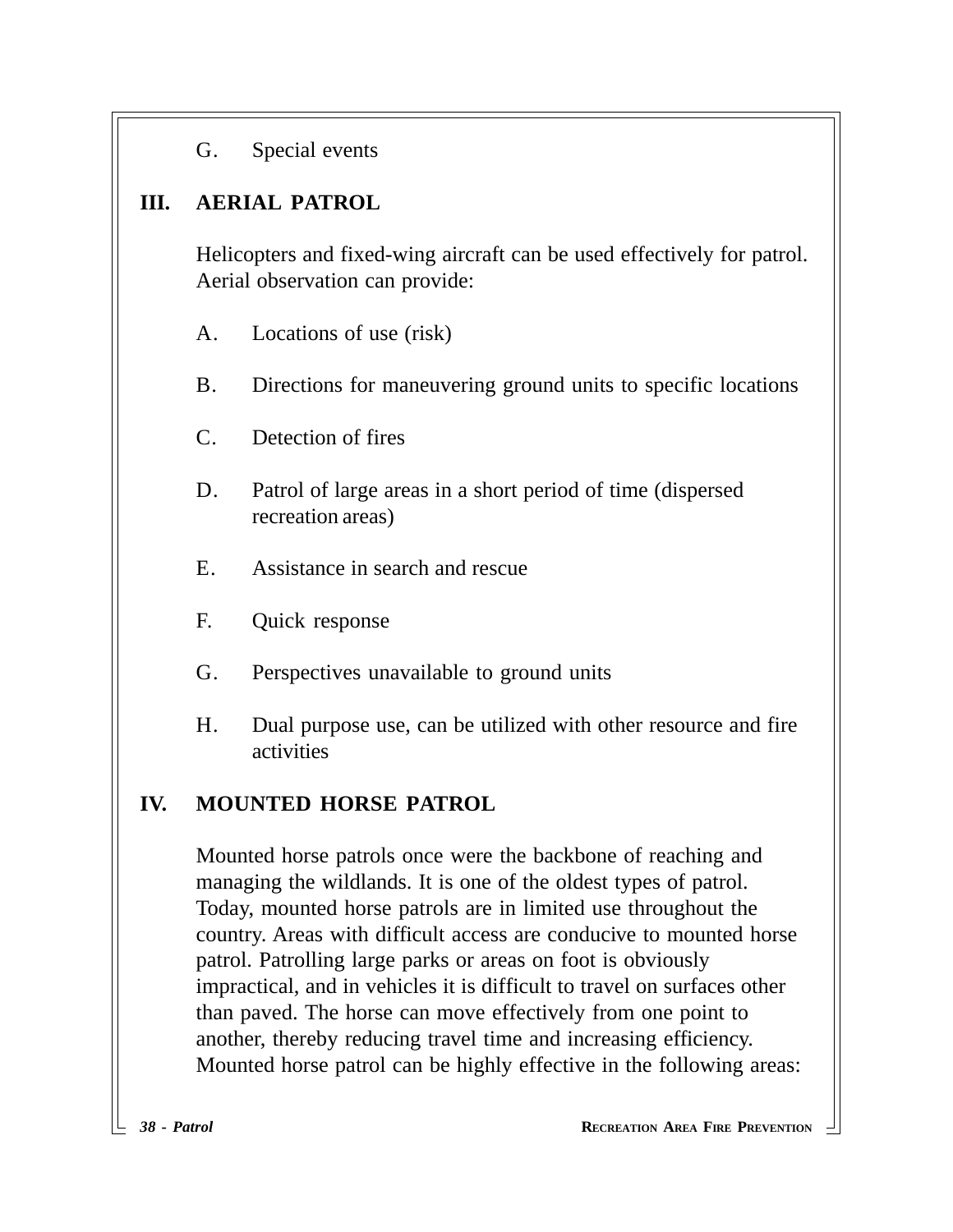- A. Trails
- B. Wilderness and back country areas
- C. Parks
- D. Dispersed recreation areas
- E. High visibility events, planned and unplanned (parades, demonstrations, etc.)

#### **V. MOTORCYCLE AND ALL TERRAIN VEHICLE PATROL**

Motorcycle and all terrain vehicle patrol is probably the least-used patrol method in wildland areas. However, it is an option that should not be eliminated from consideration. This method has proved effective in areas, such as:

- A. Off highway vehicle areas (roads/trails)
- B. Dispersed recreation areas
- C. Back country road systems

#### **VI. PATROL ACTIVITIES**

Numerous activities can be accomplished while patrolling. These activities may include, but are not limited to:

- A. Informational Contacts
	- 1. Individuals
	- 2. Groups
	- 3. Priority Contacts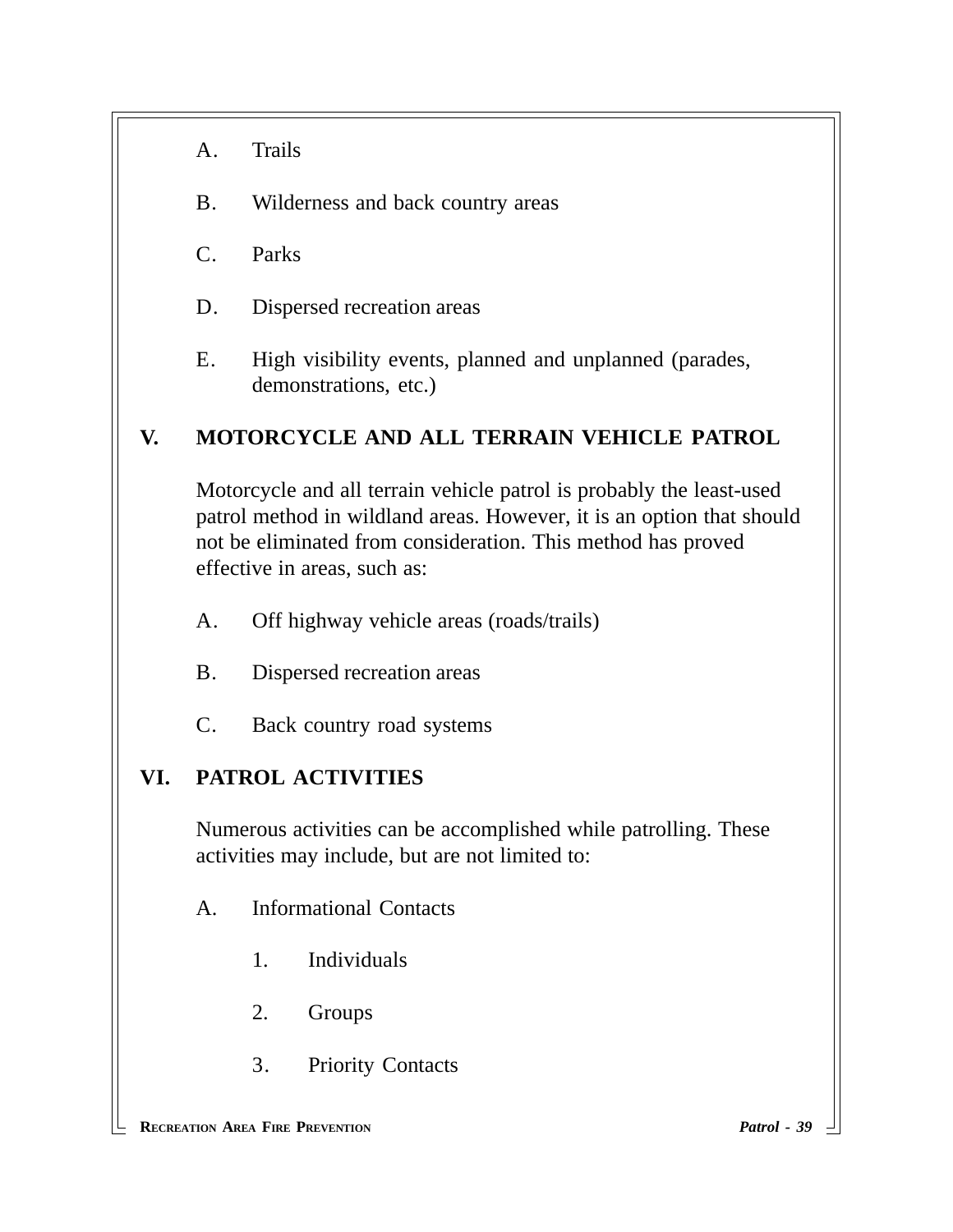- B. Signing Installation and Maintenance
- C. Enforcement
	- 1. Observe Inappropriate Conduct or Behavior
	- 2. Complete Fire Investigations
	- 3. Issue Permits and Contracts
	- 4. Contract Fire Plans
	- 5. Identify Restrictions and Closures
- D. Fire Safe Evaluations
	- 1. Inspect Structures and Improvements
	- 2. Observe Industrial Operations and Equipment Use (Agency & Private)
	- 3. Check Spark Arresters, Mufflers and Power Lines
- E. Identify Hazard Fuel Reduction Locations
- F. Complete Patrol Documentation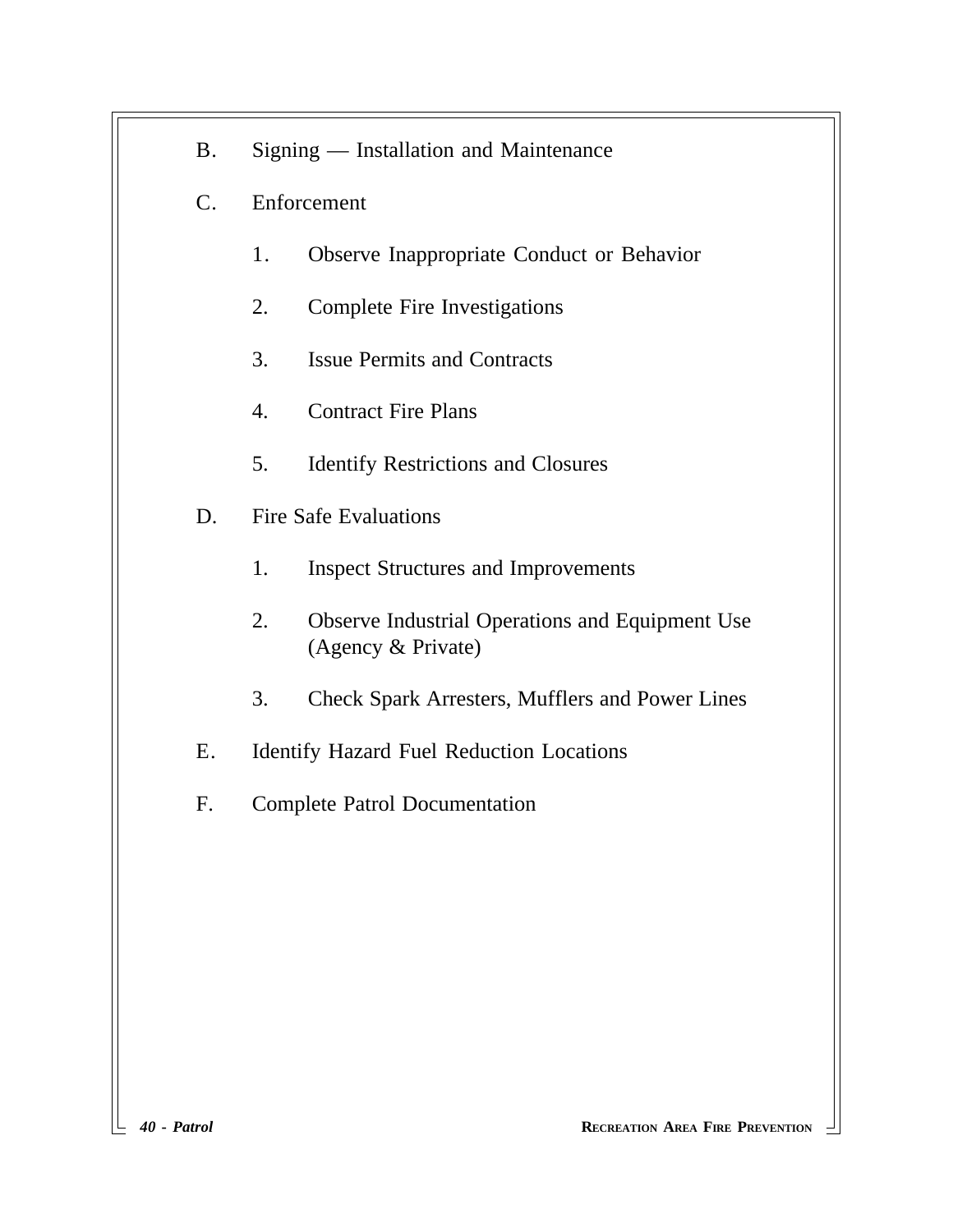## *Law Enforcement 3.5*

Law enforcement is used to gain compliance with fire ordinances and regulations and has secondary educational benefits. It is based on federal and state laws, agency regulations and local fire ordinances.

These laws are intended to regulate human activities and protect individuals using public lands and to protect natural resources from negligent or illegal acts that may result in a wildfire. When violations of these fire regulations are innocent and without major consequences, they may be handled administratively by issuing a written or verbal warning, or by some other response. Serious violations with major consequences may prompt more severe legal action such as citations, fines, etc.

#### **I. CONDUCT**

Employees engaged in enforcement activities should display professionalism at all times. The following are a few professional characteristics of personnel with law enforcement responsibilities:

- A. Be courteous and helpful at all times, even during an emergency or incident.
- B. Have a desire to render a public service.
- C. Be able to explain the reasons for laws, regulations and the agency land management responsibility.
- D. Maintain the ability to recognize and avoid dangerous situations.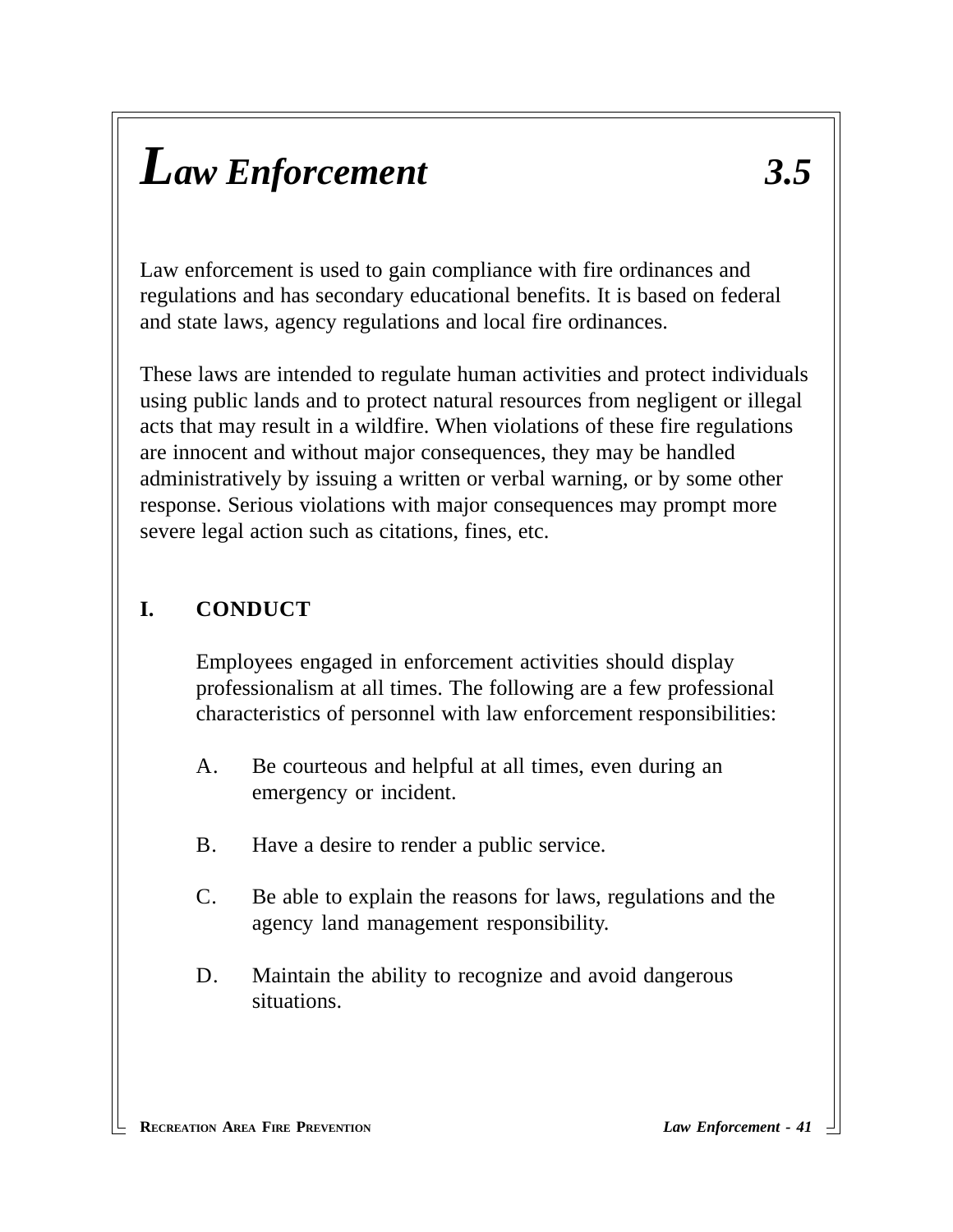- E. Be aware of your authority to enforce the law, but always enlist the help of your agency or local law enforcement officer when approaching potentially dangerous situations or violators.
- F. Be familiar with the appropriate fire laws, statutes, ordinances, regulations and policies that apply to your agency.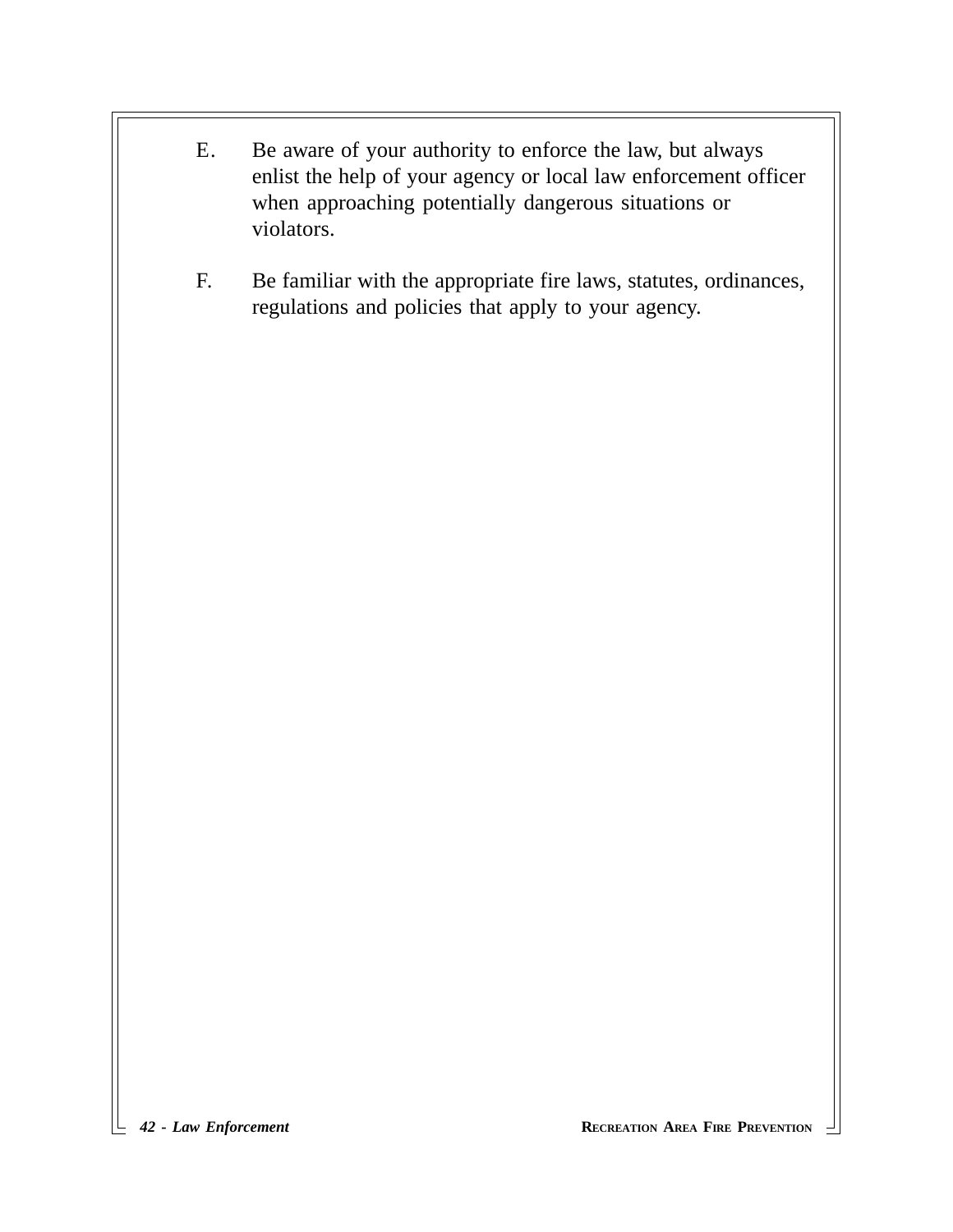## *Enforcement—Permits 3.6*

The issuing of permits provides a one-on-one opportunity to discuss fire conditions, restrictions, etc., with the user. Making use of these opportunities with meaningful discussion of fire situations is more effective than merely passing out permits when they are required.

To be effective, permits must also be available as needed. Few things are as frustrating to a recreational visitor as arriving to find that permits are required but no one is available to issue them!

#### **I. CAMPFIRE PERMITS**

Issuing campfire permits is an effective means of making personal fire educational contacts prior to the public's use of campfires. The permit specifies the elements of when, where and how the public may have cooking or warming fires.

There is a wide variance in the use of, or requirement for, campfire permits. Local fire prevention specialists can provide specific policies and procedures concerning campfire permits.

#### **II. BURNING PERMITS**

Burning permits are usually issued through a state authority and through the use of state documents and procedures. Requirements vary by state, so become familiar with the system for the local area.

Burning permits offer the following advantages:

A. They provide documentation of the when, where, who and why of permits.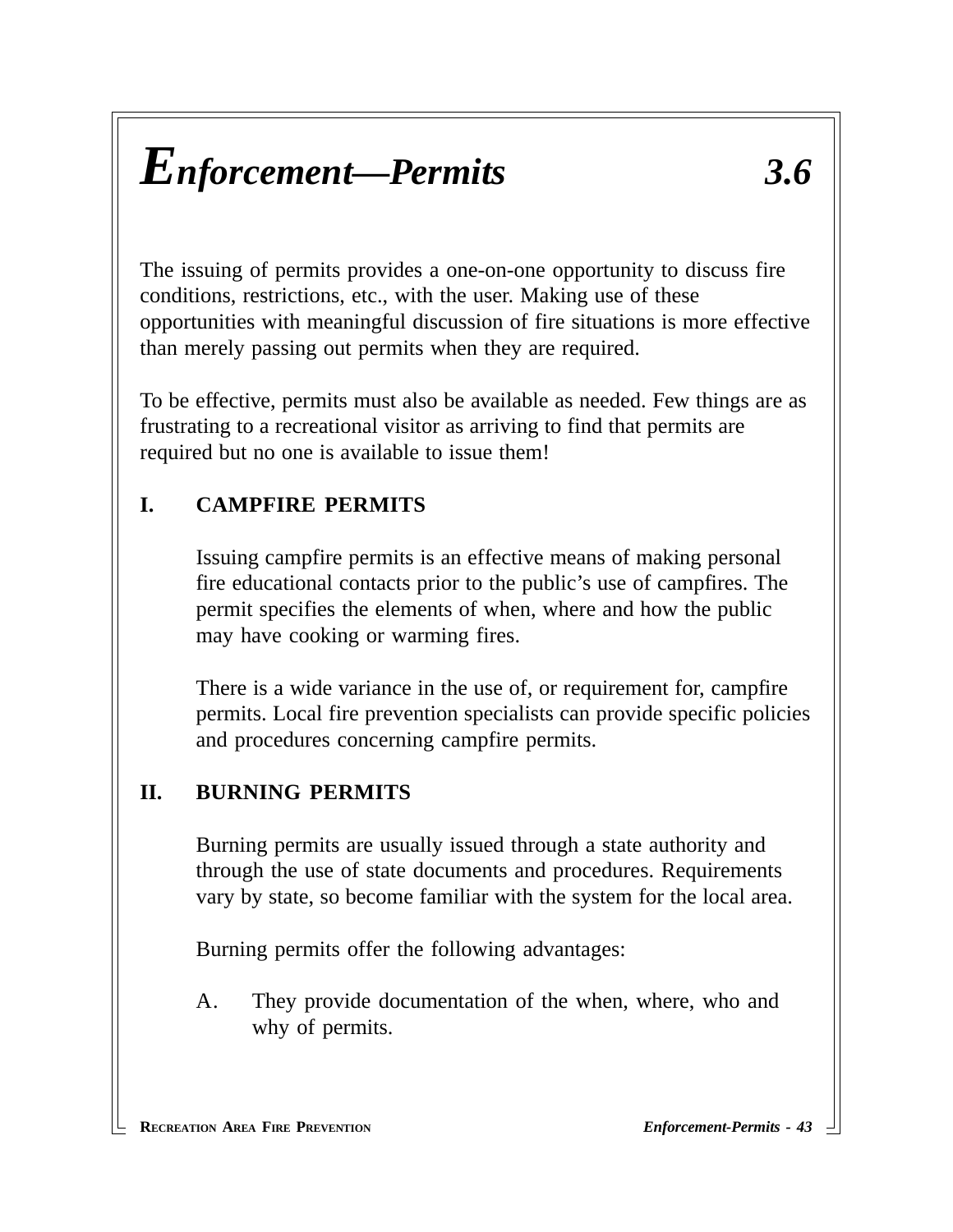- B. Prevention personnel have the option of issuing or not issuing permits according to fire conditions, timing, risks, etc.
- C. Mitigation measures can be made part of the permit to reduce the potential for a burn to escape and become an uncontrolled wildfire.
- D. Information about where and when burning will be done reduces costly false alarms.
- E. Establish criteria that identify those conditions in which permits will not be used.

#### **III. EXAMPLES OF PERMIT ACTIVITY WHILE ON PATROL:**

- A. Inspect permit sites.
- B. Issue necessary permits.
- C. Public contact with users in areas where permits are required.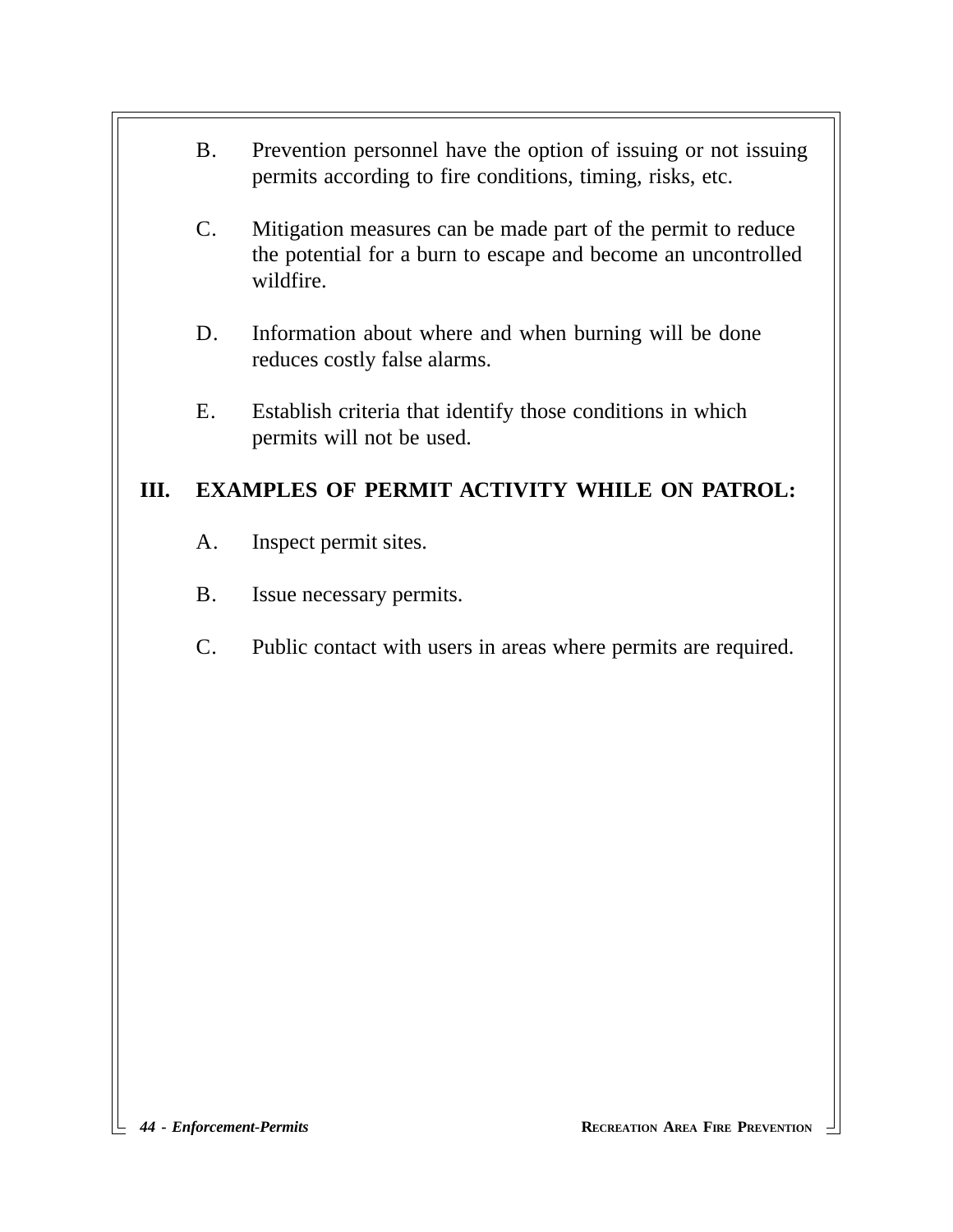### *Fire Safe Evaluations—Spark 3.7 Arresters & Mufflers*

#### **I. SPARK ARRESTERS & MUFFLERS**

Mechanical equipment must comply with certain fire prevention regulations designed to reduce or eliminate the risk of fire. The high number of fire starts caused by equipment indicates these inspections are necessary and should receive high priority.

All gasoline, steam powered and diesel equipment used on recreational areas must be equipped with approved spark arresters or mufflers in working order.

Some examples of equipment requiring approved spark arresters or mufflers include:

- Construction, logging and mining equipment
- Vehicles (cars and trucks), motorcycles, ATVs
- Chainsaws
- **Generators**
- **Locomotives**

A current list of approved spark arresters for general purpose, locomotive and multiposition small engines can be found in the Spark Arrester Guide (PMS 430-2).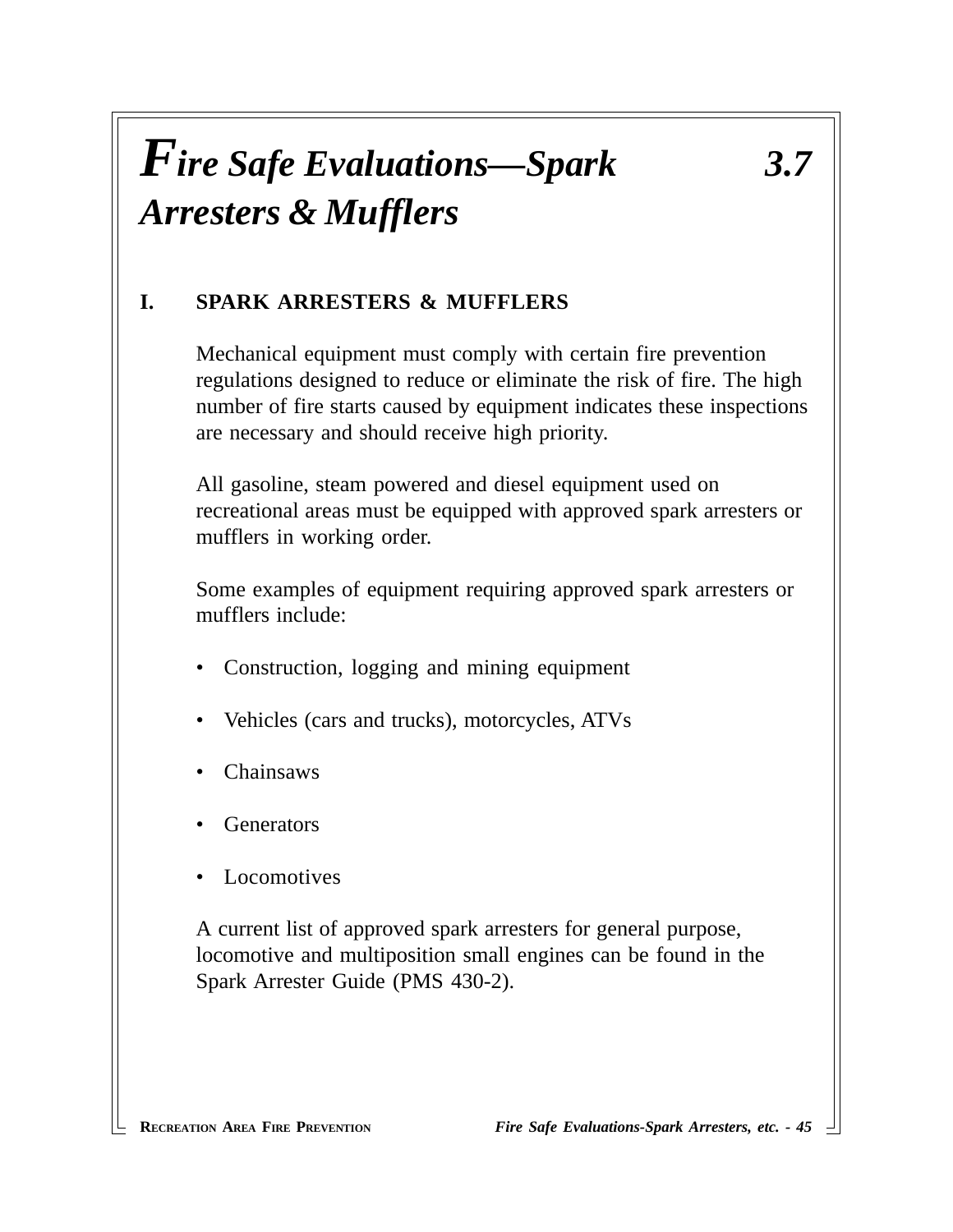Examples of spark arrester/muffler activities while on patrol:

- On-site vehicle inspections.
- On-site stationary equipment inspections.
- Public contract with off highway vehicle users/groups.
- Provide inspection checks for the public, i.e., woodcutters.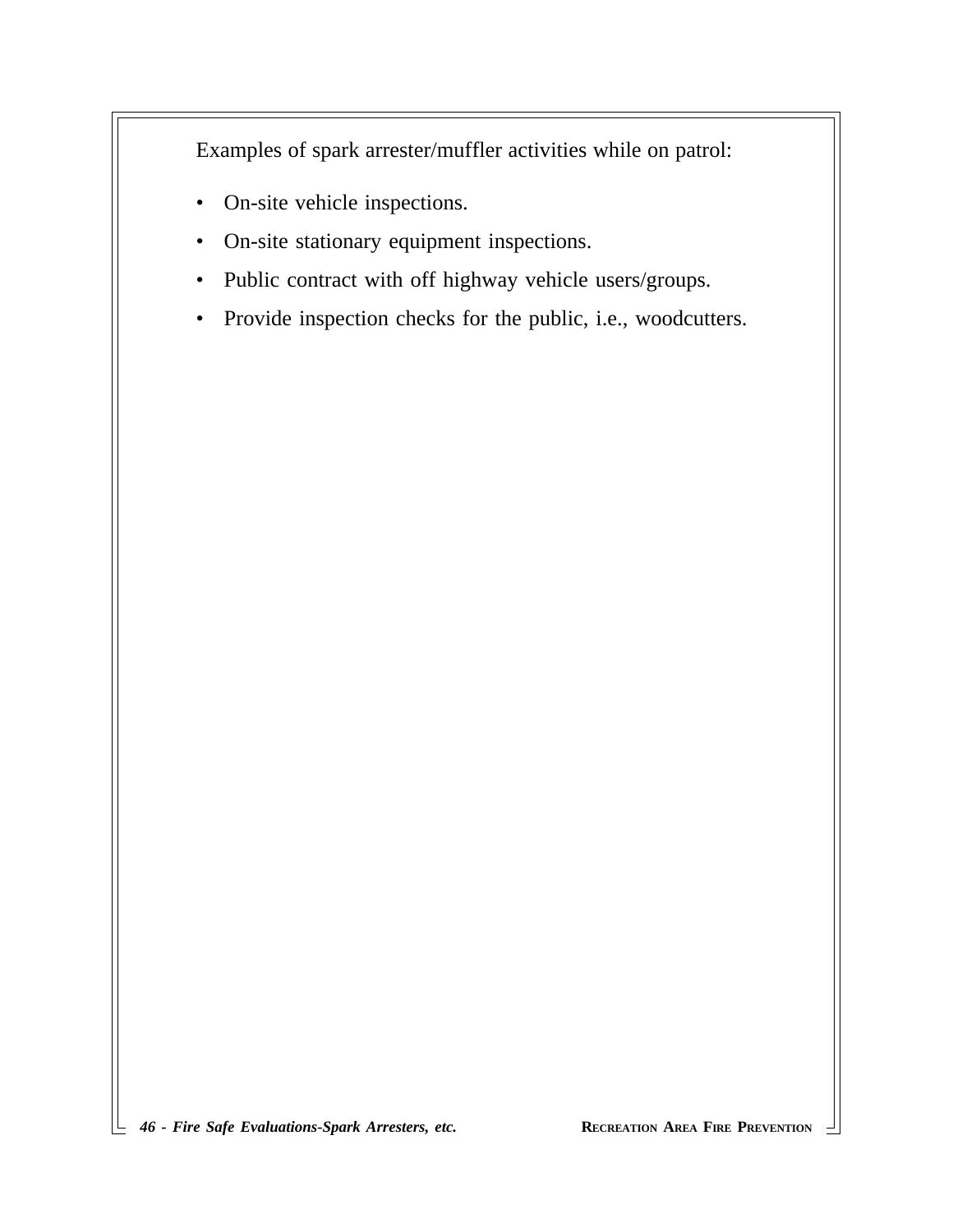## *Recreation Area Fire Safe Practices 4.0*

The mitigation of potential ignitions in recreation areas can be effective by conducting and implementing the following fire safe practices:

- Fires and Fire Devices
- Evaluating Site Condition
- Treating Special Problem Areas
- Reducing the Recreation Area Fuels Hazard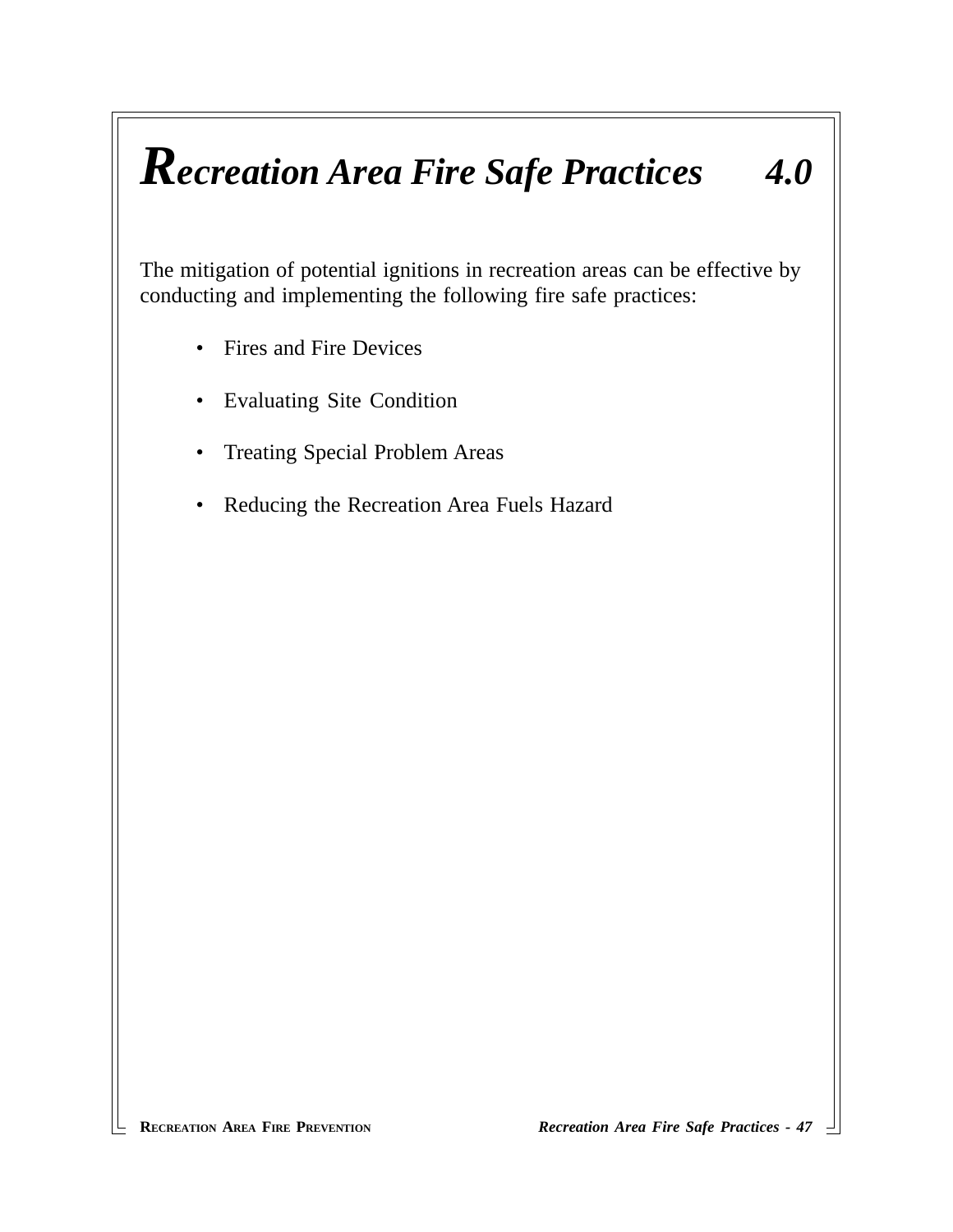## *Fires & Fire Devices 4.1*

#### **I. FIRES AND FIRE DEVICES**

#### A. Open Fires

This type of campfire is the most hazardous and should receive high priority.

- 1. Campfires of this type are dangerous and should be confined to specific locations or designed fire pits.
- 2. Proper clearance of flammable materials. The exact clearance will depend on circumstances at the scene. In no case should this clearance be less than 10 feet from the edge of the fire.
- 3. Overhead clearance is important because of rising heat and sparks. There should be overhead clearance from combustibles of at least 20 feet.
- 4. Steel or concrete campfire pits should be built and maintained by the owner/operator to encourage campers to build their fires in safe locations.
- 5. The size of the fire pit should be regulated to allow only a small fire.
- 6. If this type of campfire is left unattended, it can be extremely dangerous. The owner/operator should be encouraged to check camp site for unattended fires or a regular schedule.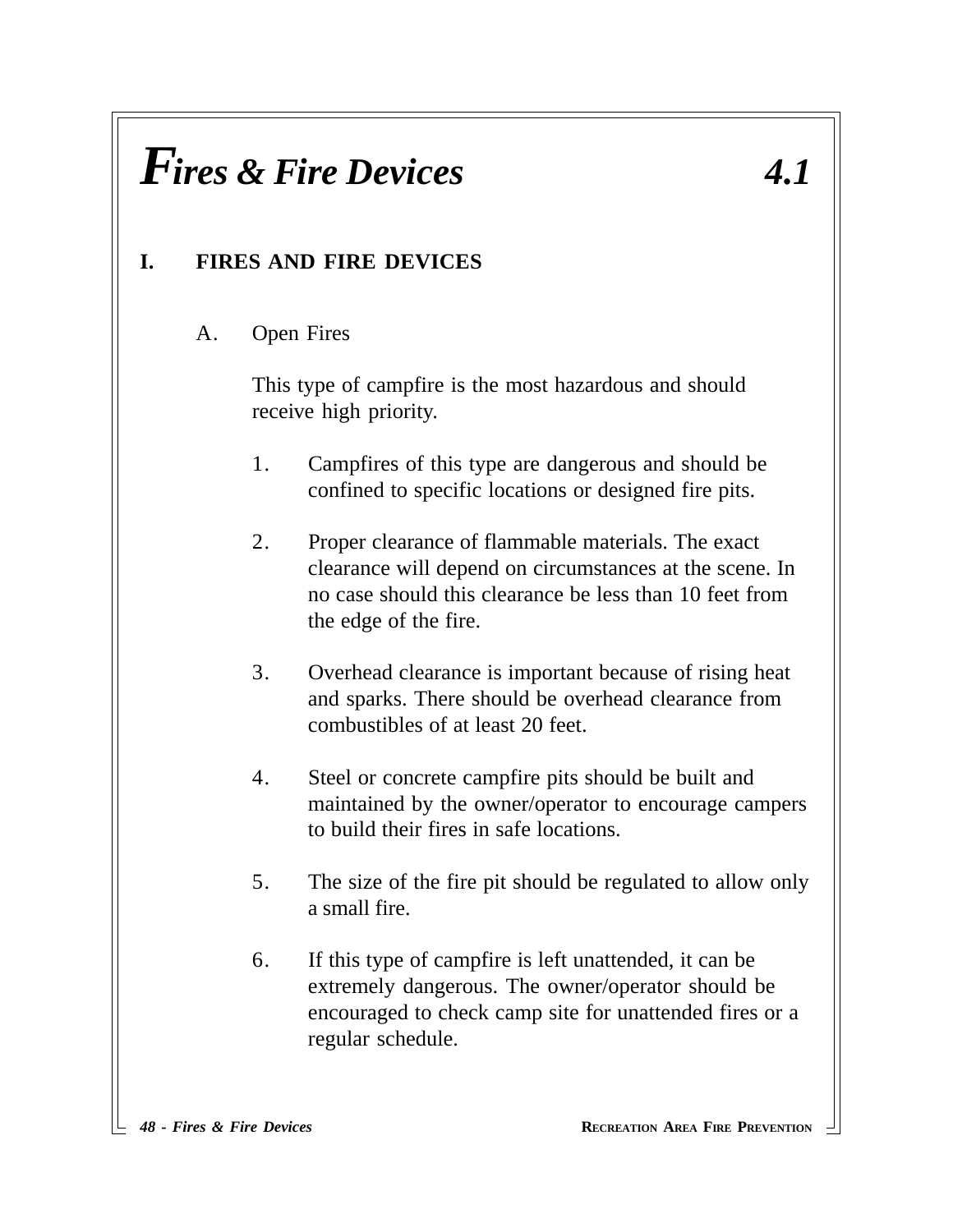B. Stoves

All camp stoves used in recreation areas should be checked to determine that they are maintained or used in a fire safe condition. Consider:

- 1. Proper clearance of flammable materials. The exact distance will depend on the conditions at the scene; however, in no case should clearance of flammable material be less than five feet from the stove. The same goes for overhead clearance.
- 2. The stove should be in good condition. It should not have holes in the fire box where coals or sparks could escape.
- 3. If the stove has a chimney, there should be a screen with holes no larger than  $\frac{1}{4}$ " over the outlet.
- 4. It is a common practice for campers to leave hot coals in a stove upon departing from an area. Therefore, camp stoves should be inspected with this thought in mind and recommendations for proper doors, etc., should be made.
- 5. Cleaning the camp stove.
	- a. Make sure ashes are cool before handling.
	- b. Shovel excess ashes from the pit into a noncombustible container that does not contain burnable garbage. Make sure all charred logs are inside the fire ring or stacked neatly beside it for use.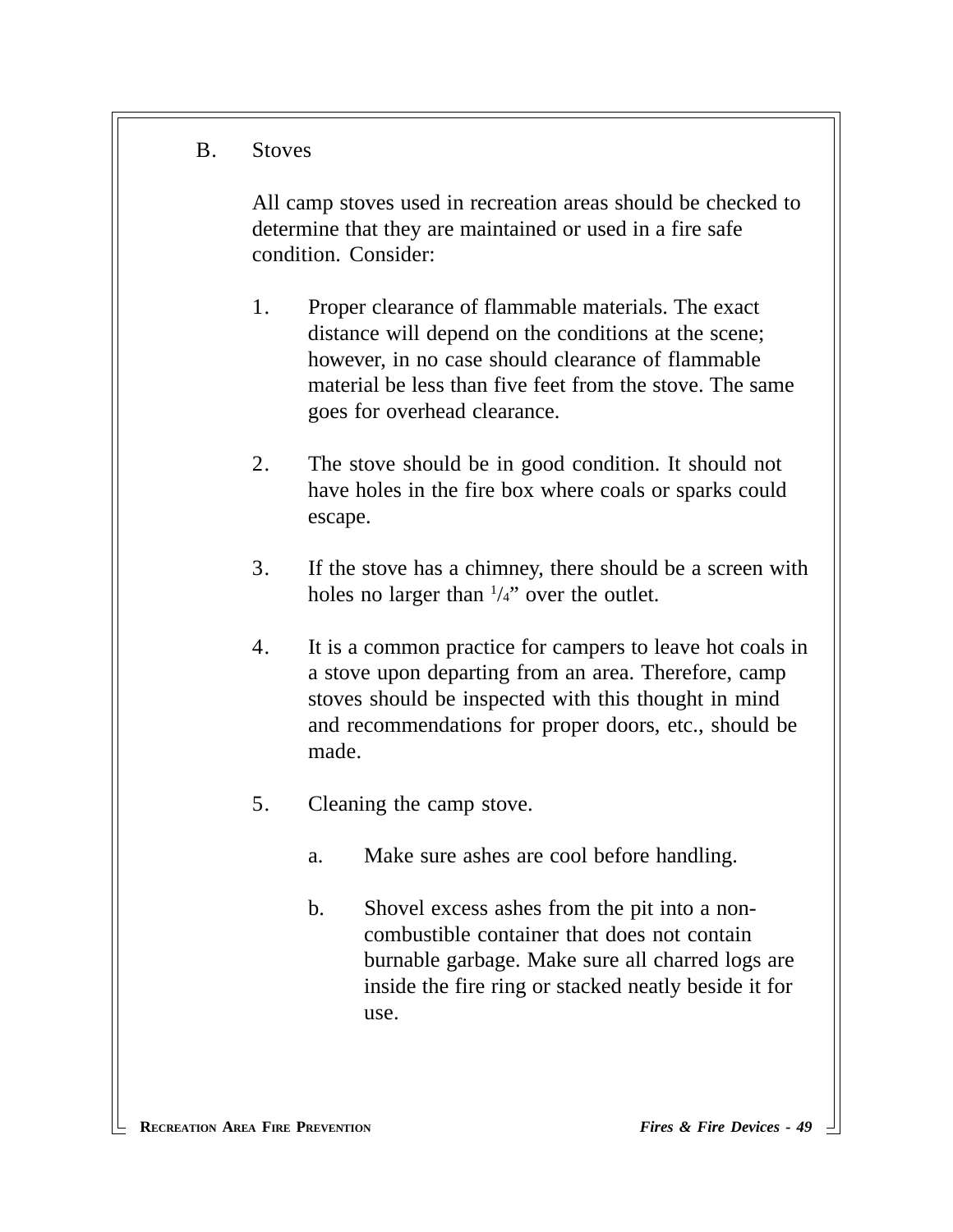C. Barbecue Devices

Barbecue devices should be considered the same as campfires.

- 1. Proper clearance of flammable materials. The necessary clearance will depend on the circumstances at the scene. In no case should the clearance be less than 10 feet from the barbecue device.
- 2. Overhead clearance is not as critical when charcoal is being used in the barbecue device. However, if wood is being used to form coals for the barbecue, then clearance should be at least 20 feet overhead.
- 3. The disposal of coals before they are completely extinguished is a serious problem. Persons using barbecue devices should be warned to be absolutely sure the coals are extinguished before they are dumped out of the barbecue device.
- D. Large Bonfires

Special precautions are necessary because of the fire size:

- 1. Flammable materials should be removed for a sufficient distance to make the fire safe. In no case should the clearing be less than 30 feet from the fire.
- 2. It is necessary that this type fire be located in an open area with no overhanging material.
- 3. The ground around the fire area should be free of all obstructions to eliminate the possibility of a person tripping and falling into the fire.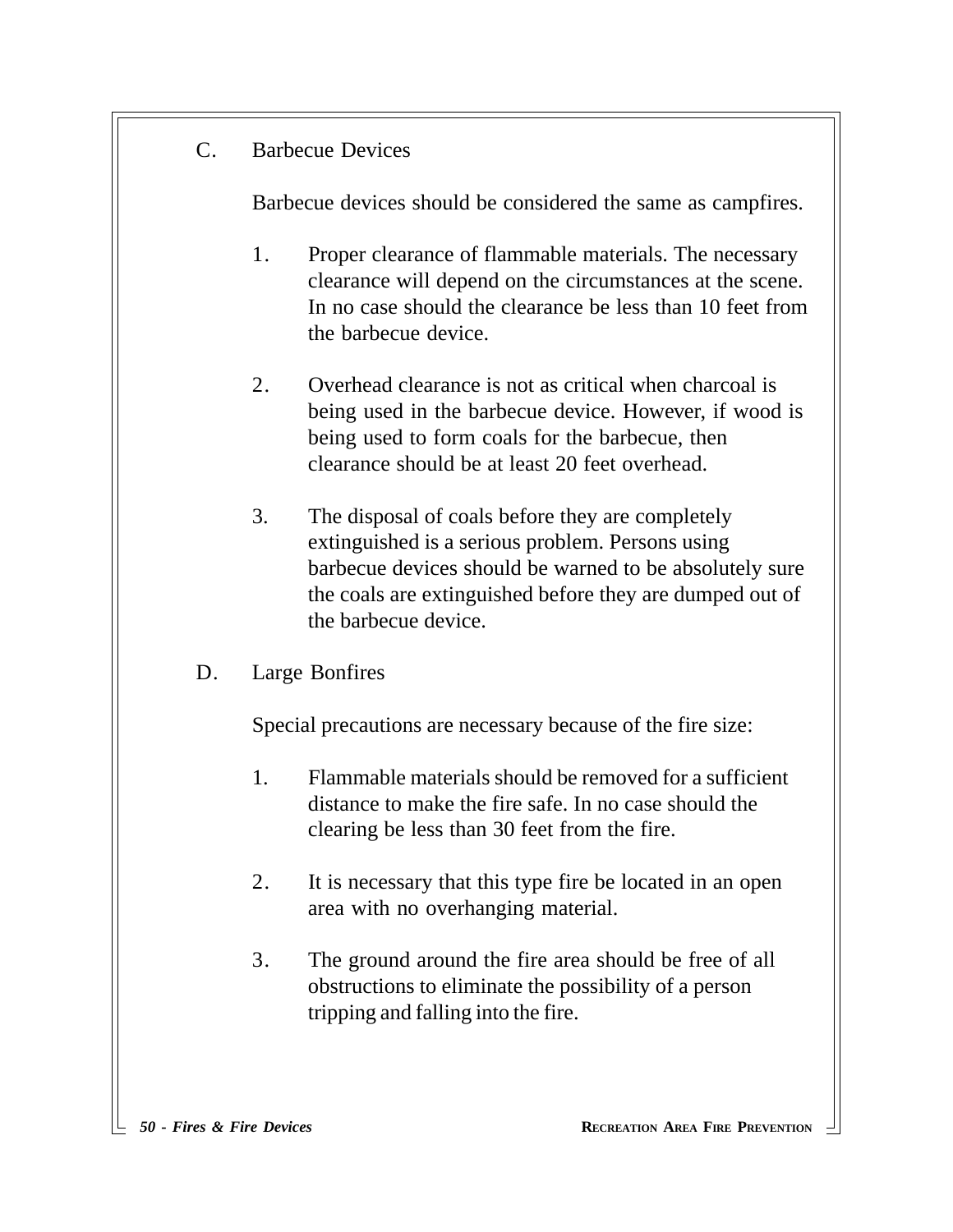4. Recommend construction and maintenance of a circle of rocks around the fire area to confine the fire to a definite location.

 $\overline{\phantom{a}}$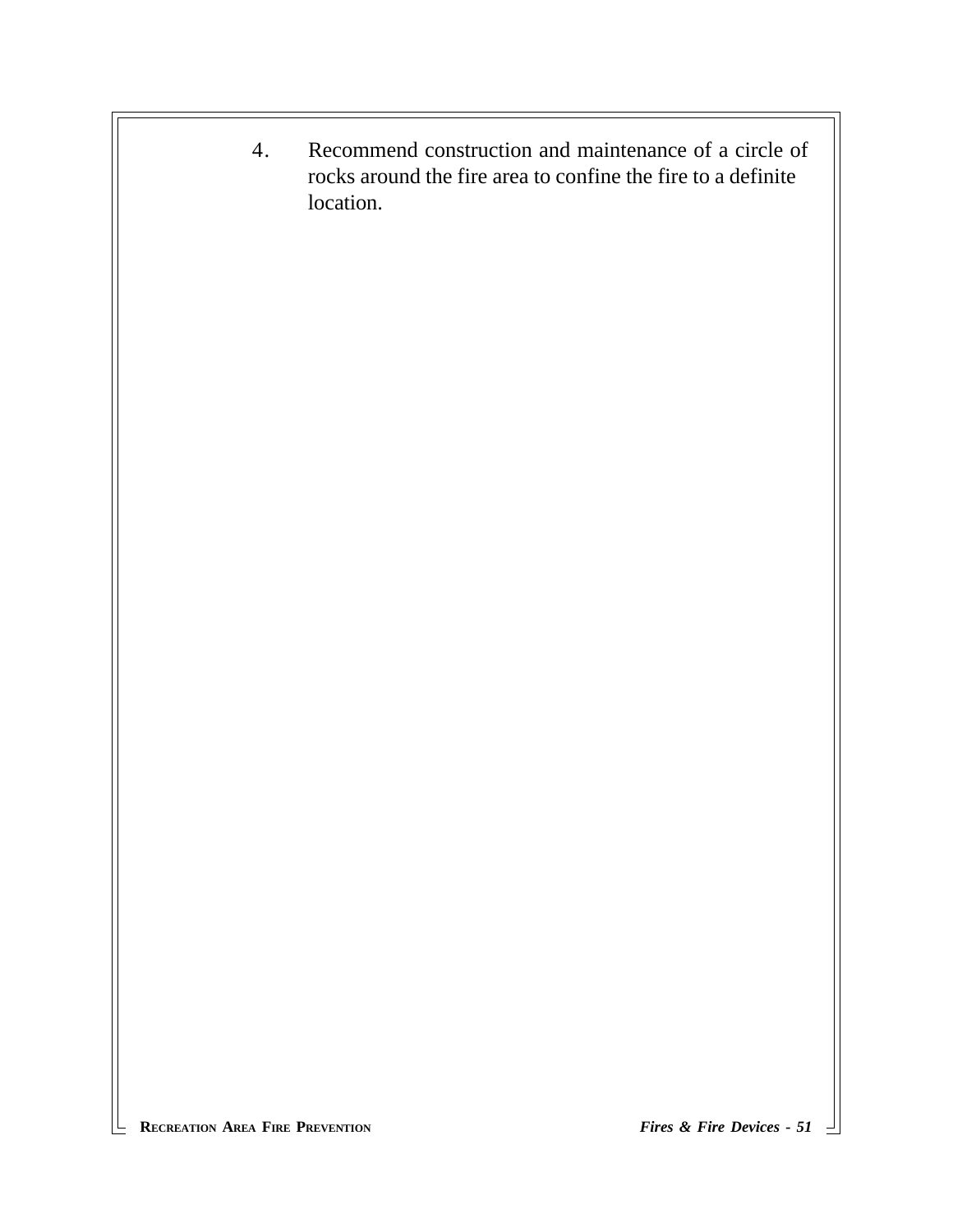## *Site Considerations 4.2*

#### **I. SITE CONDITIONS**

A. Camp Sites

The use of a camp site can create fire problems. The inspection should consider general fire safe measures for the camp.

- 1. The camp site should be cleared of flammable material. The amount of clearing will depend on the size of the camp. It will normally be the area receiving the most use.
- 2. Dead and dying limbs should be removed from trees and brush for a height of 10 feet from the ground.
- 3. Areas used for camping overflow during periods of maximum use should meet all of the above requirements or be posted prohibiting campfires of any type.
- 4. Encourage locations of new camp sites in areas that are protected or partially protected from the wind.
- B. Camp Parking Areas

Definite parking areas for each camp site should be developed. Campers should be required to park in these areas.

1. Dry grass or other flammable vegetation should be removed or cut to such a level that it cannot come into contact with the exhaust of vehicles parked in the area.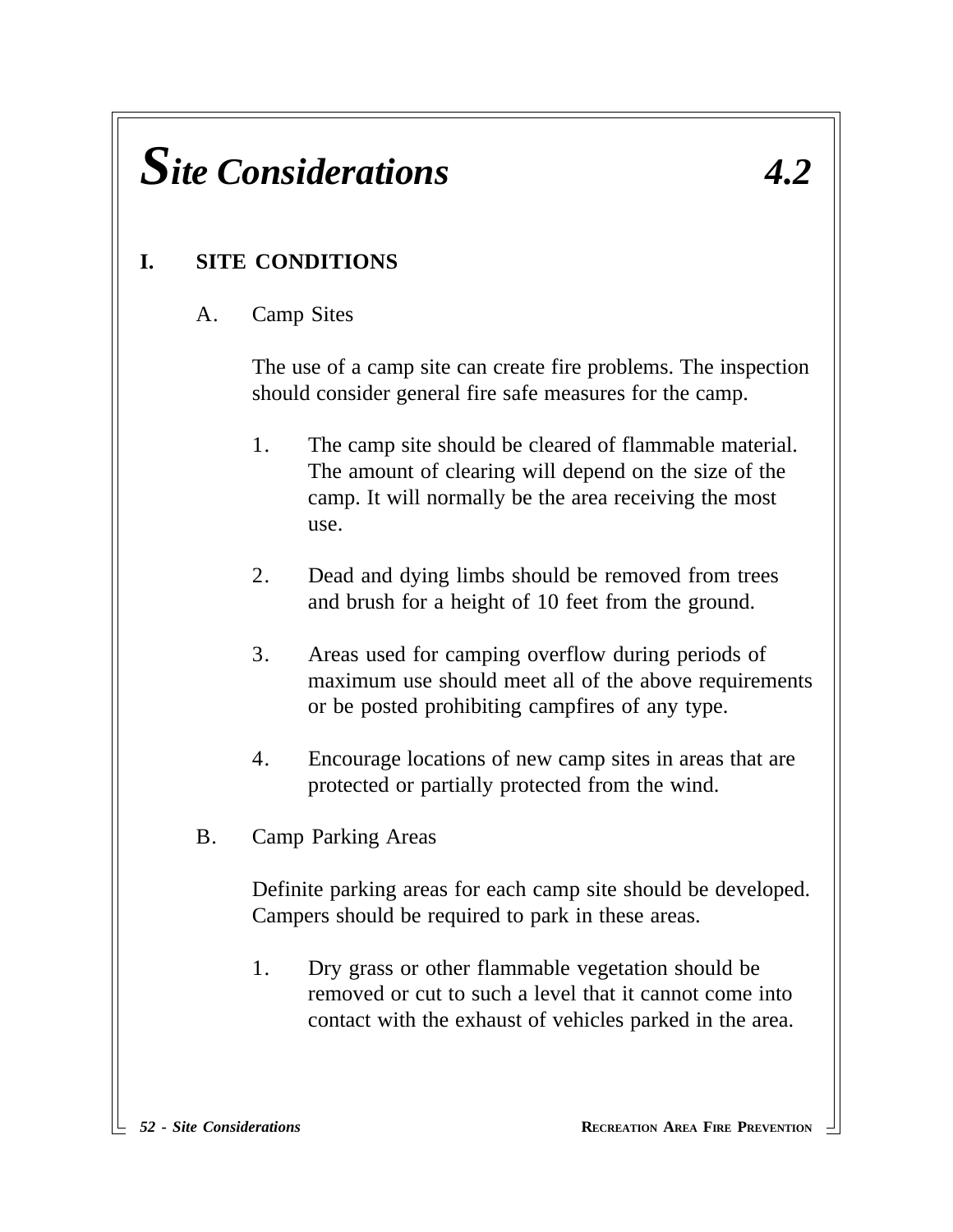- 2. The entrance and exit should be so located that vehicles will not have to maneuver in such a manner that exhaust systems will come into contact with flammable material.
- C. Perimeter Firebreaks

The location of the firebreaks will depend on the size of the facility and the location of the individual camp sites. It might be practical to construct a firebreak around groups of camp sites, or it might be better to construct a firebreak around the entire facility. Terrain, fuels and effectiveness should dictate proper procedures. The value of the perimeter firebreak should be explained to the responsible party. Stress restricting the spread of a fire that might start on-site as well as the fact that an approaching fire might be kept from reaching the recreation area.

- 1. The firebreak should be clear of all flammable material. The width will depend on the terrain and fuels in the area; however, the minimum width should be 10 feet.
- 2. A 25 foot wide fuel break, containing a five foot firebreak, may be recommended instead of the 10 foot firebreak.
- 3. The firebreak, to be effective, must be continuous.
- D. Access Roads
	- 1. Access roads and all roads within the recreation area should be fireproofed.
	- 2. Encourage maintenance of two access roads for the recreation area. This will greatly reduce the possibility of campers being "trapped" in case of fires and will also allow campers to leave while fire equipment is responding to the area.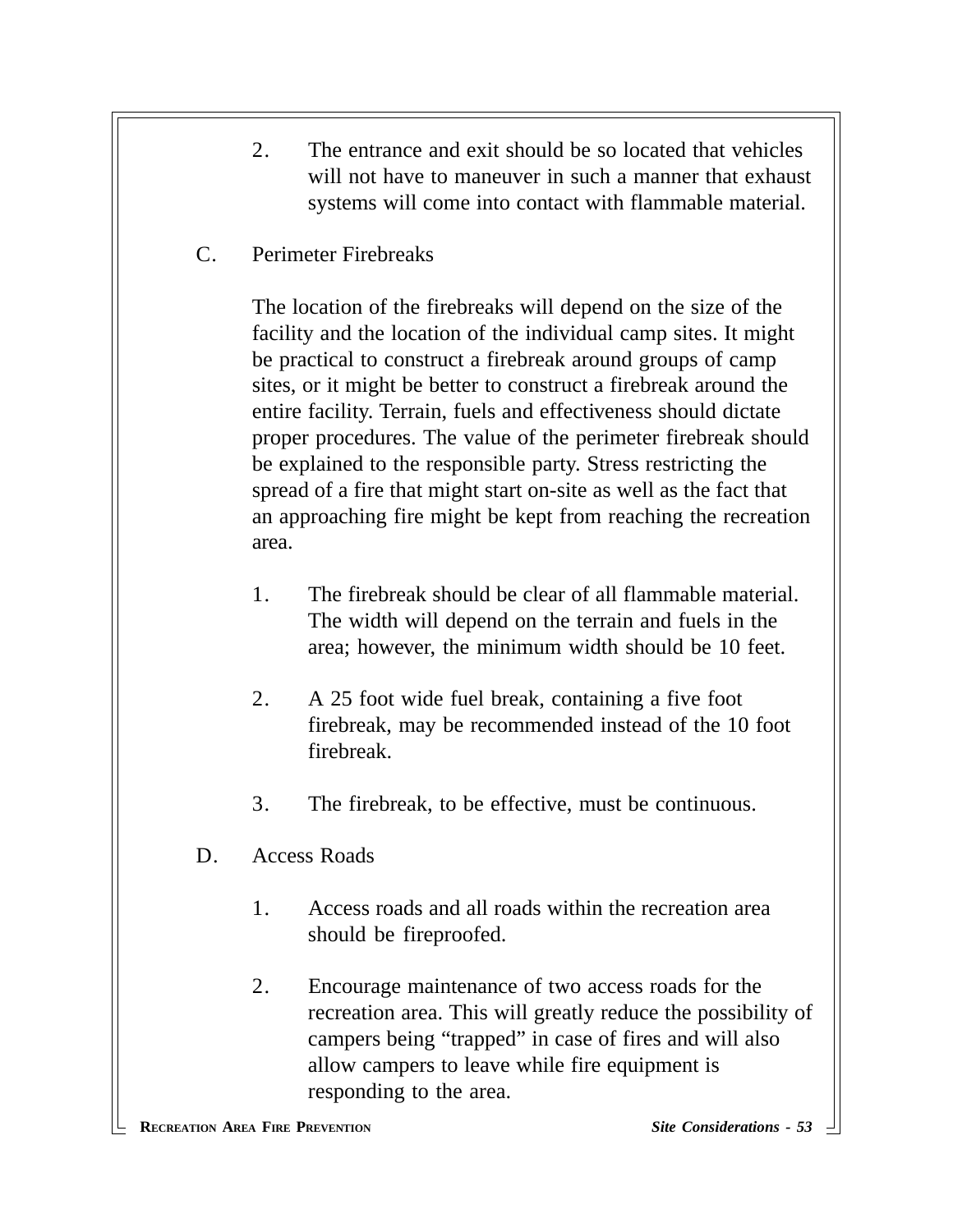- 3. A road around the perimeter of the recreation areas also serves very well as fuel and firebreak.
- E. Refuse Disposal

The disposal of refuse from campgrounds can be a major problem. The Inspecting Officer should advise of the legal requirements and other fire prevention measures pertaining to dumps.

F. Equipment

Most recreational areas will have some type of mechanical equipment on the premises. This will include such items as light plants, pump motors, bulldozers, or chain saws.

Fire prevention inspections should include the fire safe operation of all equipment on site.

G. Safety Islands

If the campground is located in an area of hazardous fuels and access roads are limited, encourage establishment of "fire safety" zones. Publish and post evacuation routes to these areas in the event of a fire.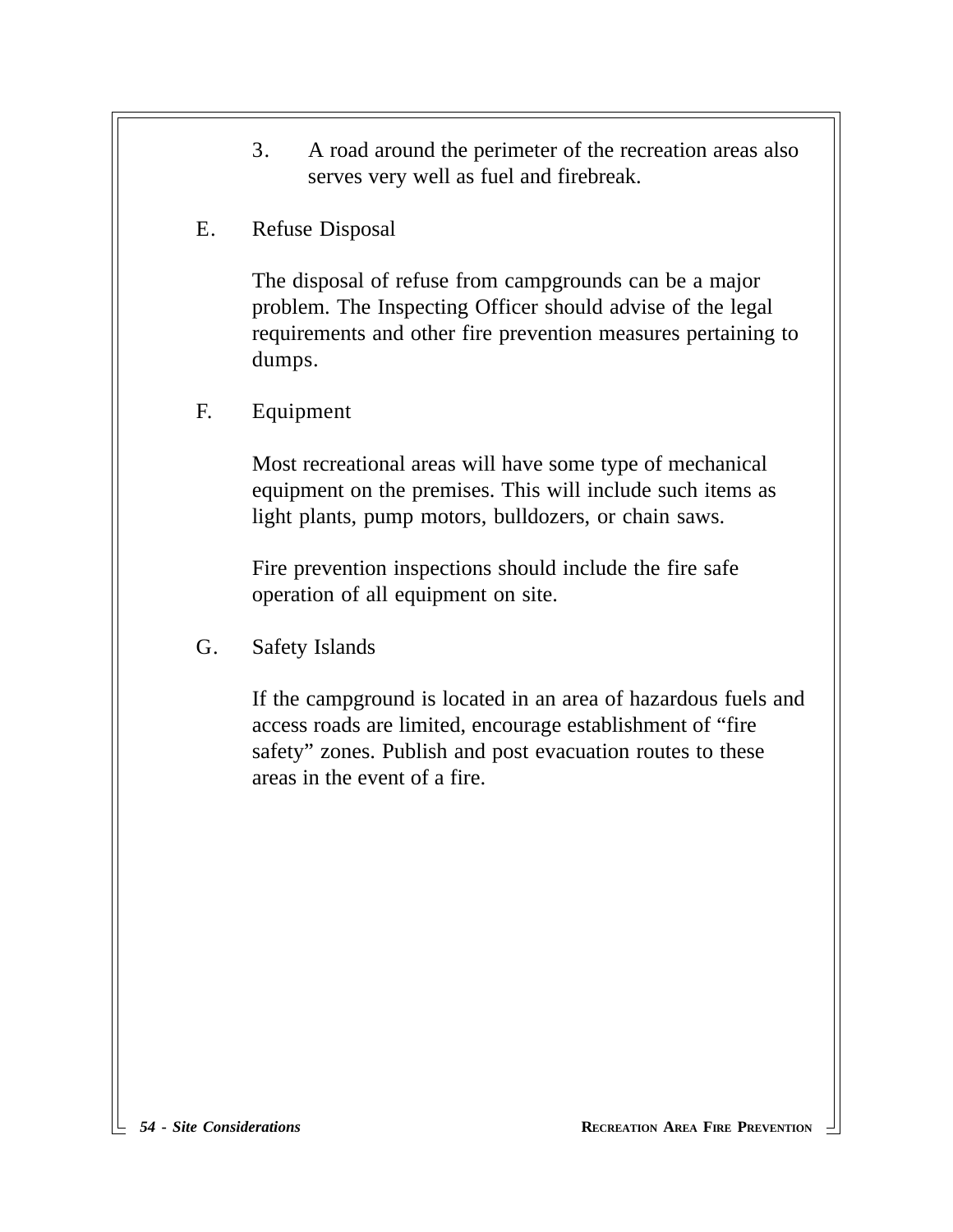### *Special Problem Areas 4.3*

#### **I. SPECIAL PROBLEM AREAS**

In addition to the fire risks and hazards mentioned, inspections will find problems that are unique to the specific recreation facility.

- A. Undeveloped Camp Areas
	- 1. These are usually areas without facilities that are used for camping purposes. Because of this use, they have become camping areas, without the improvements of developed camping sites.
		- a. These unimproved campground areas are usually found along rivers, streams or small lakes and canyon bottoms.
		- b. Inspections will be guided in these areas by local policy and the fire and recreation program manager.
		- c. If they are unauthorized, then the inspector should follow agency procedures regarding illegal camp areas.
	- 2. If these types of campgrounds are allowed, inspections should consider the following items:
		- a. Proper permits (camping, campfires, etc.) should be checked for possession and compliance.
		- b. Campfires should only be allowed in safe locations. If the location of the fire is not safe,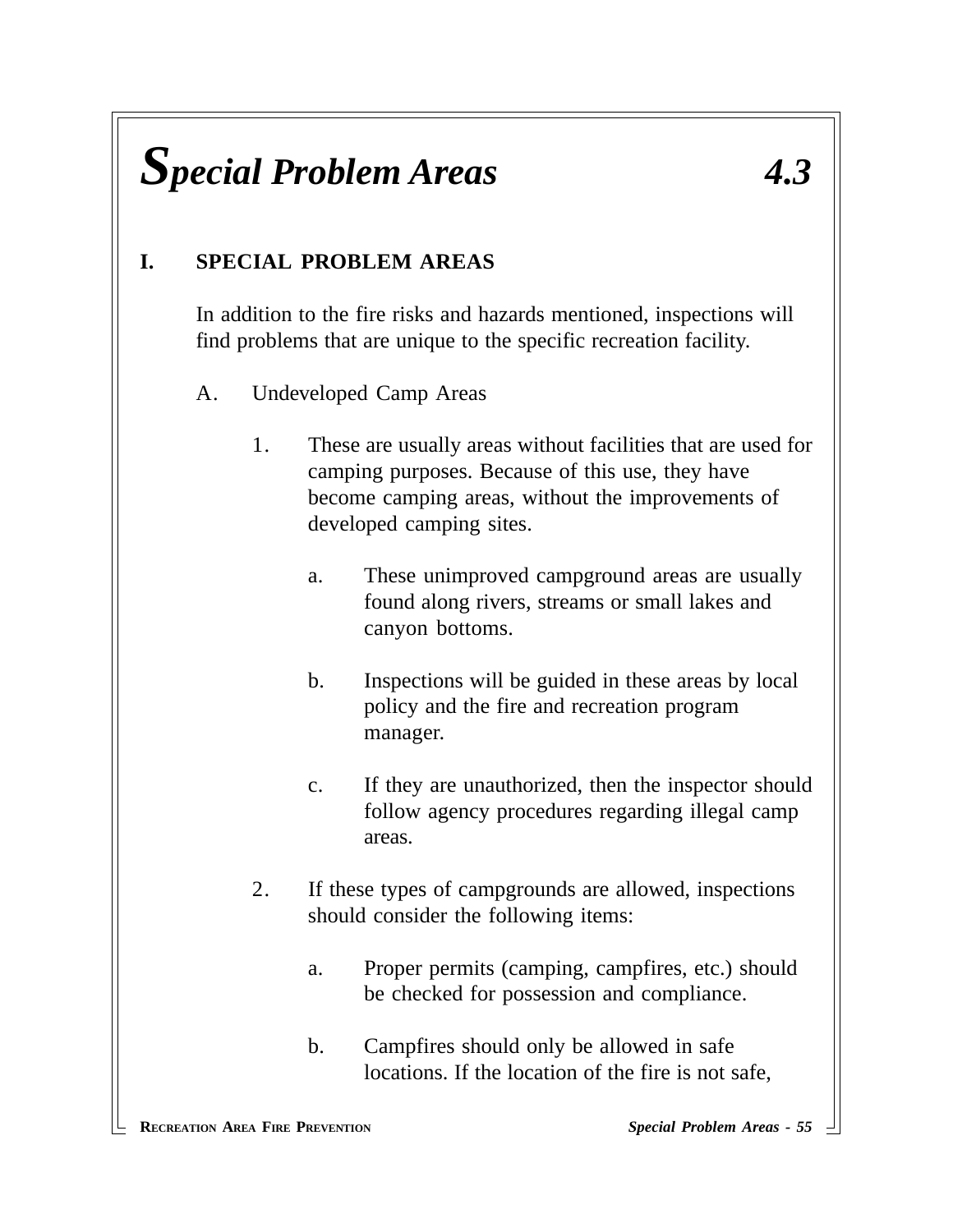then the inspector should request that the fire be put out and re-established in a safe location.

- c. Ten feet of clearance around the campfire should be the minimum. In most cases, the inspector should require more clearance because of the lack of any type of supervision of the area.
- d. Clearance around the camp site area will usually be handled by requiring all fires to be built in safe locations.
- e. When inspecting this type of camp site, the inspector should always obtain the name and address of a person at the location. License numbers of cars parked at the location should also be recorded.
- f. Plans should be made for intensive fire prevention patrol during times of high recreation use or high fire hazard.
- B. Water Recreation Areas

There are several special problems connected with this type of recreation area.

- 1. Of prime importance is the establishment of sufficient parking areas to handle all vehicles and boat trailers. Parking areas should be clearly established and free of all flammable fuel.
- 2. All fuel storage buildings should have 30 feet clearance from flammable materials.
	- a. "No Smoking" signs should be posted around fuel storage and dispensing areas.
-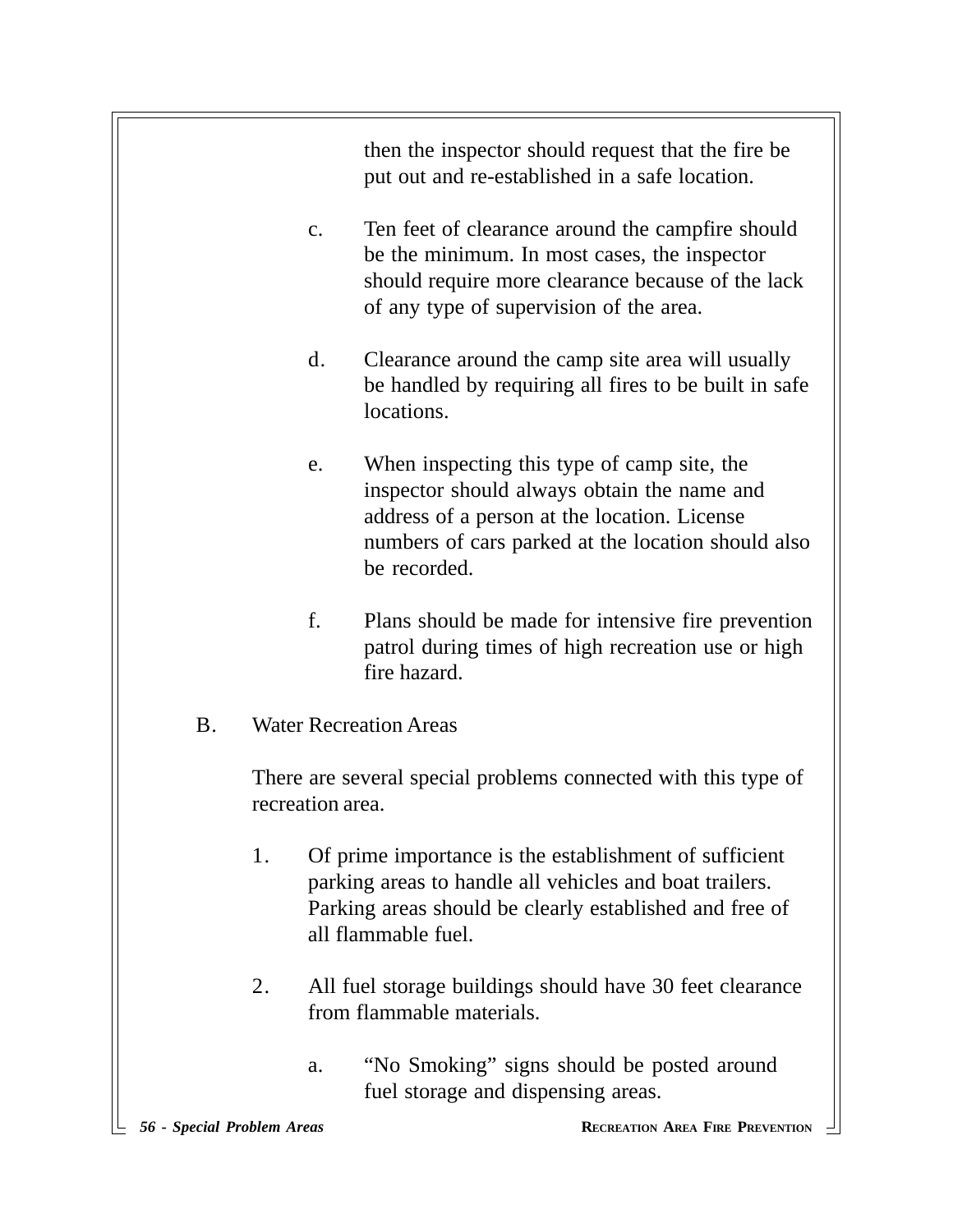- b. Advise users about the policy concerning dispensing gasoline in glass or plastic containers. It is a very unsafe practice and regulations or local ordinances may make it illegal.
- 3. A critical fire hazard associated with these operations is the establishment of picnic and camp areas along the lake shore where the only access is by water. Patrol becomes exceedingly difficult; however, fire prevention measures should be far more strict than for a normal camp or picnic site. (Regulations of the agency controlling the use of water recreation areas should be carefully checked, as well as local governing agency ordinances or regulations, prior to taking the actions recommended below.)
	- a. The docking facility should be posted advising recreationists that picnicking and camping is allowed only at designated sites.
	- b. No open campfires should be allowed at the camp sites. Camp stoves or barbecue pits should be furnished instead.
	- c. There should be a minimum of 10 feet clearance around all camp stoves and barbecue pits.
	- d. All flammable material should be removed from the camp sites.
	- e. Groups of camp sites should be enclosed within a firebreak.
	- f. Camping areas should be posted with signs requiring all campfires to be confined to camp stoves, barbecue or fire pits.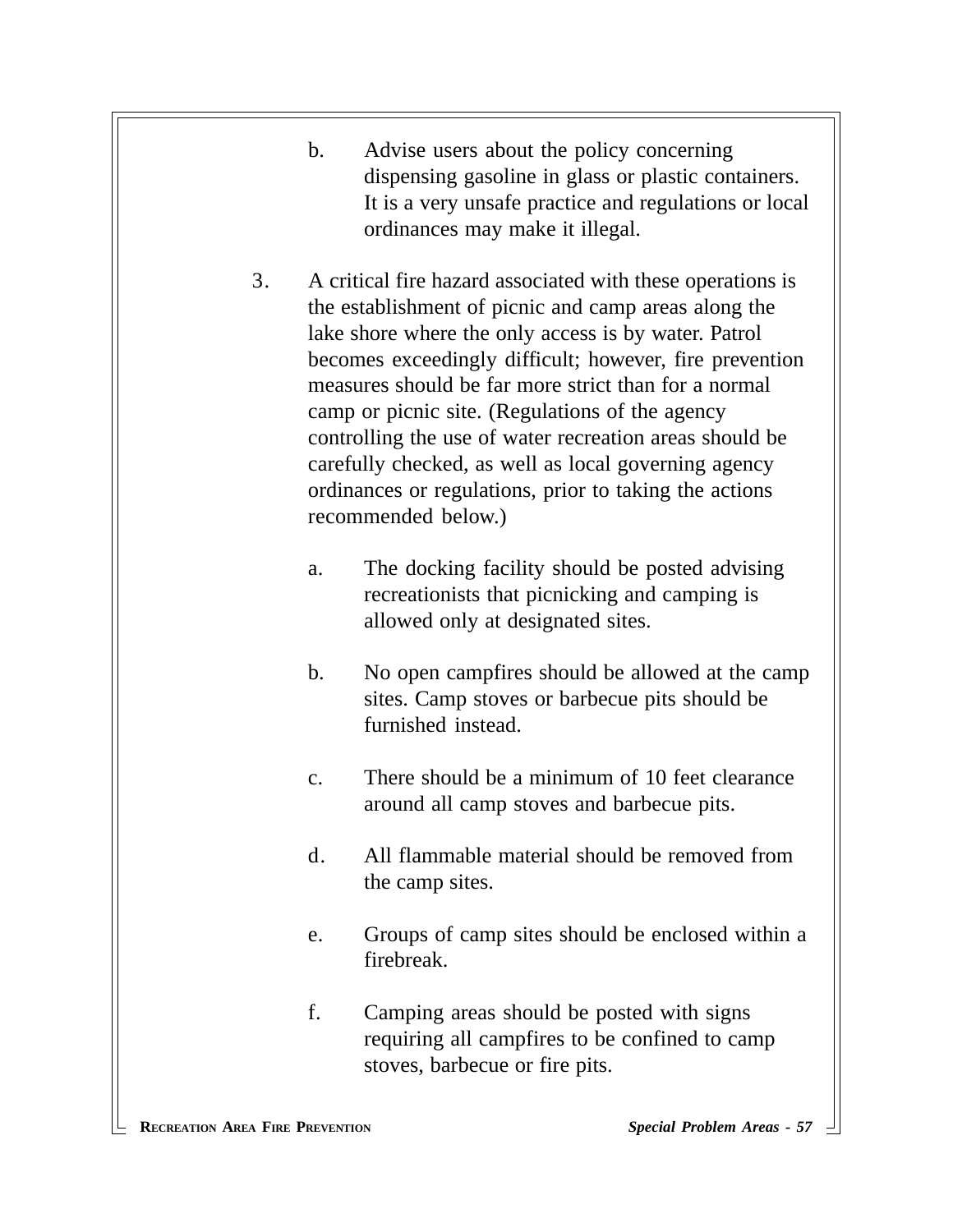g. The owner/operator should be encouraged to conduct periodic daily fire safe patrols of the area.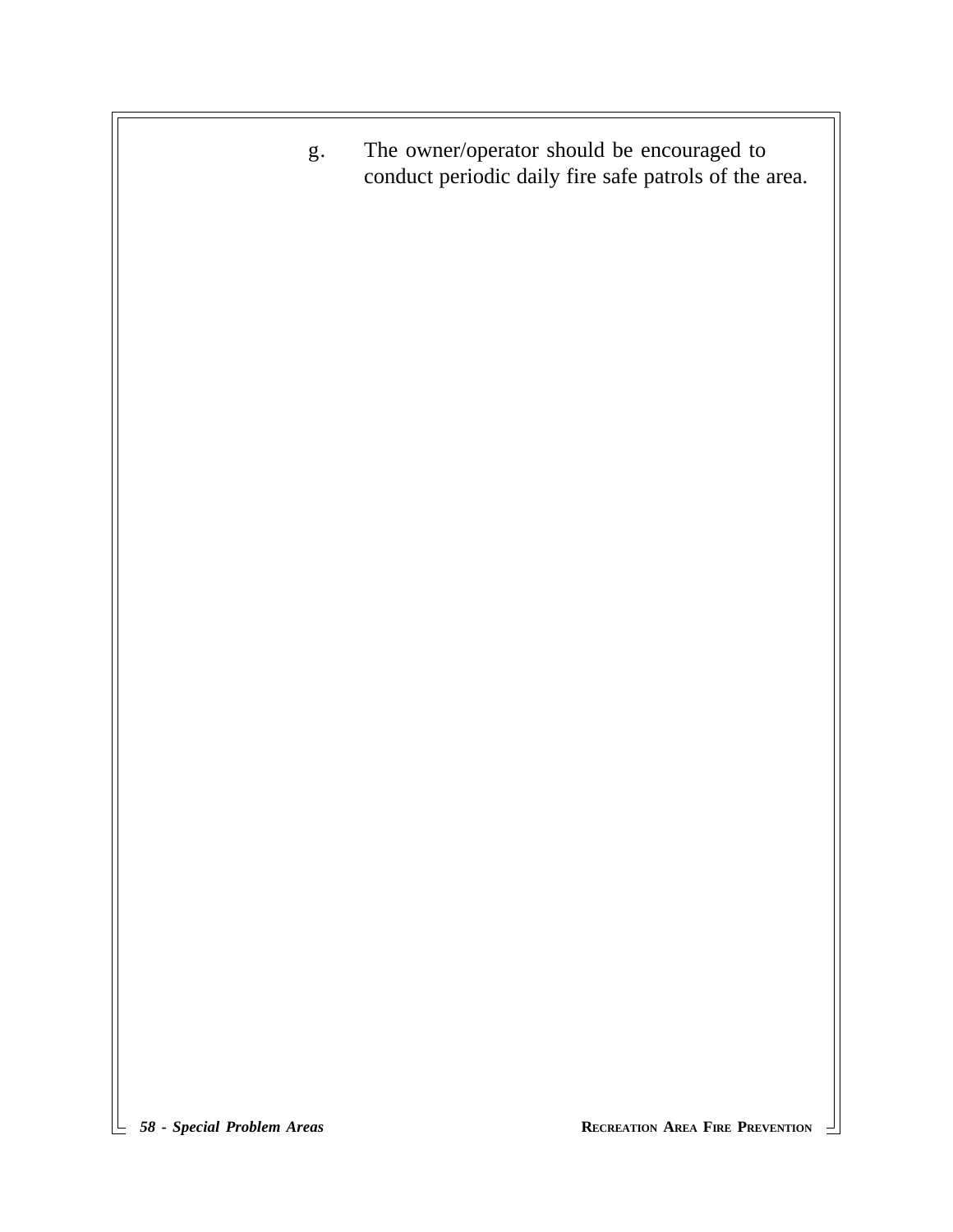### *Reducing the Recreation Area 4.4 Fuels Hazard*

Fuels are classified as live and dead combustible materials. Hazardous wildland fuel situations are where there are areas of flammable vegetation and where there is a combination of flammable fuel and moderate to steep topography. These hazardous situations can be found in remote areas as well as in areas where wildland vegetation is intermixed with structures.

Hazardous fuel situations can occur naturally or as a result of human activities. Areas of hazardous fuels produce severe fire behavior, contribute to disastrous wildfires, are resistant to fire suppression efforts, and create a great potential for property, life and resource loss.

Fuels management is the manipulation and reduction of hazardous fuels to meet fire management objectives. Fuels management is accomplished through a variety of fuel treatment strategies such as piling and burning timber slash; manipulating vegetation (greenstripping); fuel modification or removal along roadways and near structures and developments; prescribed fire projects; etc.

Fuel treatment projects properly implemented and maintained in specific areas can effectively reduce fire hazards. This is an effective application of wildfire prevention actions which can reduce the potential loss of natural resources and property while reducing agency fire suppression costs. Hazard reduction plans and projects should be outlined in the local fire management, fuels and fire prevention plan.

Examples of hazard reduction activities to be inspected while on patrol:

- Proper hazard reduction around dispersed recreation area campfire sites.
- Hazard reduction maintained in areas of concentrated public use: roadside turnouts, scenic areas, parking areas, etc.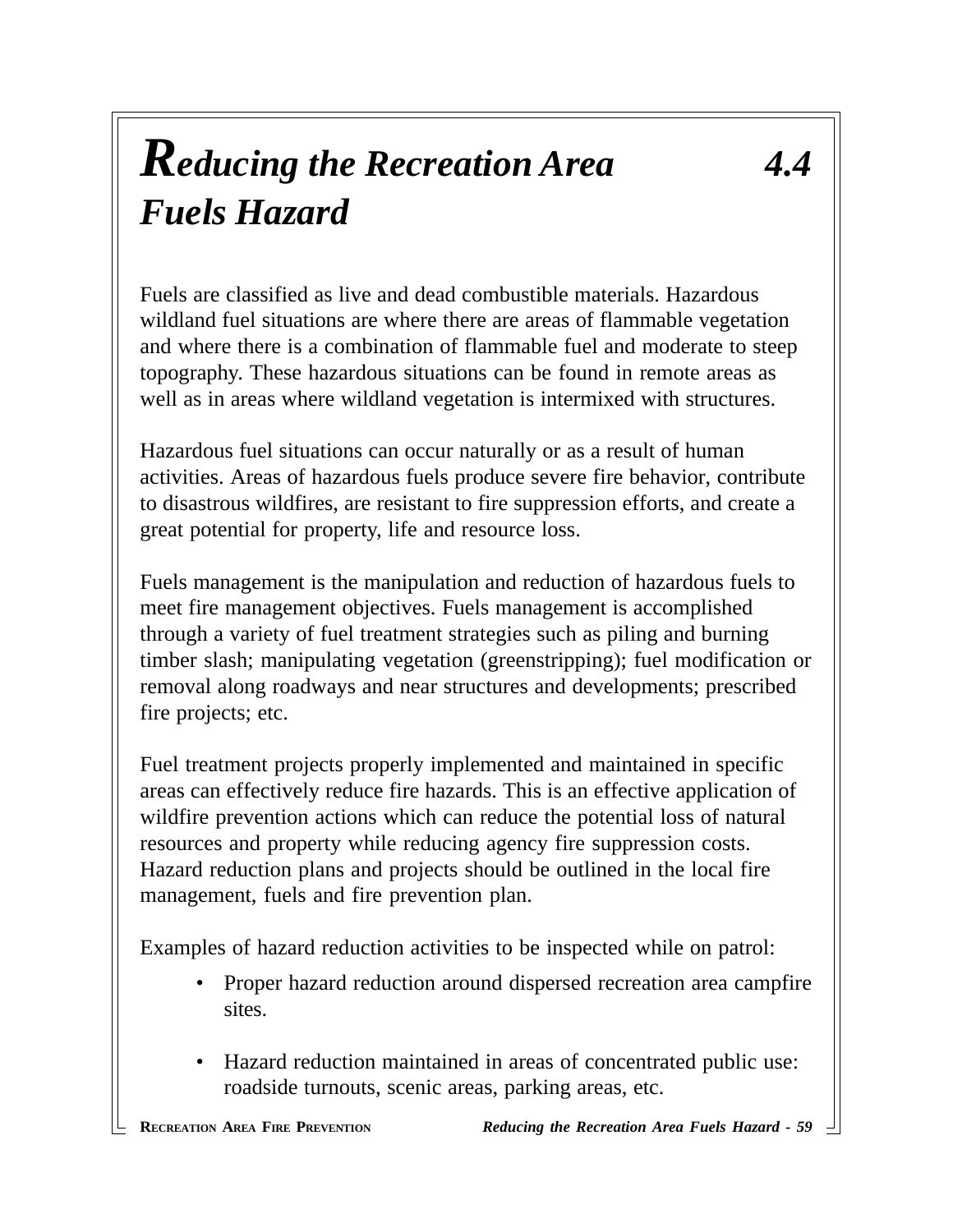- Developed recreation areas: fuel clearance around stoves, tables, toilets, etc.
- Completed fuel and firebreaks in hazardous fuel areas.
- Hazard reduction completed around all agency and private structures and improvements.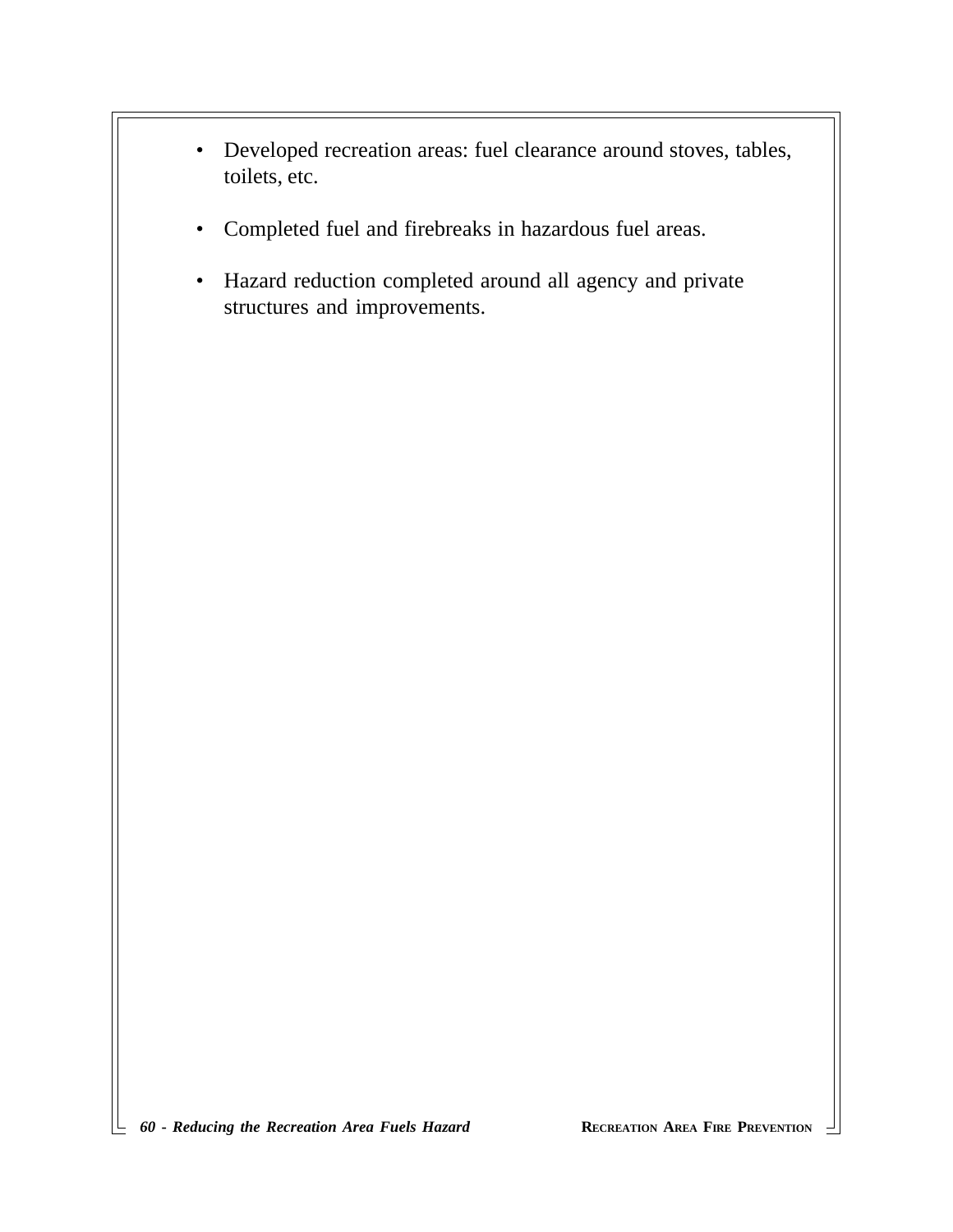### *Recreation Area—Fire Safe Site Design Recommendation 5.0*

The design of recreation areas is an important element in reducing loss by wildfire. Design considerations should consider:

- Recreation Road System
- Parking Locations
- Camping Area (cooking, eating)
- Hike-In Sites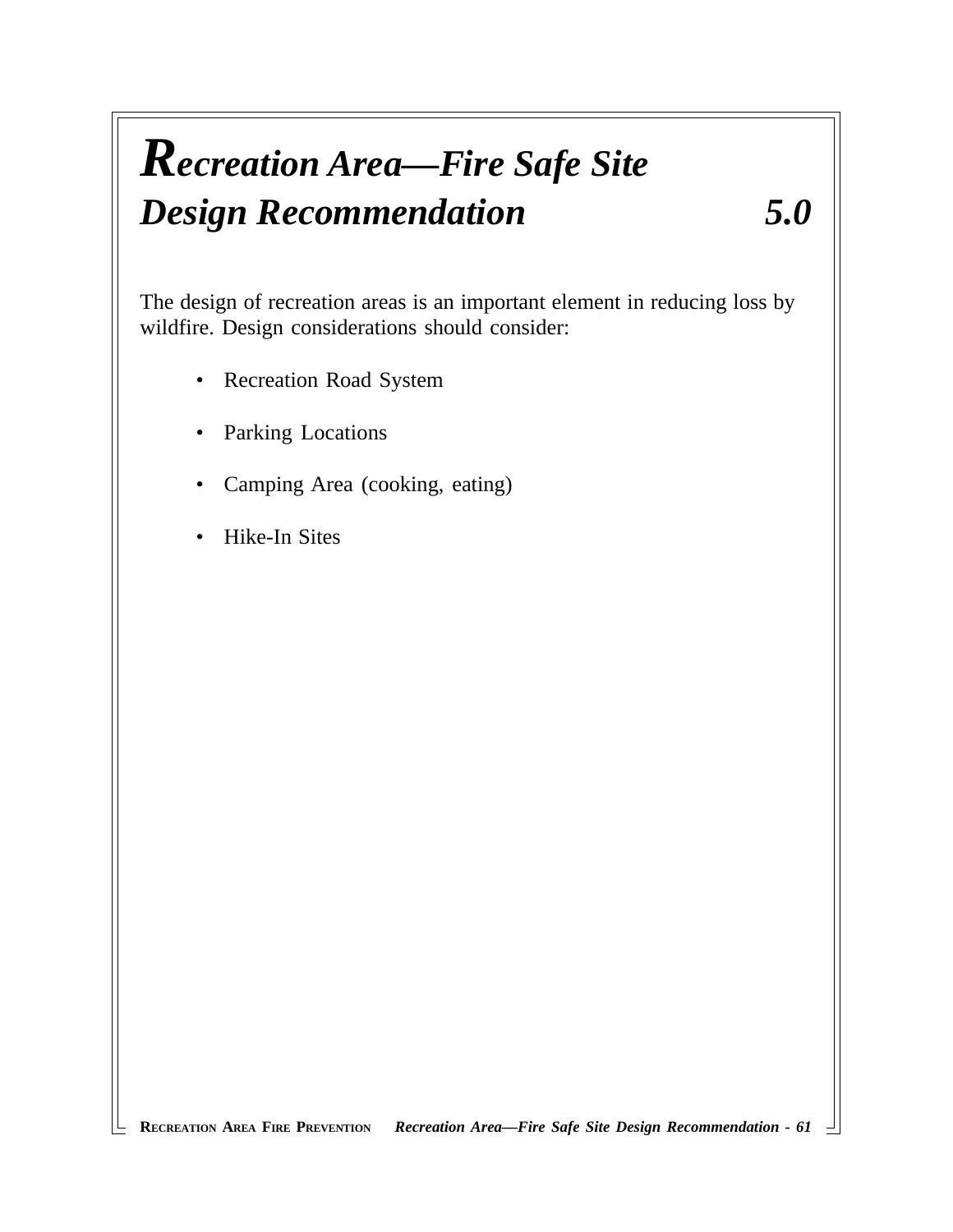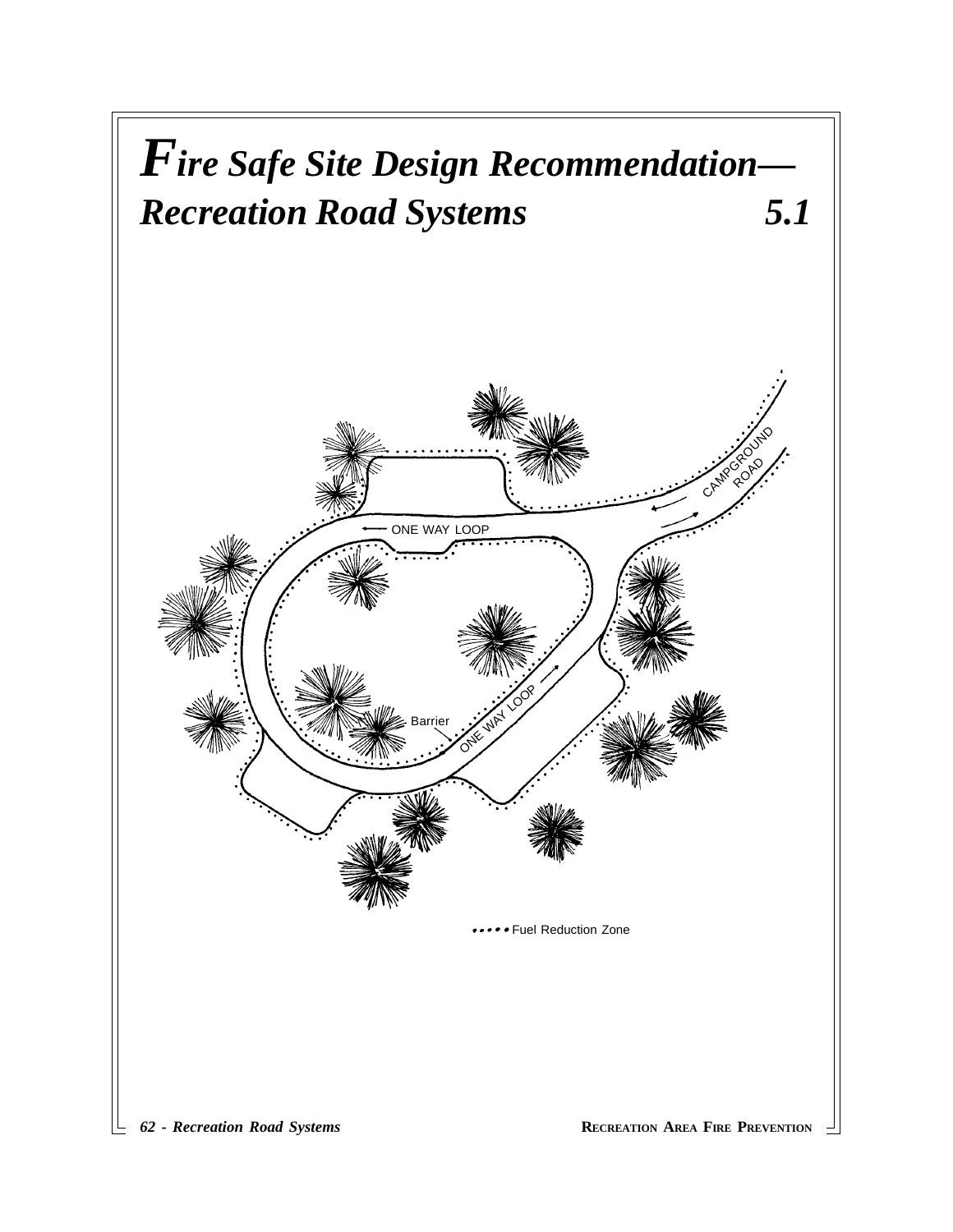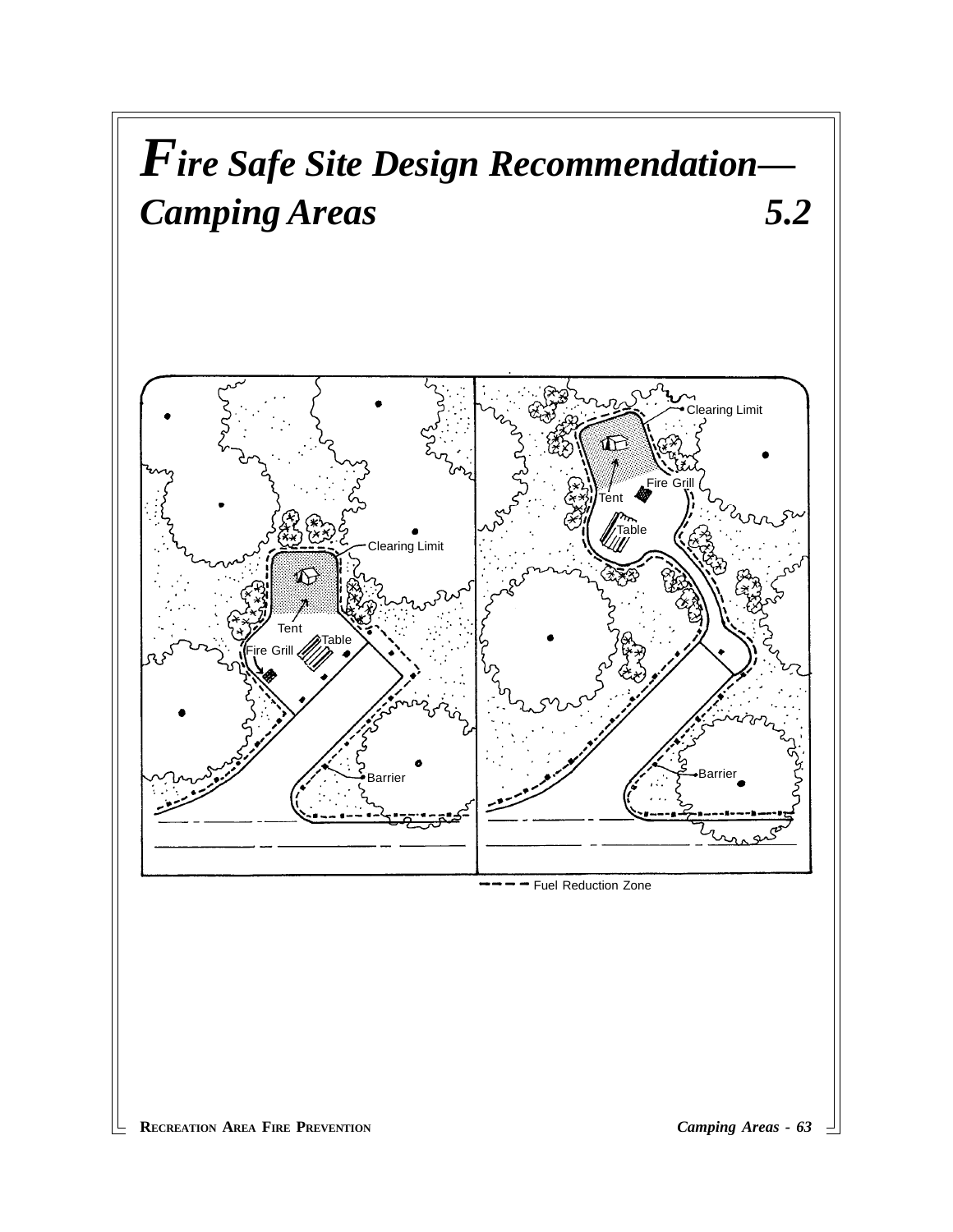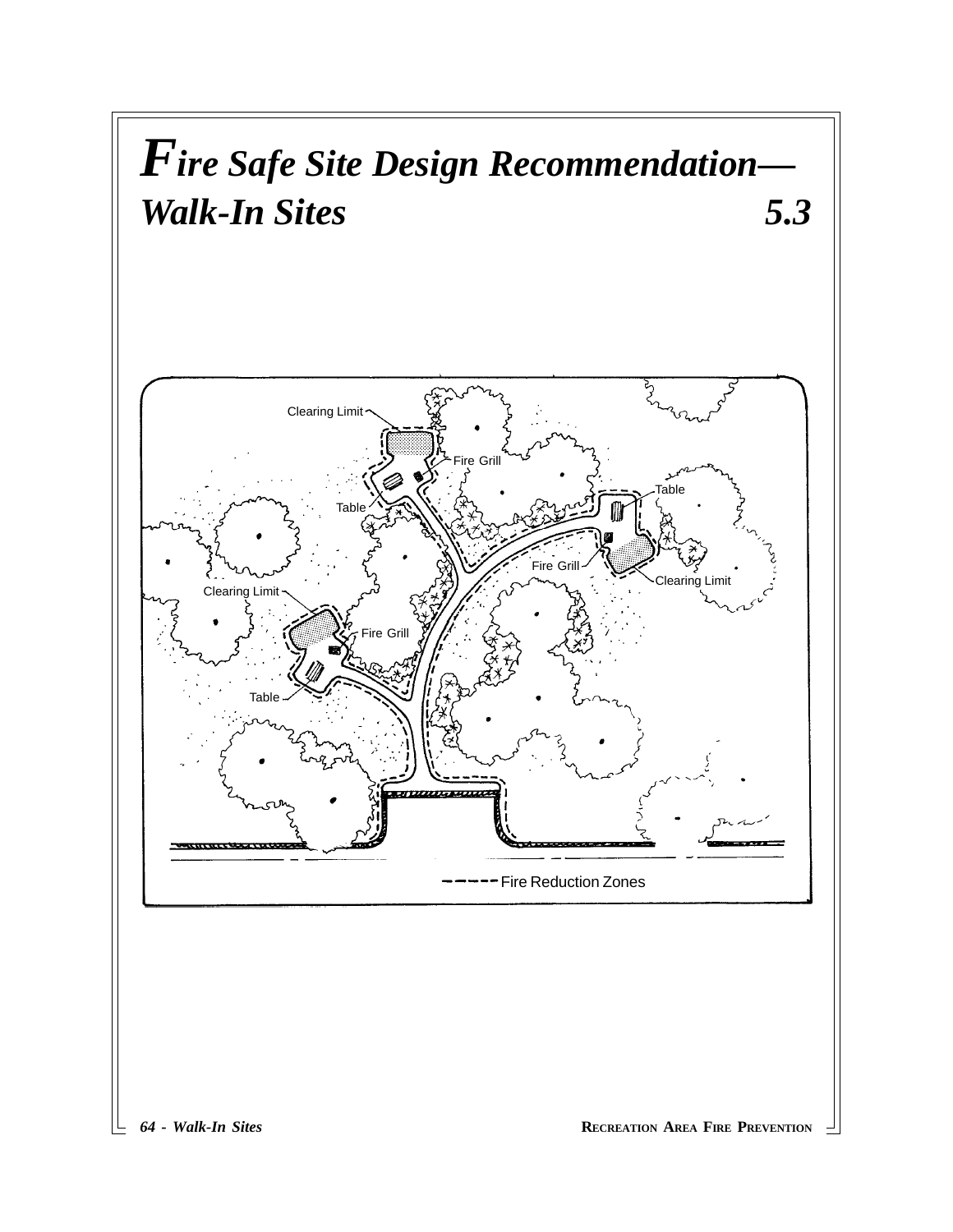# *Appendix*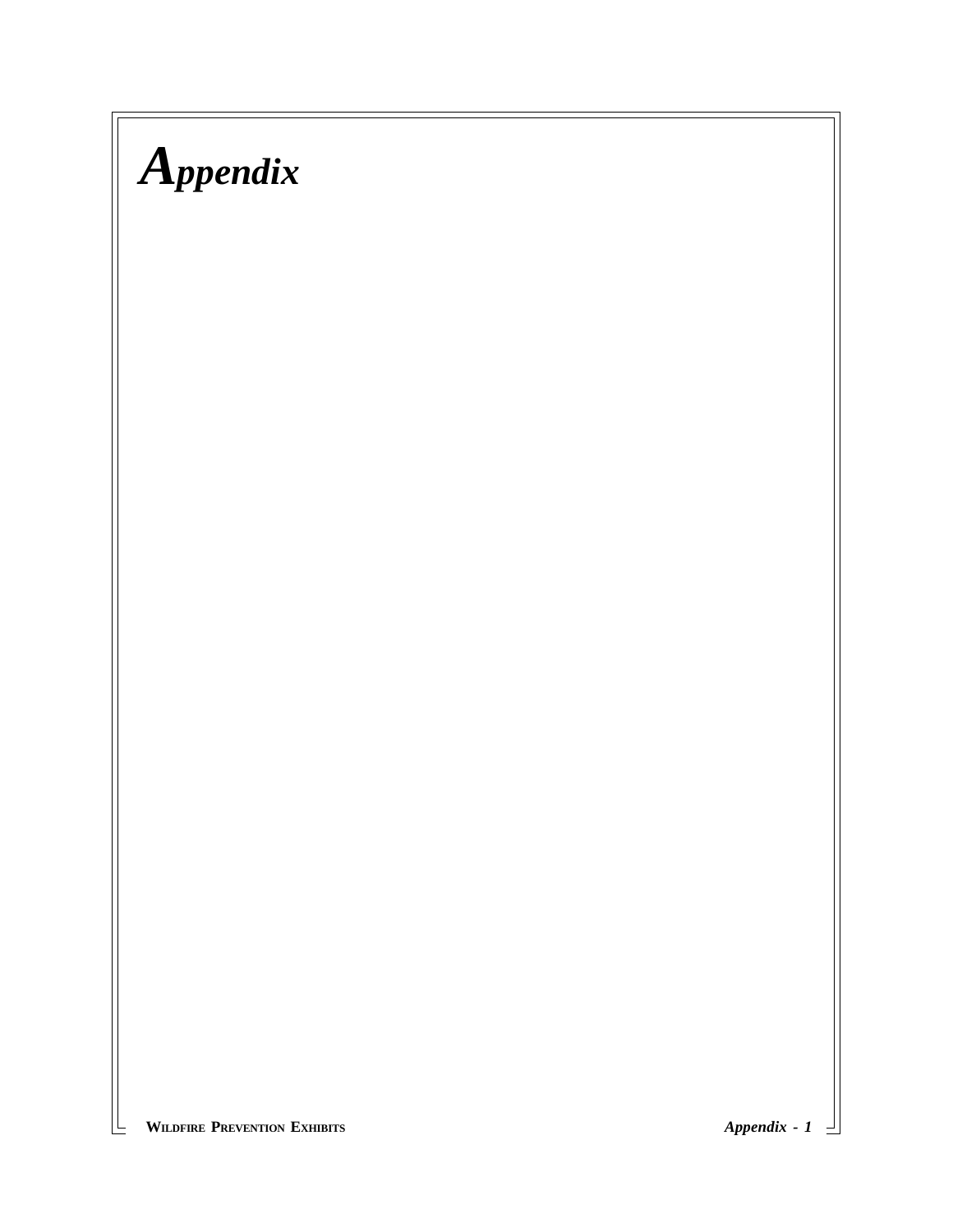#### **RECREATION AREA FIRE EVALUATION REPORT**

Site Location\_

In the interest of fire safety, inspections of recreation areas are being conducted. The following checklist shows items that have been reviewed and makes recommendations for improvement. These changes will greatly increase the chances of protecting the property and the adjacent lands from loss or damage by wildfire.

| I.  | <b>CAMP STOVES</b>           |                                                    | <b>Adequate</b> | Inadequate        | <b>Remarks</b> |
|-----|------------------------------|----------------------------------------------------|-----------------|-------------------|----------------|
|     | А.                           | Maintained adequately                              |                 |                   |                |
|     | B.                           | Ashes removed                                      |                 |                   |                |
|     | $\mathcal{C}$                | Outlets cleaned                                    |                 |                   |                |
|     | D.                           | Fire box adequate                                  |                 |                   |                |
|     | E                            | Concrete adequate                                  |                 |                   |                |
|     | F.                           | Metal free of defects                              |                 |                   |                |
|     | $\mathbf G$                  | Fire ring adequate                                 |                 |                   |                |
| п.  |                              | <b>VEGETATION CLEARANCE</b>                        | <b>Adequate</b> | <b>Inadequate</b> | <b>Remarks</b> |
|     | А.                           | Camp stove                                         |                 |                   |                |
|     | <b>B.</b>                    | Disposal sites                                     |                 |                   |                |
|     | $C_{\cdot}$                  | Overhead clearance adequate                        |                 |                   |                |
|     | D.                           | Camping area free of flammable vegetation          |                 |                   |                |
|     | E                            | Is adequate flammable material removed?            |                 |                   |                |
| Ш.  | <b>ACCESS ROUTES/PARKING</b> |                                                    | <b>Adequate</b> | <b>Inadequate</b> | <b>Remarks</b> |
|     | A.                           | Roadside hazard reduction complete                 |                 |                   |                |
|     | <b>B.</b>                    | Flammable vegetation removed from<br>parking areas |                 |                   |                |
| IV. | <b>PUBLIC SAFETY</b>         |                                                    | <b>Adequate</b> | Inadequate        | <b>Remarks</b> |
|     | А.                           | Adequate egress/exit available                     |                 |                   |                |
|     | <b>B.</b>                    | Fuelbreak system in place                          |                 |                   |                |
|     | C.                           | Exterior road system adequate                      |                 |                   |                |
|     | D.                           | Interior road system adequate                      |                 |                   |                |
| V.  |                              | SITE LOCATION CONDITIONS                           | <b>Adequate</b> | Inadequate        | <b>Remarks</b> |
|     | А.                           | Slope                                              |                 |                   |                |
|     | В.                           | Topography                                         |                 |                   |                |
|     | C.                           | Aspect                                             |                 |                   |                |
|     | D.                           | Natural barriers                                   |                 |                   |                |
|     | Ε.                           | Protected from wind                                |                 |                   |                |